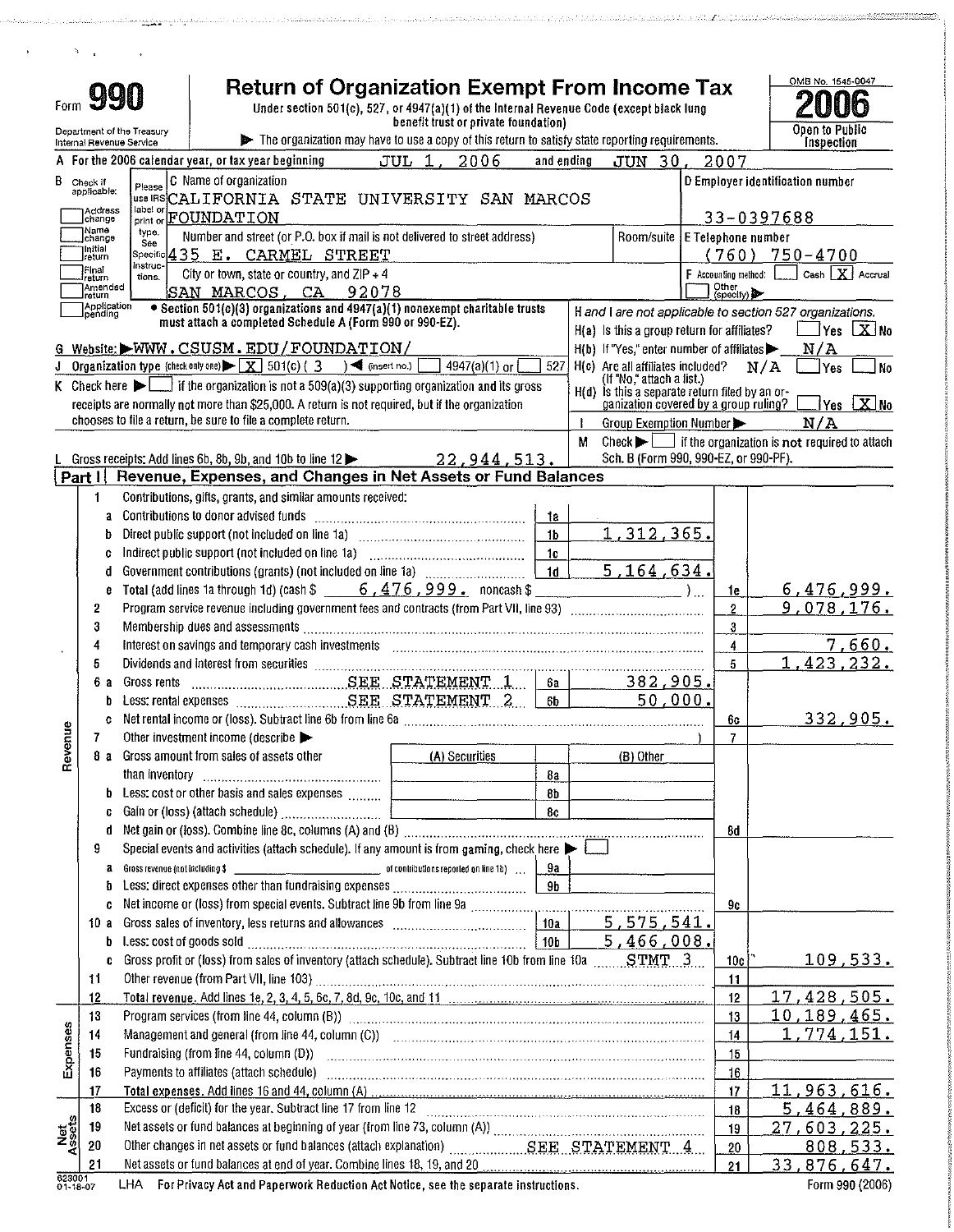### CALIFORNIA STATE UNIVERSITY SAN MARCOS FOUNDATION 33-039768 PA 23-03976

 $\mathbb{E}[\mathcal{I},\mathcal{I},\mathcal{I},\ldots,\mathcal{I},\mathcal{I}]\neq\mathbb{E}[\mathcal{I},\mathcal{I},\mathcal{I},\mathcal{I},\ldots,\mathcal{I}]\neq\mathcal{I},$ 

الأرانيا المتفققة

 $\alpha$ 

 $\delta_{\rm{max}}$ 

| 33-0397688 |  |  |  |  |  |  | Page 2 |  |
|------------|--|--|--|--|--|--|--------|--|
|------------|--|--|--|--|--|--|--------|--|

| Form 990 (2006)<br>FOUNDATION                                                                                            |                 |                                  |                                                               |                                                                                                                                                                                                               | 33-0397688<br>Page 2 |
|--------------------------------------------------------------------------------------------------------------------------|-----------------|----------------------------------|---------------------------------------------------------------|---------------------------------------------------------------------------------------------------------------------------------------------------------------------------------------------------------------|----------------------|
| Part II<br>Statement of<br><b>Functional Expenses</b>                                                                    |                 |                                  |                                                               | All organizations must complete column (A). Columns (B), (C), and (D) are required for section 501(c)(3)<br>and (4) organizations and section 4947(a)(1) nonexempt charitable trusts but optional for others. |                      |
| Do not include amounts reported on line<br>6b, 8b, 9b, 10b, or 16 of Part I.                                             |                 | (A) Total                        | (B) Program<br>services                                       | (C) Management<br>and general                                                                                                                                                                                 | (D) Fundraising      |
| 22a Grants paid from donor advised funds                                                                                 |                 |                                  |                                                               |                                                                                                                                                                                                               |                      |
|                                                                                                                          |                 |                                  |                                                               |                                                                                                                                                                                                               |                      |
| $0 \cdot$ noncash \$<br>(cash \$                                                                                         |                 |                                  |                                                               |                                                                                                                                                                                                               |                      |
| If this amount includes foreign grants, check here                                                                       | 122a            |                                  |                                                               |                                                                                                                                                                                                               |                      |
| 22b Other grants and allocations (attach schedule)                                                                       |                 |                                  |                                                               | STATEMENT<br>6                                                                                                                                                                                                |                      |
| (cash $$448$ , $100$ . noncash \$                                                                                        |                 |                                  |                                                               |                                                                                                                                                                                                               |                      |
| If this amount includes foreign grants, check here                                                                       | 22b             | 448,100.                         | 448,100.                                                      |                                                                                                                                                                                                               |                      |
| 23 Specific assistance to individuals (attach                                                                            |                 |                                  |                                                               |                                                                                                                                                                                                               |                      |
|                                                                                                                          | 23              |                                  |                                                               |                                                                                                                                                                                                               |                      |
| 24 Benefits paid to or for members (attach                                                                               |                 |                                  |                                                               |                                                                                                                                                                                                               |                      |
|                                                                                                                          | 24              |                                  |                                                               |                                                                                                                                                                                                               |                      |
| 25a Compensation of current officers, directors, key                                                                     |                 |                                  |                                                               |                                                                                                                                                                                                               |                      |
| employees, etc. listed in Part V-A                                                                                       | 25 <sub>1</sub> | <u>246,184.</u>                  | 221,566.                                                      | 24,618.                                                                                                                                                                                                       | $0_{\text{L}}$       |
| b Compensation of former officers, directors, key                                                                        |                 |                                  |                                                               |                                                                                                                                                                                                               |                      |
| employees, etc. listed in Part V-B<br><u>.</u>                                                                           | 25b             | $\mathbf 0$ .                    | $\mathbf 0$ .                                                 | $\mathbf 0$                                                                                                                                                                                                   | $0_{\bullet}$        |
| c Compensation and other distributions, not included                                                                     |                 |                                  |                                                               |                                                                                                                                                                                                               |                      |
| above, to disqualified persons (as defined under                                                                         |                 |                                  |                                                               |                                                                                                                                                                                                               |                      |
| section 4958(f)(1)) and persons described in                                                                             |                 |                                  |                                                               |                                                                                                                                                                                                               |                      |
|                                                                                                                          | 25c             |                                  |                                                               |                                                                                                                                                                                                               |                      |
| 26 Salaries and wages of employees not                                                                                   |                 |                                  |                                                               |                                                                                                                                                                                                               |                      |
| included on lines 25a, b, and c                                                                                          | 26              | 4,700,723.                       | <u>3,894,174.</u>                                             | 806,549.                                                                                                                                                                                                      |                      |
| 27 Pension plan contributions not included on                                                                            |                 |                                  |                                                               |                                                                                                                                                                                                               |                      |
|                                                                                                                          | 27              | 186,904.                         | 122,380                                                       | 64,524.                                                                                                                                                                                                       |                      |
| 28 Employee benefits not included on lines                                                                               |                 |                                  |                                                               |                                                                                                                                                                                                               |                      |
|                                                                                                                          | 28              | 903,018.                         | 565,553.                                                      | 337,465.                                                                                                                                                                                                      |                      |
|                                                                                                                          | 29              | 385,115.                         | 317,375.                                                      | $\overline{6}$ 7.740.                                                                                                                                                                                         |                      |
| 30 Professional fundraising fees                                                                                         | 30              |                                  |                                                               |                                                                                                                                                                                                               |                      |
|                                                                                                                          | 31              | 40,530.                          |                                                               | 40,530.                                                                                                                                                                                                       |                      |
|                                                                                                                          | 32              | 591.<br>4.                       |                                                               | 4,591.                                                                                                                                                                                                        |                      |
|                                                                                                                          | 33              | 681,172.                         | 655,856.                                                      | 25,316.                                                                                                                                                                                                       |                      |
|                                                                                                                          | 34              | 86,195                           | 77.456.                                                       | 8,739.                                                                                                                                                                                                        |                      |
|                                                                                                                          | 35              | 41,279                           | 34,946.                                                       | 6,333.                                                                                                                                                                                                        |                      |
|                                                                                                                          | 36              | 214,706.                         | 14,869.                                                       | <u> 199,837. </u>                                                                                                                                                                                             |                      |
| 37 Equipment rental and maintenance                                                                                      | 37              | 105,498.                         | 73,286.                                                       | 32, 212.                                                                                                                                                                                                      |                      |
| 38 Printing and publications                                                                                             | 38              | 85,329.                          | 83,677.                                                       | 1,652.                                                                                                                                                                                                        |                      |
|                                                                                                                          | 39              | 314,371.                         | 294,170.                                                      | 20, 201.                                                                                                                                                                                                      |                      |
| 40 Conferences, conventions, and meetings                                                                                | 40              | 340,125.                         | 318, 473.                                                     | 21, <u>65</u> 2.                                                                                                                                                                                              |                      |
|                                                                                                                          | 41              |                                  |                                                               |                                                                                                                                                                                                               |                      |
| 42 Depreciation, depletion, etc. (attach schedule)                                                                       | 42              |                                  |                                                               |                                                                                                                                                                                                               |                      |
| 43 Other expenses not covered above (itemize):                                                                           |                 |                                  |                                                               |                                                                                                                                                                                                               |                      |
| a                                                                                                                        | 43а             |                                  |                                                               |                                                                                                                                                                                                               |                      |
| b<br>.<br>1980 - Paris Alexandro III, Antonio al II-lea de Jacques de La Caractería de La Caractería de La Caractería de | 43b             |                                  |                                                               |                                                                                                                                                                                                               |                      |
| c                                                                                                                        | 43c             |                                  |                                                               |                                                                                                                                                                                                               |                      |
|                                                                                                                          | 43d             |                                  |                                                               |                                                                                                                                                                                                               |                      |
|                                                                                                                          | 43e             |                                  |                                                               |                                                                                                                                                                                                               |                      |
|                                                                                                                          | 43f             |                                  |                                                               |                                                                                                                                                                                                               |                      |
| 9 SEE STATEMENT 5                                                                                                        | 43q             | 3, 179, 776.                     | 3,067,584.                                                    | 112,192.                                                                                                                                                                                                      |                      |
| 44 Total functional expenses, Add lines 22a through                                                                      |                 |                                  |                                                               |                                                                                                                                                                                                               |                      |
| 43g. (Organizations completing columns (B)-(D),                                                                          |                 |                                  |                                                               |                                                                                                                                                                                                               |                      |
|                                                                                                                          |                 | $44$ 11, 963, 616. 10, 189, 465. |                                                               | 1,774,151.                                                                                                                                                                                                    | 0.                   |
| Joint Costs. Check       if you are following SOP 98-2.                                                                  |                 |                                  |                                                               |                                                                                                                                                                                                               |                      |
|                                                                                                                          |                 |                                  |                                                               |                                                                                                                                                                                                               | $\Box$ Yes $\Box$ No |
| If "Yes," enter (i) the aggregate amount of these joint costs \$                                                         |                 |                                  | $\text{N/A}$ (ii) the amount allocated to Program services \$ |                                                                                                                                                                                                               | N/A                  |
| (iii) the amount allocated to Management and general \$                                                                  |                 | N/A                              | ; and (iv) the amount allocated to Fundraising \$             |                                                                                                                                                                                                               | N/A                  |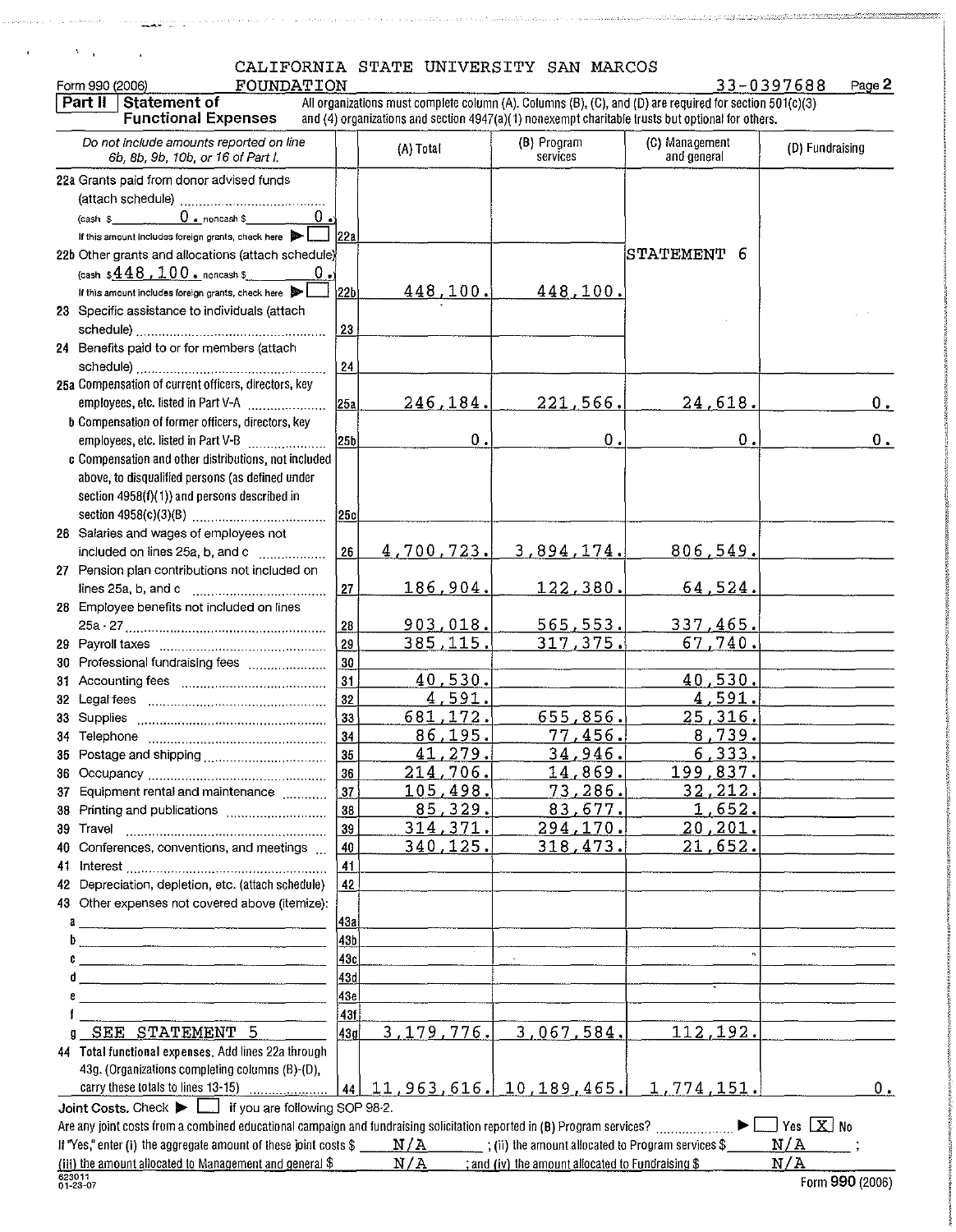|  |  | CALIFORNIA STATE UNIVERSITY SAN MARCOS |  |  |
|--|--|----------------------------------------|--|--|
|--|--|----------------------------------------|--|--|

| Form 990 (2006) | FOUNDATION                                                                           | 3-0397688 | Page 3 |
|-----------------|--------------------------------------------------------------------------------------|-----------|--------|
|                 | <b>Part III Statement of Program Service Accomplishments (See the instructions.)</b> |           |        |

 $\bar{\mathbf{r}}$  $\mathbf{r}$ 

Form 990 is available for public inspection and, for some people, serves as the primary or sole source of information about a particular organization. How the public perceives an organization in such cases may be determined by the information presented on its return. Therefore, please make sure the return is complete and accurate and fully describes, in Part Ill, the organization's programs and accomplishments.

| What is the organization's primary exempt purpose? $\triangleright$ $\underline{\text{SEE}}$ STATEMENT 7                                                                                                                                                                                                                                                                | Program Service<br><b>Expenses</b>                                                                 |
|-------------------------------------------------------------------------------------------------------------------------------------------------------------------------------------------------------------------------------------------------------------------------------------------------------------------------------------------------------------------------|----------------------------------------------------------------------------------------------------|
| All organizations must describe their exempt purpose achievements in a clear and concise manner. State the number of<br>clients served, publications issued, etc. Discuss achievements that are not measurable. (Section 501(c)(3) and (4)<br>organizations and 4947(a)(1) nonexempt charitable trusts must also enter the amount of grants and allocations to others.) | (Required for $501(c)(3)$<br>and (4) orgs., and<br>4947(a)(1) trusts; but<br>optional for others.) |
| a RESEARCH OPPORTUNITIES. SUCH OPPORTUNITIES INCLUDE RESEARCH<br>GRANTS, SCHOLARSHIPS, STUDENT LOANS, AND OTHER CAMPUS<br>PROGRAM ACTIVITIES.                                                                                                                                                                                                                           |                                                                                                    |
| $448$ , $100.$ ) If this amount includes foreign grants, check here<br>s.<br>(Grants and allocations<br>ь                                                                                                                                                                                                                                                               | 10, 189, 465.                                                                                      |
| \$<br>If this amount includes foreign grants, check here<br>(Grants and allocations<br>c                                                                                                                                                                                                                                                                                |                                                                                                    |
| \$<br>(Grants and allocations<br>If this amount includes foreign grants, check here<br>d                                                                                                                                                                                                                                                                                |                                                                                                    |
| \$<br>(Grants and allocations<br>If this amount includes foreign grants, check here<br>e Other program services (attach schedule)<br>(Grants and allocations<br>£<br>If this amount includes foreign grants, check here                                                                                                                                                 |                                                                                                    |
| Total of Program Service Expenses (should equal line 44, column (B), Program services)                                                                                                                                                                                                                                                                                  | 10,189,465.<br><b>Corps 000 (2006)</b>                                                             |

Form 990 (2006)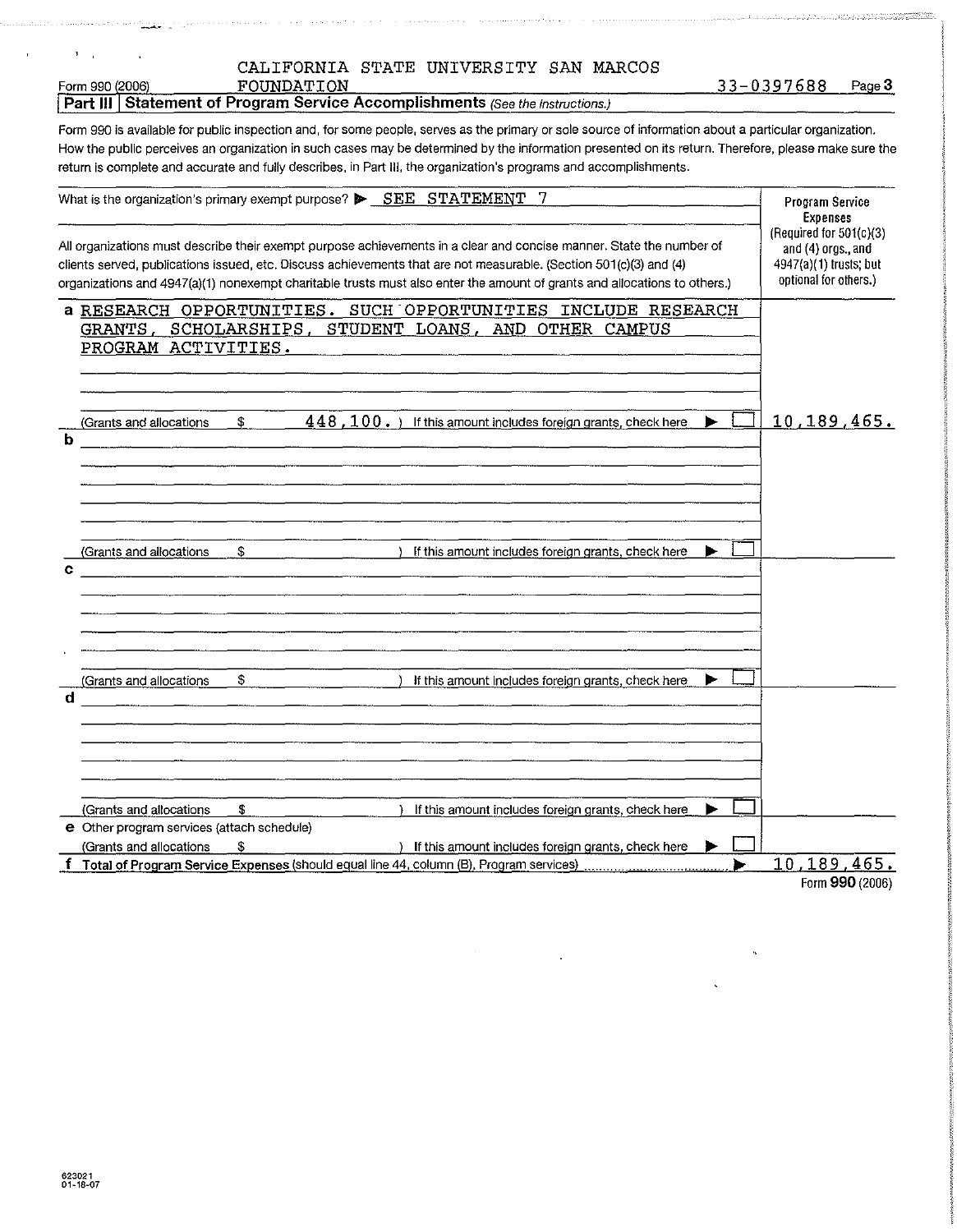|                 | CALIFORNIA STATE UNIVERSITY SAN MARCOS |  |  |
|-----------------|----------------------------------------|--|--|
| Form 990 (2006) | FOUNDATION                             |  |  |

33-0397688 Paqe4

|                             |          | Part IV   Balance Sheets (See the instructions.)                                                                                                                                                                               |                          |                                   |                     |                |                              |
|-----------------------------|----------|--------------------------------------------------------------------------------------------------------------------------------------------------------------------------------------------------------------------------------|--------------------------|-----------------------------------|---------------------|----------------|------------------------------|
|                             |          | Note: Where required, attached schedules and amounts within the description column<br>should be for end-of-year amounts only.                                                                                                  | (A)<br>Beginning of year |                                   | (B)<br>End of year  |                |                              |
|                             |          |                                                                                                                                                                                                                                |                          |                                   |                     |                |                              |
|                             | 45       |                                                                                                                                                                                                                                |                          |                                   | 45                  | <u>15,257.</u> |                              |
|                             | 46       |                                                                                                                                                                                                                                | 8,859,385.               | 46                                | 9,780,349.          |                |                              |
|                             |          |                                                                                                                                                                                                                                |                          |                                   |                     |                |                              |
|                             |          |                                                                                                                                                                                                                                |                          | <u>2,023,078.</u>                 |                     |                |                              |
|                             |          | b Less: allowance for doubtful accounts                                                                                                                                                                                        | 47 <sub>b</sub>          |                                   | $1,854,721$ , $47c$ |                | <u>2,023,078.</u>            |
|                             |          |                                                                                                                                                                                                                                |                          |                                   |                     |                |                              |
|                             |          |                                                                                                                                                                                                                                | 48a                      | <u>1,947,077.</u>                 |                     |                |                              |
|                             |          | b Less: allowance for doubtful accounts                                                                                                                                                                                        | 48b                      |                                   | <u>2,031,305.</u>   | 48c            | <u>1,947,077.</u>            |
|                             | 49       | 50 a Receivables from current and former officers, directors, trustees, and                                                                                                                                                    |                          |                                   |                     | 49             |                              |
|                             |          |                                                                                                                                                                                                                                |                          |                                   |                     | 50a            |                              |
|                             |          | <b>b</b> Receivables from other disqualified persons (as defined under section                                                                                                                                                 |                          |                                   |                     |                |                              |
|                             |          |                                                                                                                                                                                                                                |                          |                                   |                     | 50b            |                              |
| Assets                      |          |                                                                                                                                                                                                                                |                          | $51a$ 295,300.                    |                     |                |                              |
|                             |          | <b>b</b> Less: allowance for doubtful accounts $STMT - 8$   51b                                                                                                                                                                |                          | and the company of the company of | 534,061.            | 51c            | 295,300.                     |
|                             | 52       |                                                                                                                                                                                                                                |                          |                                   | 647,328.            | 52             | <u>729,841.</u>              |
|                             | 53       |                                                                                                                                                                                                                                |                          |                                   |                     | 53             | 244.                         |
|                             |          | 54 a Investments - publicly-traded securities $STMT1.0$ $\Box$ Cost $\Box$ FMV                                                                                                                                                 |                          |                                   | 12,306,214.         | 54a            | <u>14,122,701.</u>           |
|                             |          | <b>b</b> Investments other securities $\ldots$ $\ldots$ $\ldots$ $\ldots$ $\ldots$ $\ldots$ $\ldots$ $\ldots$ $\ldots$ Cost $\Box$                                                                                             |                          | <b>FMV</b>                        |                     | 54b            |                              |
|                             |          | 55 a Investments - land, buildings, and                                                                                                                                                                                        |                          |                                   |                     |                |                              |
|                             |          |                                                                                                                                                                                                                                | 55a                      |                                   |                     |                |                              |
|                             |          |                                                                                                                                                                                                                                |                          |                                   |                     |                |                              |
|                             |          |                                                                                                                                                                                                                                |                          |                                   | 0.                  | 55c<br>56      | $0_{\cdot}$                  |
|                             | 56       | 57 a Land, buildings, and equipment: basis  57a                                                                                                                                                                                |                          | 8,647,279.                        |                     |                |                              |
|                             |          | b Less: accumulated depreciation                                                                                                                                                                                               | 57 <sub>b</sub>          | 1,356,463.                        | $2,408,094.$ 57c    |                | <u>7,290,816.</u>            |
|                             | 58       | Other assets, including program-related investments                                                                                                                                                                            |                          |                                   |                     |                |                              |
|                             |          | $\left($ describe                                                                                                                                                                                                              |                          | SEE STATEMENT 9                   | 798,921.            | 58             | <u>533,539.</u>              |
|                             | 59       | Total assets (must equal line 74). Add lines 45 through 58 [11, 2010]                                                                                                                                                          |                          |                                   | 29,440,029.         | 59             | 36,738,202.                  |
|                             | 60       |                                                                                                                                                                                                                                |                          |                                   | 1,354,108.          | 60             | <u>2,175,752.</u>            |
|                             | 61       |                                                                                                                                                                                                                                |                          |                                   |                     | 61             |                              |
|                             | 62       |                                                                                                                                                                                                                                |                          |                                   | 482,696.            | 62             | 685.803.                     |
| lities                      | 63       |                                                                                                                                                                                                                                |                          | 63                                |                     |                |                              |
| Liabil                      |          |                                                                                                                                                                                                                                |                          |                                   |                     | 64a<br>64b     |                              |
|                             | 65       |                                                                                                                                                                                                                                |                          |                                   |                     | 65             |                              |
|                             |          |                                                                                                                                                                                                                                |                          |                                   |                     |                |                              |
|                             | 66       |                                                                                                                                                                                                                                |                          |                                   | 1,836,804.          | 66             | 2,861,555.                   |
|                             |          | Organizations that follow SFAS 117, check here $\blacktriangleright \boxed{X}$ and complete lines                                                                                                                              |                          |                                   |                     |                |                              |
|                             |          | 67 through 69 and lines 73 and 74.                                                                                                                                                                                             |                          |                                   |                     |                |                              |
|                             | 67       | Unrestricted                                                                                                                                                                                                                   |                          |                                   | 8,134,480.          | 67             | <u>13,828,221.</u>           |
|                             | 68       |                                                                                                                                                                                                                                |                          |                                   | 7,126,512.          | 68             | 7,347,465.                   |
|                             | 69       | Permanently restricted manufactured contains and contained and contained and contained and contained and contained and contained and contained and contained and contained and contained and contained and contained and conta |                          |                                   | 12,342,233.         | 69             | 12,700,961.                  |
|                             |          | Organizations that do not follow SFAS 117, check here $\blacktriangleright \Box$ and                                                                                                                                           |                          |                                   |                     |                |                              |
|                             |          | complete lines 70 through 74.                                                                                                                                                                                                  |                          |                                   |                     |                |                              |
|                             | 70       |                                                                                                                                                                                                                                |                          |                                   |                     | 70             |                              |
|                             | 71       | Paid-in or capital surplus, or land, building, and equipment fund                                                                                                                                                              |                          |                                   |                     | 71<br>72       |                              |
| Net Assets or Fund Balances | 72<br>73 | Retained earnings, endowment, accumulated income, or other funds<br>Total net assets or fund balances. Add lines 67 through 69 or lines 70 through 72.                                                                         |                          | <u>.</u>                          |                     |                |                              |
|                             |          | (Column (A) must equal line 19 and column (B) must equal line 21)                                                                                                                                                              |                          |                                   | <u>27,603,225.</u>  | 13             | <u>33,876,647.</u>           |
|                             | 74       | Total liabilities and net assets/fund balances. Add lines 66 and 73                                                                                                                                                            |                          |                                   | 29,440,029.         | 74             | 36,738,202.                  |
|                             |          |                                                                                                                                                                                                                                |                          |                                   |                     |                | $\sim$ 000 $\mu$ 0000 $\sim$ |

form 990 (2006)

 $\hat{\rho}$  is  $\hat{\rho}$  .

 $\bar{1}$ 

 $V_{\rm{eff}}$ 

 $\lambda$ 

 $\sigma$  -mass from the  $\sigma$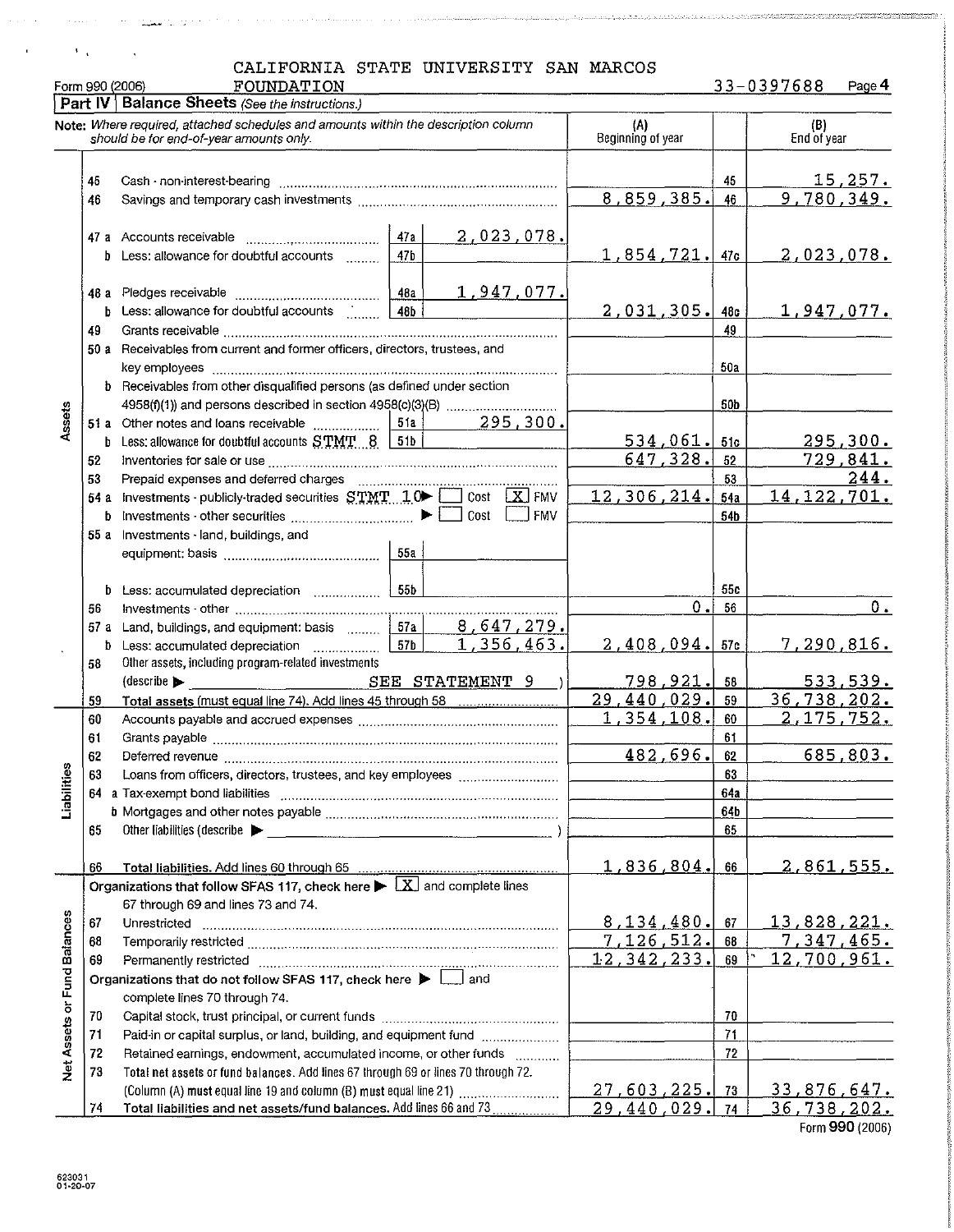|  |  |  | CALIFORNIA STATE UNIVERSITY SAN MARCOS |  |  |
|--|--|--|----------------------------------------|--|--|
|--|--|--|----------------------------------------|--|--|

ina. 'nш

 $\mathcal{L}$ 

 $\overline{\phantom{a}}$ 

 $\lambda_{\rm max}$ 

|              | Form 990 (2006)<br>FOUNDATION<br>Reconciliation of Revenue per Audited Financial Statements With Revenue per Return (See the<br>Part IV-A<br>instructions.)                                                                                     |                     | 33-0397688   |                                 | Page 5    |
|--------------|-------------------------------------------------------------------------------------------------------------------------------------------------------------------------------------------------------------------------------------------------|---------------------|--------------|---------------------------------|-----------|
| $\mathbf{a}$ |                                                                                                                                                                                                                                                 |                     |              | a $23, 753, 046$ .              |           |
| b            | Amounts included on line a but not on Part I, line 12:                                                                                                                                                                                          |                     |              |                                 |           |
|              |                                                                                                                                                                                                                                                 | 808,533.            |              |                                 |           |
|              |                                                                                                                                                                                                                                                 |                     |              |                                 |           |
| 3            |                                                                                                                                                                                                                                                 |                     |              |                                 |           |
|              | 4 Other (specify): SEE STATEMENT 11                                                                                                                                                                                                             | 5,516,008.<br> b4   |              |                                 |           |
|              |                                                                                                                                                                                                                                                 |                     |              | 6,324,541.                      |           |
| G.           | Subtract line b from line a                                                                                                                                                                                                                     |                     | $\mathbf{b}$ | $c$ 17, 428, 505.               |           |
| đ            | Amounts included on Part I, line 12, but not on line a:                                                                                                                                                                                         |                     |              |                                 |           |
|              |                                                                                                                                                                                                                                                 |                     |              |                                 |           |
|              |                                                                                                                                                                                                                                                 | d2                  |              |                                 |           |
|              |                                                                                                                                                                                                                                                 |                     |              |                                 |           |
|              |                                                                                                                                                                                                                                                 |                     | ď            | $17,428,505$ .                  | $0 \cdot$ |
|              |                                                                                                                                                                                                                                                 |                     |              |                                 |           |
|              |                                                                                                                                                                                                                                                 |                     |              | $a$ 17,479,624.                 |           |
| a<br>b       | Amounts included on line a but not on Part I, line 17:                                                                                                                                                                                          |                     |              |                                 |           |
|              | Donated services and use of facilities                                                                                                                                                                                                          |                     |              |                                 |           |
| 1            |                                                                                                                                                                                                                                                 |                     |              |                                 |           |
|              |                                                                                                                                                                                                                                                 |                     |              |                                 |           |
|              |                                                                                                                                                                                                                                                 | 5,516,008.<br> b4   |              |                                 |           |
|              | 4 Other (specify): SEE STATEMENT 12                                                                                                                                                                                                             |                     |              |                                 |           |
|              |                                                                                                                                                                                                                                                 |                     | $\mathbf{b}$ | 5,516,008.<br>$c$ 11, 963, 616. |           |
| C.           | Subtract line b from line a measurement contains and contained a state of the binds of the binds of the analysis of the binds of the analysis of the binds of the binds of the binds of the binds of the binds of the binds of                  |                     |              |                                 |           |
| đ            | Amounts included on Part I, line 17, but not on line a:                                                                                                                                                                                         |                     |              |                                 |           |
|              |                                                                                                                                                                                                                                                 | d2                  |              |                                 |           |
|              |                                                                                                                                                                                                                                                 |                     |              |                                 |           |
|              |                                                                                                                                                                                                                                                 |                     |              |                                 |           |
|              |                                                                                                                                                                                                                                                 |                     | đ            |                                 | υ.        |
|              | e Total expenses (Part I, line 17). Add lines c and d members and members and members of the $\vert 11,963,616$ .<br>Part V-A Current Officers, Directors, Trustees, and Key Employees (List each person who was an officer, director, trustee, |                     |              |                                 |           |
|              | or key employee at any time during the year even if they were not compensated.) (See the instructions.)<br>(A) Name and address                                                                                                                 |                     |              | (E) Expense<br>account and      |           |
|              |                                                                                                                                                                                                                                                 |                     |              | other allowances                |           |
|              | ______________________                                                                                                                                                                                                                          |                     |              |                                 |           |
|              |                                                                                                                                                                                                                                                 |                     |              |                                 |           |
|              | SEE STATEMENT 13                                                                                                                                                                                                                                | $246.184$ , 65.664. |              |                                 | $0_{\pm}$ |
|              |                                                                                                                                                                                                                                                 |                     |              |                                 |           |
|              |                                                                                                                                                                                                                                                 |                     |              |                                 |           |
|              |                                                                                                                                                                                                                                                 |                     |              |                                 |           |
|              |                                                                                                                                                                                                                                                 |                     |              |                                 |           |
|              |                                                                                                                                                                                                                                                 |                     |              |                                 |           |
|              |                                                                                                                                                                                                                                                 |                     |              |                                 |           |
|              |                                                                                                                                                                                                                                                 |                     |              |                                 |           |
|              |                                                                                                                                                                                                                                                 |                     |              |                                 |           |
|              |                                                                                                                                                                                                                                                 |                     |              |                                 |           |
|              |                                                                                                                                                                                                                                                 |                     |              |                                 |           |
|              |                                                                                                                                                                                                                                                 |                     |              |                                 |           |
|              |                                                                                                                                                                                                                                                 |                     |              |                                 |           |
|              |                                                                                                                                                                                                                                                 |                     |              |                                 |           |
|              |                                                                                                                                                                                                                                                 |                     |              |                                 |           |
|              |                                                                                                                                                                                                                                                 |                     |              |                                 |           |
|              |                                                                                                                                                                                                                                                 |                     |              |                                 |           |
|              |                                                                                                                                                                                                                                                 |                     |              |                                 |           |
|              |                                                                                                                                                                                                                                                 |                     |              |                                 |           |
|              |                                                                                                                                                                                                                                                 |                     |              |                                 |           |

.<br>1910 - Peterster Berger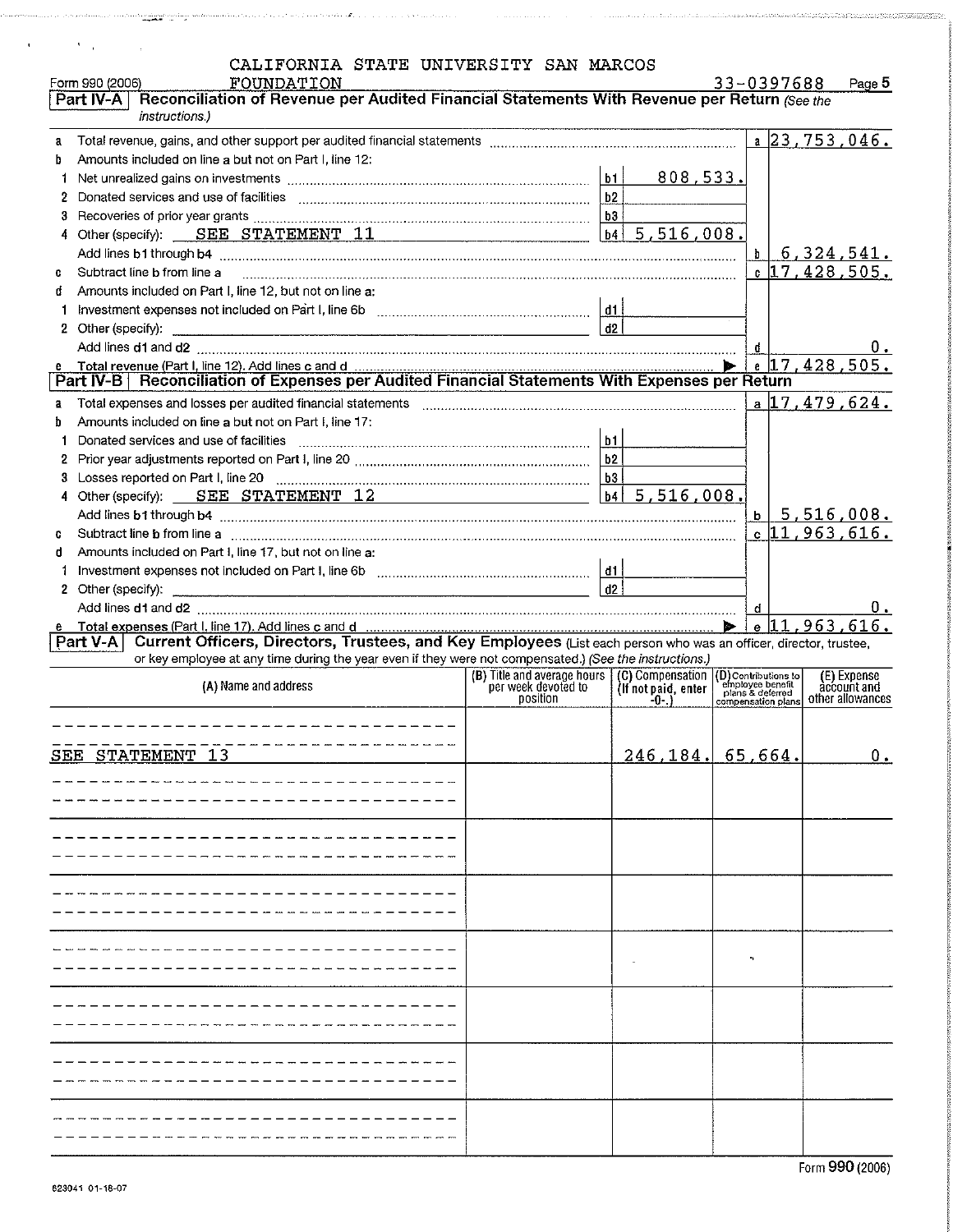|            | Form 990 (2006) | CALIFORNIA STATE UNIVERSITY SAN MARCOS<br>FOUNDATION                                                                                                                                                                                                         |                                                                                   |                                       | 33-0397688                           |            |                  | Page 6    |
|------------|-----------------|--------------------------------------------------------------------------------------------------------------------------------------------------------------------------------------------------------------------------------------------------------------|-----------------------------------------------------------------------------------|---------------------------------------|--------------------------------------|------------|------------------|-----------|
|            | Part V-A        | <b>Current Officers, Directors, Trustees, and Key Employees (continued)</b>                                                                                                                                                                                  |                                                                                   |                                       |                                      |            | Yes              | <b>No</b> |
|            |                 | 75 a Enter the total number of officers, directors, and trustees permitted to vote on organization business at board                                                                                                                                         |                                                                                   |                                       |                                      |            |                  |           |
|            |                 |                                                                                                                                                                                                                                                              |                                                                                   |                                       | 15                                   |            |                  |           |
|            |                 | b Are any officers, directors, trustees, or key employees listed in Form 990, Part V-A, or highest compensated employees                                                                                                                                     |                                                                                   |                                       |                                      |            |                  |           |
|            |                 | listed in Schedule A, Part I, or highest compensated professional and other independent contractors listed in Schedule A,<br>Part II A or II B, related to each other through family or business relationships? If "Yes," attach a statement that identifies |                                                                                   |                                       |                                      |            |                  |           |
|            |                 | the individuals and explains the relationship(s)                                                                                                                                                                                                             |                                                                                   |                                       |                                      | 75b        |                  | X.        |
|            |                 | Do any officers, directors, trustees, or key employees listed in Form 990, Part V-A, or highest compensated employees                                                                                                                                        |                                                                                   |                                       |                                      |            |                  |           |
|            |                 | listed in Schedule A, Part I, or highest compensated professional and other independent contractors listed in Schedule A,                                                                                                                                    |                                                                                   |                                       |                                      |            |                  |           |
|            |                 | Part II A or II B, receive compensation from any other organizations, whether tax exempt or taxable, that are related to the                                                                                                                                 |                                                                                   |                                       |                                      |            |                  |           |
|            |                 | organization? See the instructions for the definition of "related organization."                                                                                                                                                                             |                                                                                   |                                       |                                      | 75c        |                  | X.        |
|            |                 | If "Yes," attach a statement that includes the information described in the instructions.<br>d Does the organization have a written conflict of interest policy?                                                                                             |                                                                                   |                                       |                                      | <b>75d</b> | x                |           |
|            |                 |                                                                                                                                                                                                                                                              |                                                                                   |                                       |                                      |            |                  |           |
|            |                 | Benefits (If any former officer, director, trustee, or key employee received compensation or other benefits (described below) during                                                                                                                         |                                                                                   |                                       |                                      |            |                  |           |
|            |                 | the year, list that person below and enter the amount of compensation or other benefits in the appropriate column. See the instructions.)                                                                                                                    |                                                                                   | (C) Compensation (D) Contributions to |                                      |            | (E) Expense      |           |
|            |                 | (A) Name and address                                                                                                                                                                                                                                         | (B) Loans and Advances                                                            | (if not paid,                         | employee benefit<br>plans & deferred |            | account and      |           |
|            |                 | <b>NONE</b>                                                                                                                                                                                                                                                  |                                                                                   | $enter -0-$                           | compensation plans                   |            | other allowances |           |
|            |                 |                                                                                                                                                                                                                                                              |                                                                                   |                                       |                                      |            |                  |           |
|            |                 |                                                                                                                                                                                                                                                              |                                                                                   |                                       |                                      |            |                  |           |
|            |                 |                                                                                                                                                                                                                                                              |                                                                                   |                                       |                                      |            |                  |           |
|            |                 |                                                                                                                                                                                                                                                              |                                                                                   |                                       |                                      |            |                  |           |
|            |                 |                                                                                                                                                                                                                                                              |                                                                                   |                                       |                                      |            |                  |           |
|            |                 |                                                                                                                                                                                                                                                              |                                                                                   |                                       |                                      |            |                  |           |
|            |                 |                                                                                                                                                                                                                                                              |                                                                                   |                                       |                                      |            |                  |           |
|            |                 |                                                                                                                                                                                                                                                              |                                                                                   |                                       |                                      |            |                  |           |
|            |                 |                                                                                                                                                                                                                                                              |                                                                                   |                                       |                                      |            |                  |           |
|            |                 |                                                                                                                                                                                                                                                              |                                                                                   |                                       |                                      |            |                  |           |
|            |                 |                                                                                                                                                                                                                                                              |                                                                                   |                                       |                                      |            |                  |           |
|            |                 |                                                                                                                                                                                                                                                              |                                                                                   |                                       |                                      |            |                  |           |
|            |                 |                                                                                                                                                                                                                                                              |                                                                                   |                                       |                                      |            |                  |           |
|            |                 |                                                                                                                                                                                                                                                              |                                                                                   |                                       |                                      |            |                  |           |
|            |                 |                                                                                                                                                                                                                                                              |                                                                                   |                                       |                                      |            |                  |           |
|            |                 |                                                                                                                                                                                                                                                              |                                                                                   |                                       |                                      |            |                  |           |
|            |                 |                                                                                                                                                                                                                                                              |                                                                                   |                                       |                                      |            |                  |           |
|            |                 |                                                                                                                                                                                                                                                              |                                                                                   |                                       |                                      |            |                  |           |
|            |                 |                                                                                                                                                                                                                                                              |                                                                                   |                                       |                                      |            |                  |           |
|            | Part VI         |                                                                                                                                                                                                                                                              |                                                                                   |                                       |                                      |            | Yes              | No        |
| 76         |                 | Other Information (See the instructions.)<br>Did the organization make a change in its activities or methods of conducting activities? If "Yes," attach a detailed                                                                                           |                                                                                   |                                       |                                      |            |                  |           |
|            |                 | statement of each change                                                                                                                                                                                                                                     |                                                                                   |                                       |                                      | 76         |                  | X         |
| 77         |                 |                                                                                                                                                                                                                                                              |                                                                                   |                                       |                                      | 77         |                  | Χ         |
|            |                 | If "Yes," attach a conformed copy of the changes.                                                                                                                                                                                                            |                                                                                   |                                       |                                      |            |                  |           |
|            |                 | 78 a Did the organization have unrelated business gross income of \$1,000 or more during the year covered by this return?                                                                                                                                    |                                                                                   |                                       |                                      | 78a        |                  | Χ         |
| b.         |                 | If "Yes," has it filed a tax return on Form 990-T for this year?                                                                                                                                                                                             |                                                                                   |                                       | N/A                                  | 78b        |                  | X         |
| 79<br>80 a |                 | Was there a liquidation, dissolution, termination, or substantial contraction during the year? If "Yes," attach a statement<br>Is the organization related (other than by association with a statewide or nationwide organization) through common            |                                                                                   |                                       |                                      | 79         |                  |           |
|            |                 |                                                                                                                                                                                                                                                              |                                                                                   |                                       |                                      | 80a        | x                |           |
| b          |                 | If "Yes," enter the name of the organization $\blacktriangleright$ SEE STATEMENT 14                                                                                                                                                                          |                                                                                   |                                       |                                      |            |                  |           |
|            |                 |                                                                                                                                                                                                                                                              | and check whether it is $\lfloor \cdot \rfloor$ exempt or $\lfloor \cdot \rfloor$ |                                       | nonexempt                            |            |                  |           |
| 81 а       |                 | [81a] Enter direct or indirect political expenditures. (See line 81 instructions.) [2016] [2016] [2016] [2016]                                                                                                                                               |                                                                                   |                                       | 0.                                   |            |                  |           |
| b.         |                 |                                                                                                                                                                                                                                                              |                                                                                   |                                       |                                      | 81b        | Form 990 (2006)  | x         |
|            |                 |                                                                                                                                                                                                                                                              |                                                                                   |                                       |                                      |            |                  |           |

candelle different le compositor de la compositor de la comunación de la comunicación de la constitución de la

 $\mathbf{r}$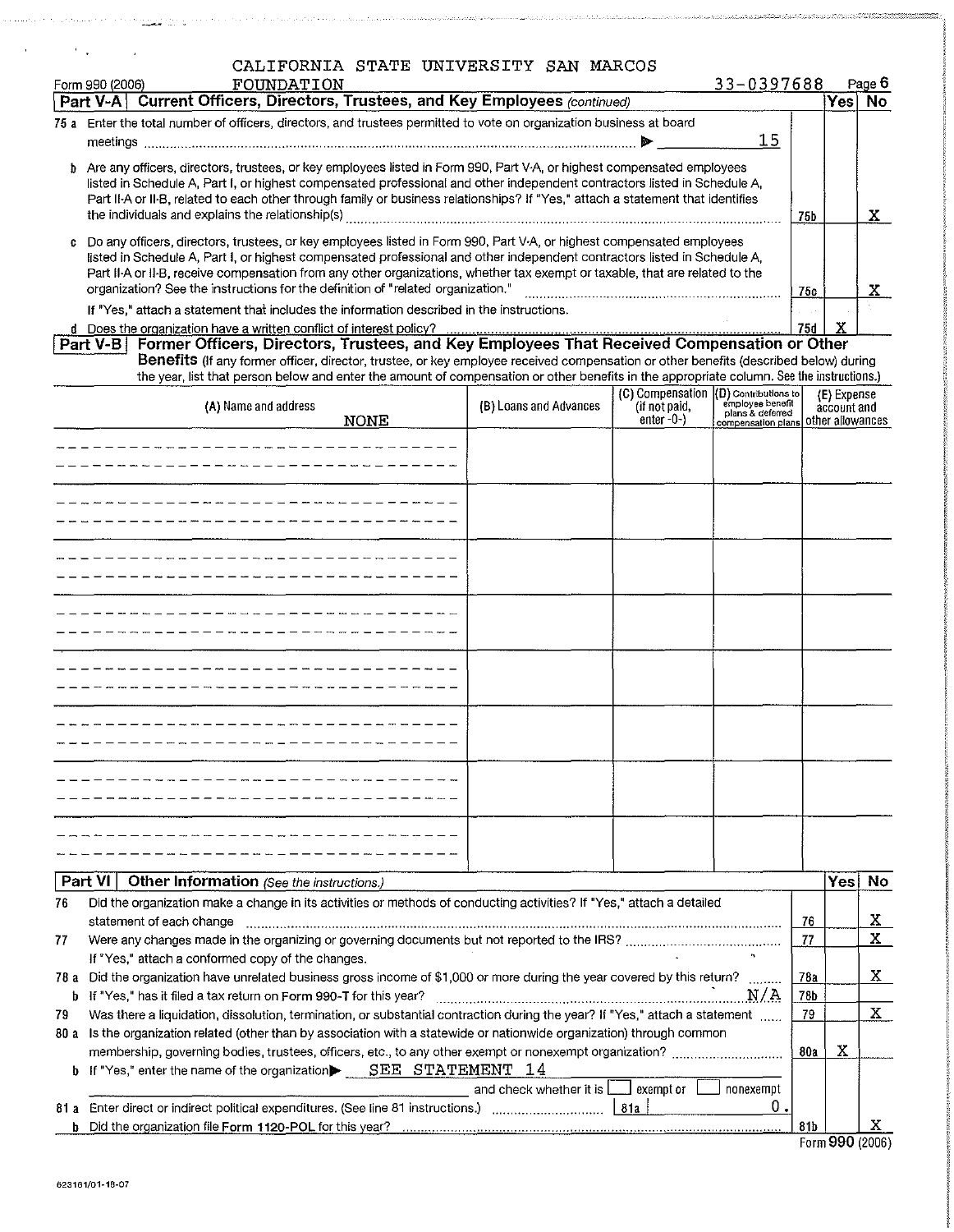$\gamma$  , and the contribution of the property in the same paper of the contribution of  $\gamma$ 

 $\label{eq:convergence} \mathcal{L}(\mathcal{A},\mathcal{A}) = \mathcal{L}(\mathcal{A}) \mathcal{L}(\mathcal{A}) = \mathcal{L}(\mathcal{A}) \mathcal{L}(\mathcal{A}) \mathcal{L}(\mathcal{A}) \mathcal{L}(\mathcal{A}) = \mathcal{L}(\mathcal{A}) \mathcal{L}(\mathcal{A}) \mathcal{L}(\mathcal{A}) \mathcal{L}(\mathcal{A}) \mathcal{L}(\mathcal{A}) \mathcal{L}(\mathcal{A}) \mathcal{L}(\mathcal{A}) \mathcal{L}(\mathcal{A}) \mathcal{L}(\mathcal{A}) \mathcal{L}(\mathcal{A$ 

 $\mathcal{H}^{\mathcal{A}}(\mathcal{A})$  and  $\mathcal{H}^{\mathcal{A}}(\mathcal{A})$  and  $\mathcal{H}^{\mathcal{A}}(\mathcal{A})$ 

|  |  |  | 33-0397688 |  | Page |
|--|--|--|------------|--|------|
|--|--|--|------------|--|------|

|      | 33-0397688<br>Form 990 (2006)<br>FOUNDATION                                                                                           |      |   | Page 7       |  |  |  |  |  |
|------|---------------------------------------------------------------------------------------------------------------------------------------|------|---|--------------|--|--|--|--|--|
|      | Other Information (continued)<br>Part VI                                                                                              |      |   | Yes No       |  |  |  |  |  |
|      | 82 a Did the organization receive donated services or the use of materials, equipment, or facilities at no charge or at substantially |      |   |              |  |  |  |  |  |
|      | less than fair rental value?                                                                                                          | 82a  | X |              |  |  |  |  |  |
|      | b If "Yes," you may indicate the value of these items here. Do not include this                                                       |      |   |              |  |  |  |  |  |
|      | amount as revenue in Part I or as an expense in Part II.                                                                              |      |   |              |  |  |  |  |  |
|      | 82 <sub>b</sub>                                                                                                                       |      |   |              |  |  |  |  |  |
|      |                                                                                                                                       |      |   |              |  |  |  |  |  |
| Þ    |                                                                                                                                       |      |   |              |  |  |  |  |  |
| 84 a |                                                                                                                                       | 84a  |   | $\mathbf{x}$ |  |  |  |  |  |
|      | If "Yes," did the organization include with every solicitation an express statement that such contributions or gifts were not         |      |   |              |  |  |  |  |  |
|      |                                                                                                                                       | 84b  |   |              |  |  |  |  |  |
| 85   |                                                                                                                                       | 85a  |   |              |  |  |  |  |  |
| b    |                                                                                                                                       | 85b  |   |              |  |  |  |  |  |
|      | If "Yes" was answered to either 85a or 85b, do not complete 85c through 85h below unless the organization received a                  |      |   |              |  |  |  |  |  |
|      | waiver for proxy tax owed for the prior year.                                                                                         |      |   |              |  |  |  |  |  |
| c    | N/A<br> 85c                                                                                                                           |      |   |              |  |  |  |  |  |
|      | N/A<br>85d<br>Section 162(e) lobbying and political expenditures <i>manual communical content</i> contents and political expenditures |      |   |              |  |  |  |  |  |
|      | N/A                                                                                                                                   |      |   |              |  |  |  |  |  |
|      | N/A<br>85f                                                                                                                            |      |   |              |  |  |  |  |  |
|      | N/A                                                                                                                                   | .85g |   |              |  |  |  |  |  |
| h.   | If section 6033(e)(1)(A) dues notices were sent, does the organization agree to add the amount on line 85f                            |      |   |              |  |  |  |  |  |
|      | to its reasonable estimate of dues allocable to nondeductible lobbying and political expenditures for the                             |      |   |              |  |  |  |  |  |
|      | N/A<br>following tax year?                                                                                                            | 85h  |   |              |  |  |  |  |  |
| 86   | 501(c)(7) organizations. Enter: a Initiation fees and capital contributions included on                                               |      |   |              |  |  |  |  |  |
|      | N/A<br>86a<br>line 12                                                                                                                 |      |   |              |  |  |  |  |  |
| b.   | N/A<br>86b                                                                                                                            |      |   |              |  |  |  |  |  |
| 87   | N/A<br>501(c)(12) organizations. Enter: a Gross income from members or shareholders<br>87a                                            |      |   |              |  |  |  |  |  |
| b.   | Gross income from other sources. (Do not net amounts due or paid to other sources                                                     |      |   |              |  |  |  |  |  |
|      | N/A<br>87 <sub>b</sub>                                                                                                                |      |   |              |  |  |  |  |  |
|      | 88 a At any time during the year, did the organization own a 50% or greater interest in a taxable corporation or partnership,         |      |   |              |  |  |  |  |  |
|      | or an entity disregarded as separate from the organization under Regulations sections 301.7701-2 and 301.7701-3?                      |      |   |              |  |  |  |  |  |
|      |                                                                                                                                       | 88a  |   | X            |  |  |  |  |  |
|      | b At any time during the year, did the organization, directly or indirectly, own a controlled entity within the meaning of            |      |   |              |  |  |  |  |  |
|      |                                                                                                                                       | 88b  |   | X            |  |  |  |  |  |
|      | 89 a 501(c)(3) organizations. Enter: Amount of tax imposed on the organization during the year under:                                 |      |   |              |  |  |  |  |  |
|      | $0$ .<br>section 4911                                                                                                                 |      |   |              |  |  |  |  |  |
|      | b 501(c)(3) and 501(c)(4) organizations. Did the organization engage in any section 4958 excess benefit                               |      |   |              |  |  |  |  |  |
|      | transaction during the year or did it become aware of an excess benefit transaction from a prior year?                                |      |   |              |  |  |  |  |  |
|      |                                                                                                                                       | 89b  |   | X            |  |  |  |  |  |
| C    | Enter: Amount of tax imposed on the organization managers or disqualified persons during the year under                               |      |   |              |  |  |  |  |  |
|      | 0.                                                                                                                                    |      |   |              |  |  |  |  |  |
| đ    | 0.1<br>Enter: Amount of tax on line 89c, above, reimbursed by the organization $\ldots$ $\blacksquare$                                |      |   |              |  |  |  |  |  |
| е    | All organizations. At any time during the tax year, was the organization a party to a prohibited tax shelter transaction?             | 89e  |   | <u>x</u>     |  |  |  |  |  |
| f    | All organizations. Did the organization acquire a direct or indirect interest in any applicable insurance contract?                   | 89f  |   | X            |  |  |  |  |  |
| g    | For supporting organizations and sponsoring organizations maintaining donor advised funds. Did the supporting organization,           |      |   |              |  |  |  |  |  |
|      | or a fund maintained by a sponsoring organization, have excess business holdings at any time during the year?                         | 89g  |   | X            |  |  |  |  |  |
|      | 90 a List the states with which a copy of this return is filed $\blacktriangleright$ CA                                               |      |   |              |  |  |  |  |  |
| b    | 90 <sub>b</sub>                                                                                                                       |      |   | 351          |  |  |  |  |  |
|      | Telephone no. ▶ (760)750-4719<br>91 a The books are in care of SCREG SVATORA, TREASURER                                               |      |   |              |  |  |  |  |  |
|      | $ZIP + 4$ $\triangleright$ 92078<br>Located at $\triangleright$ 435 E. CARMEL STREET, SAN MARCOS,<br>CA                               |      |   |              |  |  |  |  |  |
|      | At any time during the calendar year, did the organization have an interest in or a signature or other authority over<br>Þ.           |      |   | Yes   No     |  |  |  |  |  |
|      | a financial account in a foreign country (such as a bank account, securities account, or other financial account)?                    | 91b  |   | х            |  |  |  |  |  |
|      | N/A                                                                                                                                   |      |   |              |  |  |  |  |  |
|      | See the instructions for exceptions and filing requirements for Form TD F 90-22.1, Report of Foreign Bank                             |      |   |              |  |  |  |  |  |
|      | and Financial Accounts.                                                                                                               |      |   |              |  |  |  |  |  |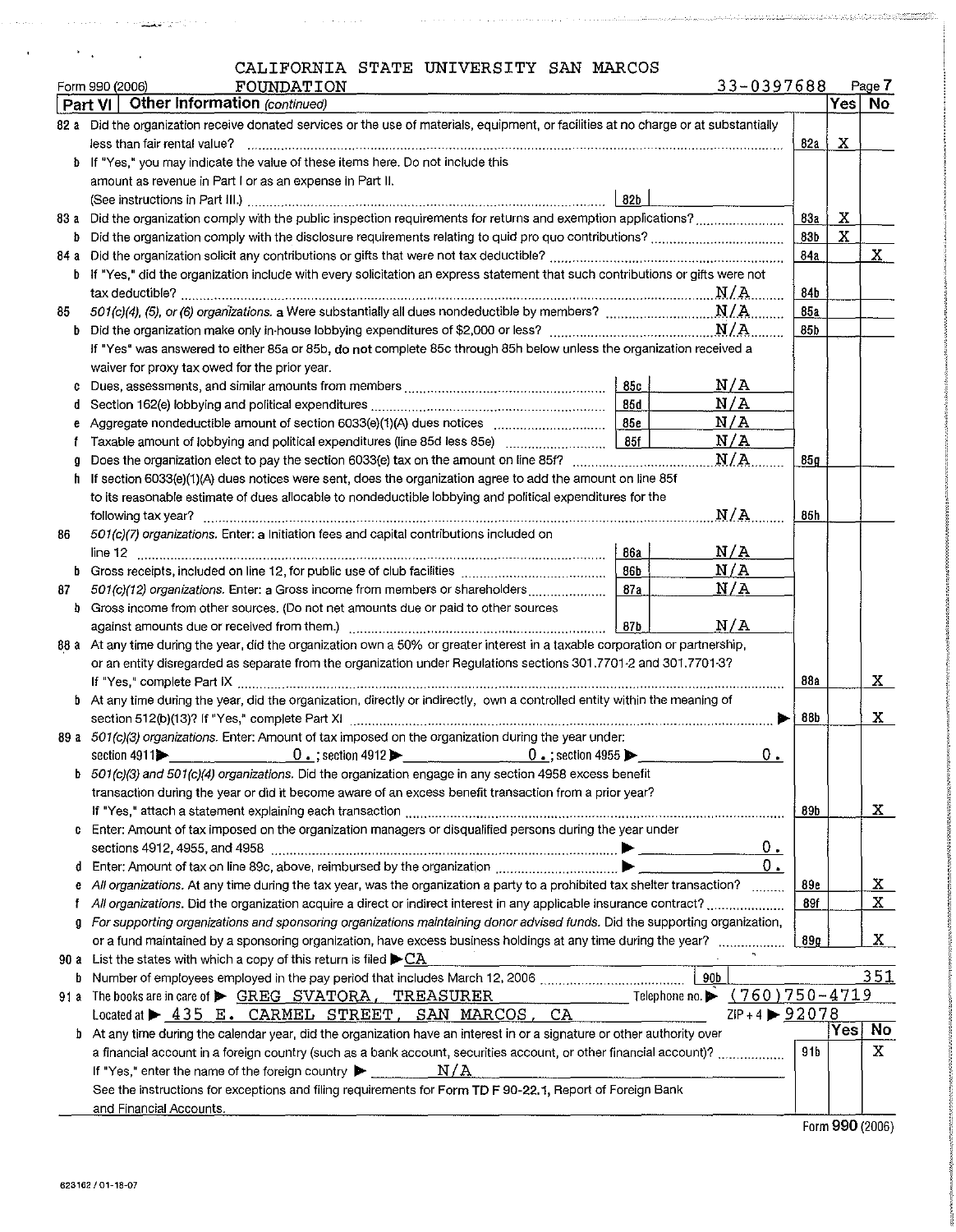| $\mathbb{R}^n$ .                                                                                                                                                                                                                            |                  | CALIFORNIA STATE UNIVERSITY SAN MARCOS |               |                                      |                          |                          |
|---------------------------------------------------------------------------------------------------------------------------------------------------------------------------------------------------------------------------------------------|------------------|----------------------------------------|---------------|--------------------------------------|--------------------------|--------------------------|
| FOUNDATION<br>Form 990 (2006)                                                                                                                                                                                                               |                  |                                        |               |                                      | 33-0397688               | Page 8                   |
| Other Information (continued)<br><b>Part VI</b>                                                                                                                                                                                             |                  |                                        |               |                                      |                          | Yes No                   |
| c At any time during the calendar year, did the organization maintain an office outside of the United States?                                                                                                                               |                  |                                        |               |                                      | 91c                      | х                        |
| If "Yes," enter the name of the foreign country $\blacktriangleright$                                                                                                                                                                       |                  | N/A                                    |               |                                      |                          |                          |
| 92                                                                                                                                                                                                                                          |                  |                                        |               |                                      | N/A                      |                          |
| Part VII   Analysis of Income-Producing Activities (See the instructions.)                                                                                                                                                                  |                  |                                        |               |                                      |                          |                          |
| Note: Enter gross amounts unless otherwise                                                                                                                                                                                                  |                  | <b>Unrelated business income</b>       |               | Excluded by section 512, 513, or 514 |                          |                          |
| indicated.                                                                                                                                                                                                                                  | (A)              | (B)                                    | (C)<br>Exclu- | (D)                                  | (E)<br>Related or exempt |                          |
| 93 Program service revenue:                                                                                                                                                                                                                 | Business<br>code | Amount                                 | sion<br>code  | Amount                               | function income          |                          |
| CAMPUS PROGRAMS                                                                                                                                                                                                                             |                  |                                        |               |                                      | 9,078,176.               |                          |
|                                                                                                                                                                                                                                             |                  |                                        |               |                                      |                          |                          |
| <u> 1980 - Januar Amerikaanse kommunister († 1900)</u>                                                                                                                                                                                      |                  |                                        |               |                                      |                          |                          |
|                                                                                                                                                                                                                                             |                  |                                        |               |                                      |                          |                          |
|                                                                                                                                                                                                                                             |                  |                                        |               |                                      |                          |                          |
| f Medicare/Medicaid payments                                                                                                                                                                                                                |                  |                                        |               |                                      |                          |                          |
| g Fees and contracts from government agencies                                                                                                                                                                                               |                  |                                        |               |                                      |                          |                          |
| 94 Membership dues and assessments<br>95 Interest on savings and temporary cash investments                                                                                                                                                 |                  |                                        | 14            | 7,660.                               |                          |                          |
| 96 Dividends and interest from securities                                                                                                                                                                                                   |                  |                                        | 14            | 1,423,232.                           |                          |                          |
| 97 Net rental income or (loss) from real estate:                                                                                                                                                                                            |                  |                                        |               |                                      |                          |                          |
|                                                                                                                                                                                                                                             |                  |                                        |               |                                      |                          |                          |
|                                                                                                                                                                                                                                             |                  |                                        | 16            | 332,905.                             |                          |                          |
| 98 Net rental income or (loss) from personal property                                                                                                                                                                                       |                  |                                        |               |                                      |                          |                          |
|                                                                                                                                                                                                                                             |                  |                                        |               |                                      |                          |                          |
| 100 Gain or (loss) from sales of assets                                                                                                                                                                                                     |                  |                                        |               |                                      |                          |                          |
|                                                                                                                                                                                                                                             |                  |                                        |               |                                      |                          |                          |
| 101 Net income or (loss) from special events                                                                                                                                                                                                |                  |                                        |               |                                      |                          |                          |
| 102 Gross profit or (loss) from sales of inventory                                                                                                                                                                                          |                  |                                        | 03            | 109,533.                             |                          |                          |
| 103 Other revenue:                                                                                                                                                                                                                          |                  |                                        |               |                                      |                          |                          |
| a                                                                                                                                                                                                                                           |                  |                                        |               |                                      |                          |                          |
|                                                                                                                                                                                                                                             |                  |                                        |               |                                      |                          |                          |
|                                                                                                                                                                                                                                             |                  |                                        |               |                                      |                          |                          |
|                                                                                                                                                                                                                                             |                  |                                        |               |                                      |                          |                          |
|                                                                                                                                                                                                                                             |                  | $0 \cdot 1$                            |               | 1,873,<br>330.                       | 9,078,176.               |                          |
| 105 Total (add line 104, columns $(B)$ , $(D)$ , and $(E)$ )                                                                                                                                                                                |                  |                                        |               |                                      | 10,951,506.              |                          |
| Note: Line 105 plus line 1e, Part I, should equal the amount on line 12, Part I.<br>Part VIII Relationship of Activities to the Accomplishment of Exempt Purposes (See the instructions.)                                                   |                  |                                        |               |                                      |                          |                          |
|                                                                                                                                                                                                                                             |                  |                                        |               |                                      |                          |                          |
| Explain how each activity for which income is reported in column (E) of Part VII contributed importantly to the accomplishment of the organization's<br>Line No.<br>exempt purposes (other than by providing funds for such purposes).<br>▼ |                  |                                        |               |                                      |                          |                          |
| 93A<br>VARIOUS PROGRAMS ADMINISTERED BY THE FOUNDATION THAT PROMOTE AND                                                                                                                                                                     |                  |                                        |               |                                      |                          |                          |
| ASSIST IN THE EDUCATIONAL OBJECTIVES OF CALIFORNIA STATE UNIVERSITY                                                                                                                                                                         |                  |                                        |               |                                      |                          |                          |
| SAN MARCOS.                                                                                                                                                                                                                                 |                  |                                        |               |                                      |                          |                          |
|                                                                                                                                                                                                                                             |                  |                                        |               |                                      |                          |                          |
| Information Regarding Taxable Subsidiaries and Disregarded Entities (See the instructions.)<br>Part IX                                                                                                                                      |                  |                                        |               |                                      |                          |                          |
| $(B)$<br>Percentage of<br>Name, address, and EIN of corporation,<br>partnership, or disregarded entity                                                                                                                                      |                  | (C)<br>Nature of activities            |               | (D)<br>Total income                  | (E)                      |                          |
| ownership interest                                                                                                                                                                                                                          |                  |                                        |               |                                      | End-of-year<br>assets    |                          |
|                                                                                                                                                                                                                                             | ℅                |                                        |               |                                      |                          |                          |
| N/A                                                                                                                                                                                                                                         | $\%$<br>$\%$     |                                        |               |                                      |                          |                          |
|                                                                                                                                                                                                                                             | %                |                                        |               |                                      |                          |                          |
| Information Regarding Transfers Associated with Personal Benefit Contracts (See the instructions.)<br>Part X                                                                                                                                |                  |                                        |               |                                      |                          |                          |
| (a) Did the organization, during the year, receive any funds, directly or indirectly, to pay premiums on a personal benefit contract?                                                                                                       |                  |                                        |               |                                      | <b>Yes</b>               | $\overline{\text{X}}$ No |
| (b) Did the organization, during the year, pay premiums, directly or indirectly, on a personal benefit contract?                                                                                                                            |                  |                                        |               |                                      | Yes                      | $\boxed{\mathbf{X}}$ No  |
| Note: If "Yes" to (b), file Form 8870 and Form 4720 (see instructions).                                                                                                                                                                     |                  |                                        |               |                                      |                          |                          |

| Form 990 (2006) |
|-----------------|
|-----------------|

د د د د د د د د د د د.<br>اب از افغانستان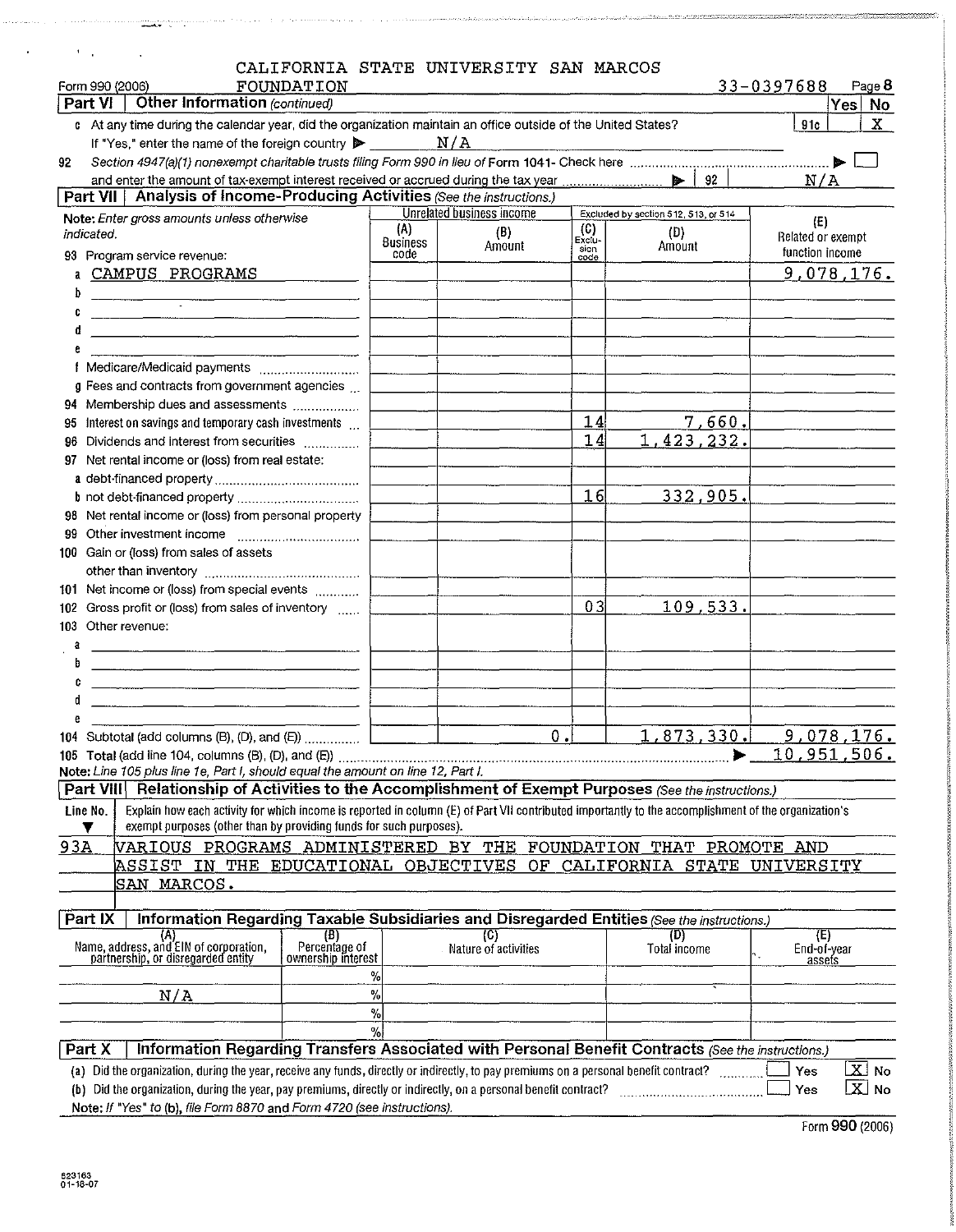| Form 990 (2006)                              | CALIFORNIA STATE UNIVERSITY SAN MARCOS<br>FOUNDATION                                                                                                                                                                                                                                                                     |                                             |                                              | 33-0397688<br>Page 9                      |
|----------------------------------------------|--------------------------------------------------------------------------------------------------------------------------------------------------------------------------------------------------------------------------------------------------------------------------------------------------------------------------|---------------------------------------------|----------------------------------------------|-------------------------------------------|
| Part XI                                      | Information Regarding Transfers To and From Controlled Entities. Complete only if the organization is a                                                                                                                                                                                                                  |                                             |                                              |                                           |
|                                              | controlling organization as defined in section 512(b)(13).                                                                                                                                                                                                                                                               | N/A                                         |                                              |                                           |
| 106                                          | Did the reporting organization make any transfers to a controlled entity as defined in section 512(b)(13) of the Code? If "Yes,"<br>complete the schedule below for each controlled entity.                                                                                                                              |                                             |                                              | $\mathsf{Yes}  $<br><b>No</b>             |
|                                              | (A)<br>Name, address, of each<br>controlled entity                                                                                                                                                                                                                                                                       | (B)<br>Employer<br>Identification<br>Number | (C)<br>Description of<br>transfer            | (D)<br>Amount of<br>transfer              |
| а                                            |                                                                                                                                                                                                                                                                                                                          |                                             |                                              |                                           |
| b                                            |                                                                                                                                                                                                                                                                                                                          |                                             |                                              |                                           |
| с                                            |                                                                                                                                                                                                                                                                                                                          |                                             |                                              |                                           |
|                                              | <b>Totals</b>                                                                                                                                                                                                                                                                                                            |                                             |                                              | Yes<br>No                                 |
| 107                                          | Did the reporting organization receive any transfers from a controlled entity as defined in section 512(b)(13) of the Code? If "Yes,"<br>complete the schedule below for each controlled entity.                                                                                                                         |                                             |                                              |                                           |
|                                              | (A)<br>Name, address, of each<br>controlled entity                                                                                                                                                                                                                                                                       | (B)<br>Employer<br>Identification<br>Number | (C)<br>Description of<br>transfer            | (D)<br>Amount of<br>transfer              |
| а                                            |                                                                                                                                                                                                                                                                                                                          |                                             |                                              |                                           |
| b                                            |                                                                                                                                                                                                                                                                                                                          |                                             |                                              |                                           |
| c                                            |                                                                                                                                                                                                                                                                                                                          |                                             |                                              |                                           |
|                                              | <b>Totals</b>                                                                                                                                                                                                                                                                                                            |                                             |                                              | Yes                                       |
| 108                                          | Did the organization have a binding written contract in effect on August 17, 2006, covering the interest, rents, royalties, and<br>annuities described in question 107 above?                                                                                                                                            |                                             |                                              | No                                        |
|                                              | Under penalties of perjury, I declare that I have examined this return, including accompanying schedules and statements, and to the best of my knowledge and belief, it is true, correct,<br>and complete. Declaration of preparer (other than officer) is based on all information of which preparer has any knowledge. |                                             |                                              |                                           |
|                                              |                                                                                                                                                                                                                                                                                                                          |                                             | Date                                         |                                           |
|                                              | Signature of officer<br>TREASURER                                                                                                                                                                                                                                                                                        |                                             |                                              |                                           |
| Please<br>Sign<br>Here<br>Paid<br>Preparer's | Type or print name and title<br>Preparer's<br>signature                                                                                                                                                                                                                                                                  | Date<br>$[05/08/08]$ employed               | Check if<br>self-<br>$\mathbf{r}_\mathbf{t}$ | Preparer's SSN or PTIN (See Gen. Inst, X) |

 $\hat{z}_i$  , which is the same constant of the constant constant  $\hat{z}_i$ 

Form 990 (2006)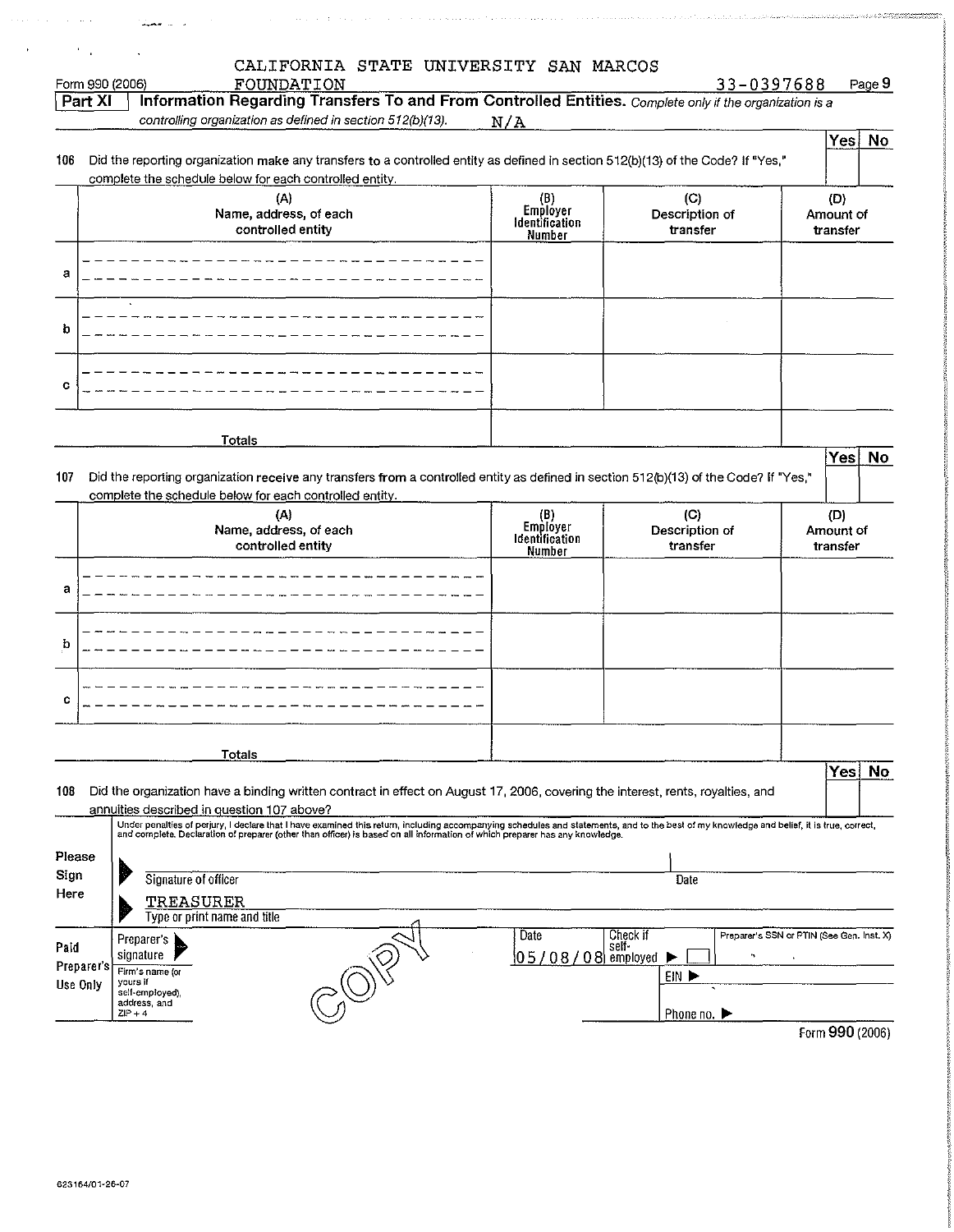| <b>SCHEDULE A</b>                                     | <b>Organization Exempt Under Section 501(c)(3)</b>                                                               |                                                                |                           |                                                                              | OMB No. 1545-0047                              |
|-------------------------------------------------------|------------------------------------------------------------------------------------------------------------------|----------------------------------------------------------------|---------------------------|------------------------------------------------------------------------------|------------------------------------------------|
| (Form 990 or 990-EZ)                                  | (Except Private Foundation) and Section 501(e), 501(f), 501(k),                                                  | 501(n), or 4947(a)(1) Nonexempt Charitable Trust               |                           |                                                                              |                                                |
| Department of the Treasury                            | Supplementary Information-(See separate instructions.)                                                           |                                                                |                           |                                                                              | 2006                                           |
| Internal Revenue Service<br>Name of the organization  | MUST be completed by the above organizations and attached to their Form 990 or 990-EZ                            |                                                                |                           | <b>Employer identification number</b>                                        |                                                |
|                                                       | CALIFORNIA STATE UNIVERSITY SAN MARCOS<br>FOUNDATION                                                             |                                                                |                           | 33 0397688                                                                   |                                                |
| Part I                                                | Compensation of the Five Highest Paid Employees Other Than Officers, Directors, and Trustees                     |                                                                |                           |                                                                              |                                                |
|                                                       | (See page 2 of the instructions. List each one. If there are none, enter "None.")                                |                                                                |                           |                                                                              |                                                |
|                                                       | (a) Name and address of each employee paid<br>more than \$50,000                                                 | (b) Title and average hours<br>per week devoted to<br>position | (c) Compensation          | (d) Contributions to<br>employee benefit<br>plans & deferred<br>compensation | (e) Expense<br>account and other<br>allowances |
| <b>GRANT HUBBARD</b>                                  |                                                                                                                  | DIR GRANTS/CONTRACTS                                           |                           |                                                                              |                                                |
| $C/O$ 435 E. CARMEL ST.,<br>MINERVA GONZALEZ          | SAN MARCOS,<br>CA                                                                                                | 40.00<br>CAMP-PROGRAM                                          | 89,167.<br><b>DIRECTO</b> | 18,725.                                                                      | $0_{\cdot}$                                    |
| C/O                                                   | 435 E. CARMEL ST.,<br>SAN<br>MARCOS<br>CA                                                                        | 40.00                                                          | 66,231.                   | 15,895.                                                                      | $0_{\cdot}$                                    |
| PAM EDMONSON                                          |                                                                                                                  | DIR COMM OPERATIONS                                            |                           |                                                                              |                                                |
| 435 E. CARMEL<br>C / O                                | ST.<br>SAN<br>CA<br>MARCOS                                                                                       | 40.00                                                          | 100,025                   | 20,005.                                                                      | $0_{\pm}$                                      |
| LORI LARGE                                            |                                                                                                                  | DIR SBRI PROGRAM                                               |                           |                                                                              |                                                |
| C / O                                                 | 435 E. CARMEL ST.,<br>SAN MARCOS<br>CA                                                                           | 40.00                                                          | 81,604.                   | 17,137.                                                                      | $0_{\cdot}$                                    |
| ROGER STEIN                                           |                                                                                                                  | DIRECTOR HR                                                    |                           |                                                                              |                                                |
| C/O                                                   | 435 E. CARMEL ST.,<br>SAN MARCOS<br>CA                                                                           | 40.00                                                          | 81,928.                   | 17,205.                                                                      | $0$ .                                          |
| Total number of other employees paid<br>over \$50,000 |                                                                                                                  | n                                                              |                           |                                                                              |                                                |
| Part II-A                                             | Compensation of the Five Highest Paid Independent Contractors for Professional Services                          |                                                                |                           |                                                                              |                                                |
|                                                       | (See page 2 of the instructions. List each one (whether individuals or firms), If there are none, enter "None.") |                                                                |                           |                                                                              |                                                |
|                                                       | (a) Name and address of each independent contractor paid more than \$50,000                                      |                                                                | (b) Type of service       |                                                                              | (c) Compensation                               |
|                                                       |                                                                                                                  |                                                                |                           |                                                                              |                                                |
| <b>NONE</b>                                           |                                                                                                                  |                                                                |                           |                                                                              |                                                |
|                                                       |                                                                                                                  |                                                                |                           |                                                                              |                                                |
|                                                       |                                                                                                                  |                                                                |                           |                                                                              |                                                |
|                                                       |                                                                                                                  |                                                                |                           |                                                                              |                                                |
|                                                       |                                                                                                                  |                                                                |                           |                                                                              |                                                |
|                                                       |                                                                                                                  |                                                                |                           |                                                                              |                                                |
|                                                       |                                                                                                                  |                                                                |                           |                                                                              |                                                |
|                                                       |                                                                                                                  |                                                                |                           |                                                                              |                                                |
| Total number of others receiving over                 |                                                                                                                  |                                                                |                           |                                                                              |                                                |
| \$50,000 for professional services                    |                                                                                                                  | 0                                                              |                           |                                                                              |                                                |
| Part II-B                                             | Compensation of the Five Highest Paid Independent Contractors for Other Services                                 |                                                                |                           |                                                                              |                                                |
|                                                       | (List each contractor who performed services other than professional services, whether individuals or            |                                                                |                           |                                                                              |                                                |
|                                                       | firms. If there are none, enter "None." See page 2 of the instructions.)                                         |                                                                |                           |                                                                              |                                                |
|                                                       | (a) Name and address of each independent contractor paid more than \$50,000                                      |                                                                | (b) Type of service       |                                                                              | (c) Compensation                               |
|                                                       |                                                                                                                  |                                                                |                           |                                                                              |                                                |
| <b>NONE</b>                                           |                                                                                                                  |                                                                |                           |                                                                              |                                                |
|                                                       |                                                                                                                  |                                                                |                           |                                                                              |                                                |
|                                                       |                                                                                                                  |                                                                |                           |                                                                              |                                                |
|                                                       |                                                                                                                  |                                                                |                           |                                                                              |                                                |
|                                                       |                                                                                                                  |                                                                |                           |                                                                              |                                                |
|                                                       |                                                                                                                  |                                                                |                           |                                                                              |                                                |
|                                                       |                                                                                                                  |                                                                |                           |                                                                              |                                                |
|                                                       |                                                                                                                  |                                                                |                           |                                                                              |                                                |
| Total number of other contractors receiving over      |                                                                                                                  |                                                                |                           |                                                                              |                                                |
| \$50,000 for other services                           |                                                                                                                  | 0                                                              |                           |                                                                              |                                                |

meeters in a meter experiment of the contract of the contract of the state of the contract of the second contract of the contract of the contract of the contract of the contract of the contract of the contract of the contr

 $\ddot{\phantom{a}}$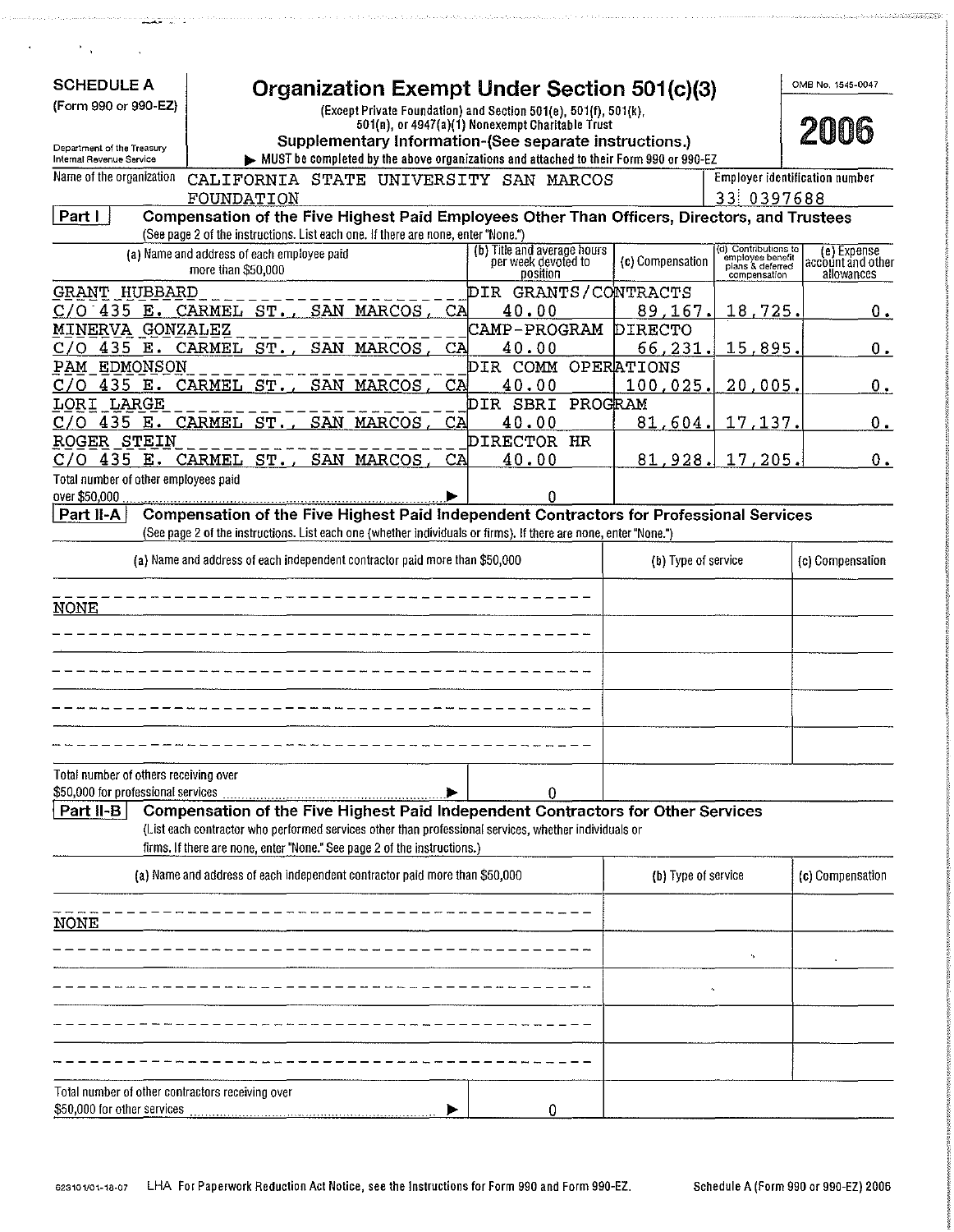| CALIFORNIA STATE UNIVERSITY SAN MARCOS |  |  |  |  |  |
|----------------------------------------|--|--|--|--|--|
|----------------------------------------|--|--|--|--|--|

|   | CAUILONNIA DIAID ONIVENDIII DAN BANCOD<br>Schedule A (Form 990 or 990-EZ) 2006 FOUNDATION<br>33-0397688                                                                                                                                                                                                                                                                                                                                                                                               |                |             | Page 2 |
|---|-------------------------------------------------------------------------------------------------------------------------------------------------------------------------------------------------------------------------------------------------------------------------------------------------------------------------------------------------------------------------------------------------------------------------------------------------------------------------------------------------------|----------------|-------------|--------|
|   | Statements About Activities (See page 2 of the instructions.)<br>Part $III$                                                                                                                                                                                                                                                                                                                                                                                                                           |                | Yes:        | No.    |
|   | During the year, has the organization attempted to influence national, state, or local legislation, including any attempt to influence<br>public opinion on a legislative matter or referendum? If "Yes," enter the total expenses paid or incurred in connection with the<br>(Must equal amounts on line 38, Part VI-A, or                                                                                                                                                                           |                |             |        |
|   | line i of Part VI-B.)                                                                                                                                                                                                                                                                                                                                                                                                                                                                                 |                |             | X      |
|   | Organizations that made an election under section 501(h) by filing Form 5768 must complete Part VI-A. Other organizations                                                                                                                                                                                                                                                                                                                                                                             |                |             |        |
|   | checking "Yes" must complete Part VI-B AND attach a statement giving a detailed description of the lobbying activities.                                                                                                                                                                                                                                                                                                                                                                               |                |             |        |
| 2 | During the year, has the organization, either directly or indirectly, engaged in any of the following acts with any substantial contributors,<br>trustees, directors, officers, creators, key employees, or members of their families, or with any taxable organization with which any such<br>person is affiliated as an officer, director, trustee, majority owner, or principal beneficiary? (If the answer to any question is "Yes,"<br>attach a detailed statement explaining the transactions.) |                |             |        |
|   | a Sale, exchange, or leasing of property?                                                                                                                                                                                                                                                                                                                                                                                                                                                             | 2а             |             | X      |
|   | b Lending of money or other extension of credit? www.assett.com/www.assett.com/www.assett.com/www.assett.com/w                                                                                                                                                                                                                                                                                                                                                                                        | 2b             | $\mathbf X$ |        |
|   |                                                                                                                                                                                                                                                                                                                                                                                                                                                                                                       | 2c             |             | X.     |
|   |                                                                                                                                                                                                                                                                                                                                                                                                                                                                                                       | 2d             | X           |        |
|   |                                                                                                                                                                                                                                                                                                                                                                                                                                                                                                       | 2e             |             | X      |
|   | 3 a Did the organization make grants for scholarships, fellowships, student loans, etc.? (If "Yes," attach an explanation of how                                                                                                                                                                                                                                                                                                                                                                      |                |             |        |
|   |                                                                                                                                                                                                                                                                                                                                                                                                                                                                                                       | 3a             | $\mathbf x$ |        |
|   |                                                                                                                                                                                                                                                                                                                                                                                                                                                                                                       | 3 <sub>b</sub> |             | X      |
|   | c Did the organization receive or hold an easement for conservation purposes, including easements to preserve open space,                                                                                                                                                                                                                                                                                                                                                                             | 3c             |             | X      |
|   |                                                                                                                                                                                                                                                                                                                                                                                                                                                                                                       | 3d             |             | X      |
|   | 4 a Did the organization maintain any donor advised funds? If "Yes," complete lines 4b through 4g. If "No," complete lines 4f<br>and 4g                                                                                                                                                                                                                                                                                                                                                               | 4a             |             | x      |
|   | b Did the organization make any taxable distributions under section 4966? Material Communications and MAS                                                                                                                                                                                                                                                                                                                                                                                             | 4 <sub>b</sub> |             |        |
|   |                                                                                                                                                                                                                                                                                                                                                                                                                                                                                                       | 4с             |             |        |
|   | d Enter the total number of donor advised funds owned at the end of the tax year contained accommunication of the total number of donor advised funds owned at the end of the tax year.                                                                                                                                                                                                                                                                                                               |                | N/A         |        |
|   | e Enter the aggregate value of assets held in all donor advised funds owned at the end of the tax year [111] (111] (111] (111] (111] (111] (111] (111] (111] (111] (111] (111] (111] (111] (111] (111] (111] (111] (111] (111]                                                                                                                                                                                                                                                                        |                | N/A         |        |
|   | f Enter the total number of separate funds or accounts owned at the end of the year (excluding donor advised funds included on                                                                                                                                                                                                                                                                                                                                                                        |                |             |        |
|   | line 4d) where donors have the right to provide advice on the distribution or investment of amounts in such funds or accounts                                                                                                                                                                                                                                                                                                                                                                         |                |             | Ο.     |
|   | g Enter the aggregate value of assets in all funds or accounts included on line 4f at the end of the tax year                                                                                                                                                                                                                                                                                                                                                                                         |                |             | 0.     |

Schedule A (Form 990 or 990-EZ) 2006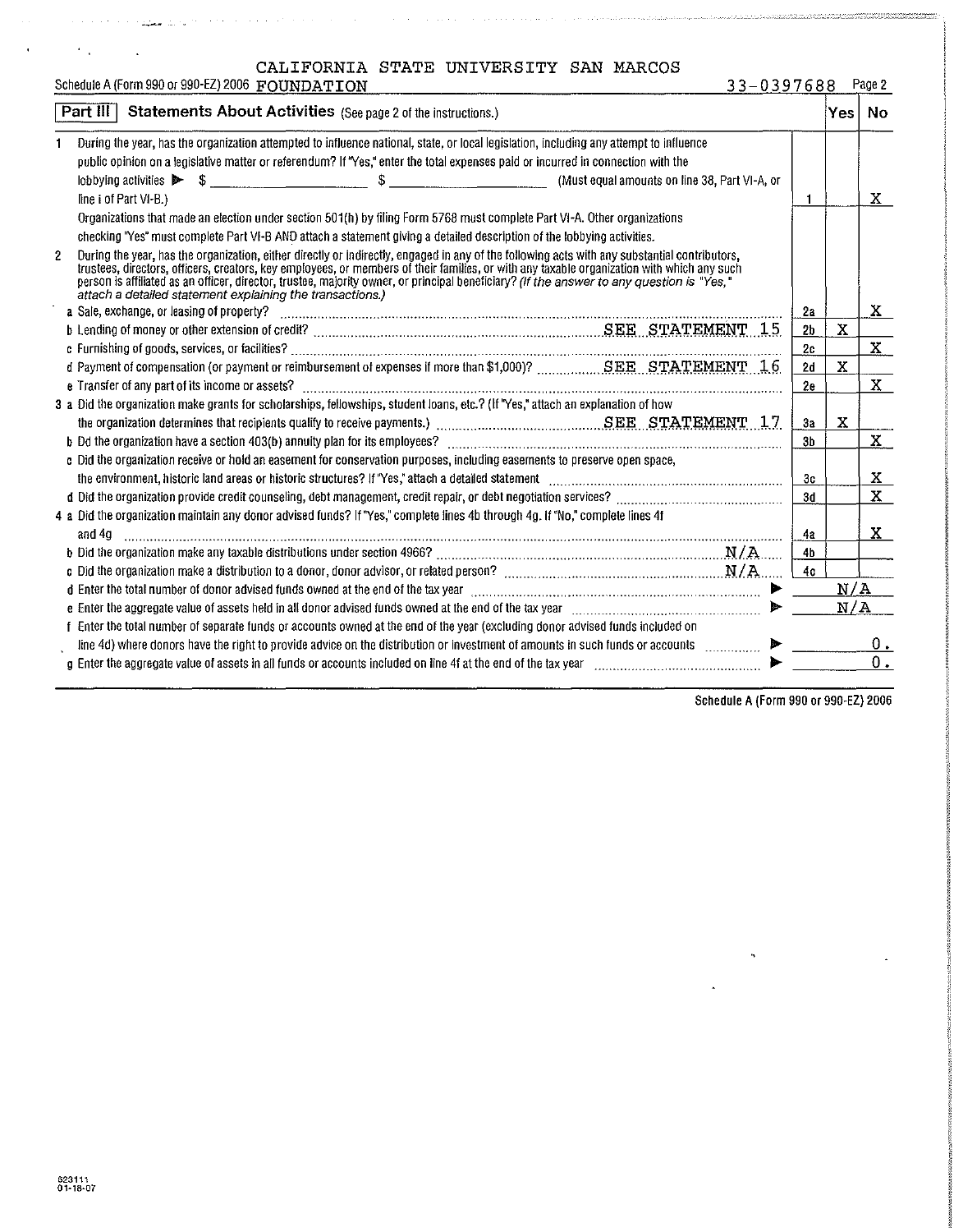| $\mathcal{F}_{\mathcal{A}}$ |                                                                                                                                                                                              | CALIFORNIA STATE UNIVERSITY SAN MARCOS                                                                                                                                                                                                               |                            |                                             |     |                                            |                      |        |  |  |  |
|-----------------------------|----------------------------------------------------------------------------------------------------------------------------------------------------------------------------------------------|------------------------------------------------------------------------------------------------------------------------------------------------------------------------------------------------------------------------------------------------------|----------------------------|---------------------------------------------|-----|--------------------------------------------|----------------------|--------|--|--|--|
|                             |                                                                                                                                                                                              | Schedule A (Form 990 or 990-EZ) 2006 FOUNDATION                                                                                                                                                                                                      |                            |                                             |     | $33 - 0397688$                             |                      | Page 3 |  |  |  |
|                             | Part IV                                                                                                                                                                                      | Reason for Non-Private Foundation Status (See pages 4 through 7 of the instructions.)                                                                                                                                                                |                            |                                             |     |                                            |                      |        |  |  |  |
|                             |                                                                                                                                                                                              | I certify that the organization is not a private foundation because it is: (Please check only ONE applicable box.)                                                                                                                                   |                            |                                             |     |                                            |                      |        |  |  |  |
| 5                           |                                                                                                                                                                                              | A church, convention of churches, or association of churches. Section 170(b)(1)(A)(i).                                                                                                                                                               |                            |                                             |     |                                            |                      |        |  |  |  |
| 6                           |                                                                                                                                                                                              | A school. Section 170(b)(1)(A)(ii). (Also complete Part V.)                                                                                                                                                                                          |                            |                                             |     |                                            |                      |        |  |  |  |
|                             |                                                                                                                                                                                              | A hospital or a cooperative hospital service organization. Section 170(b)(1)(A)(iii).                                                                                                                                                                |                            |                                             |     |                                            |                      |        |  |  |  |
| 8                           |                                                                                                                                                                                              | A federal, state, or local government or governmental unit. Section 170(b)(1)(A)(v).                                                                                                                                                                 |                            |                                             |     |                                            |                      |        |  |  |  |
| 9                           |                                                                                                                                                                                              | A medical research organization operated in conjunction with a hospital. Section 170(b)(1)(A)(iii). Enter the hospital's name, city,                                                                                                                 |                            |                                             |     |                                            |                      |        |  |  |  |
| 10                          | and state $\triangleright$<br>$\lfloor x \rfloor$<br>An organization operated for the benefit of a college or university owned or operated by a governmental unit. Section 170(b)(1)(A)(iv). |                                                                                                                                                                                                                                                      |                            |                                             |     |                                            |                      |        |  |  |  |
|                             |                                                                                                                                                                                              | (Also complete the Support Schedule in Part IV-A.)                                                                                                                                                                                                   |                            |                                             |     |                                            |                      |        |  |  |  |
| 1 i a                       |                                                                                                                                                                                              | An organization that normally receives a substantial part of its support from a governmental unit or from the general public.                                                                                                                        |                            |                                             |     |                                            |                      |        |  |  |  |
|                             |                                                                                                                                                                                              | Section 170(b)(1)(A)(vi). (Also complete the Support Schedule in Part IV-A.)                                                                                                                                                                         |                            |                                             |     |                                            |                      |        |  |  |  |
| 11b                         |                                                                                                                                                                                              | A community trust. Section 170(b)(1)(A)(vi). (Also complete the Support Schedule in Part IV-A.)                                                                                                                                                      |                            |                                             |     |                                            |                      |        |  |  |  |
| 12                          |                                                                                                                                                                                              | An organization that normally receives: (1) more than 33 1/3% of its support from contributions, membership fees, and gross                                                                                                                          |                            |                                             |     |                                            |                      |        |  |  |  |
|                             |                                                                                                                                                                                              | receipts from activities related to its charitable, etc., functions - subject to certain exceptions, and (2) no more than 33 1/3% of                                                                                                                 |                            |                                             |     |                                            |                      |        |  |  |  |
|                             |                                                                                                                                                                                              | its support from gross investment income and unrelated business taxable income (less section 511 tax) from businesses acquired<br>by the organization after June 30, 1975. See section 509(a)(2). (Also complete the Support Schedule in Part IV-A.) |                            |                                             |     |                                            |                      |        |  |  |  |
|                             |                                                                                                                                                                                              |                                                                                                                                                                                                                                                      |                            |                                             |     |                                            |                      |        |  |  |  |
| 13                          |                                                                                                                                                                                              | An organization that is not controlled by any disqualified persons (other than foundation managers) and otherwise meets the requirements of section                                                                                                  |                            |                                             |     |                                            |                      |        |  |  |  |
|                             | 509(a)(3). Check the box that describes the type of supporting organization:<br>Type I<br>Type II<br>Type III-Other<br>Type III-Functionally Integrated                                      |                                                                                                                                                                                                                                                      |                            |                                             |     |                                            |                      |        |  |  |  |
|                             |                                                                                                                                                                                              |                                                                                                                                                                                                                                                      |                            |                                             |     |                                            |                      |        |  |  |  |
|                             |                                                                                                                                                                                              | Provide the following information about the supported organizations. (See page 7 of the instructions.)                                                                                                                                               |                            |                                             |     |                                            |                      |        |  |  |  |
|                             |                                                                                                                                                                                              | $\left( a\right)$                                                                                                                                                                                                                                    | (b)                        | (c)                                         | (d) |                                            | (e)                  |        |  |  |  |
|                             |                                                                                                                                                                                              | Name(s) of supported organization(s)                                                                                                                                                                                                                 | Employer<br>identification | Type of organization<br>(described in lines |     | Is the supported<br>organization listed in | Amount of<br>support |        |  |  |  |
|                             |                                                                                                                                                                                              |                                                                                                                                                                                                                                                      | number (EIN)               | 5 through 12 above                          |     | the supporting                             |                      |        |  |  |  |
|                             |                                                                                                                                                                                              |                                                                                                                                                                                                                                                      |                            | or IRC section)                             |     | organization's<br>governing documents?     |                      |        |  |  |  |
|                             |                                                                                                                                                                                              |                                                                                                                                                                                                                                                      |                            |                                             |     |                                            |                      |        |  |  |  |
|                             |                                                                                                                                                                                              |                                                                                                                                                                                                                                                      |                            |                                             | Yes | No                                         |                      |        |  |  |  |
|                             |                                                                                                                                                                                              |                                                                                                                                                                                                                                                      |                            |                                             |     |                                            |                      |        |  |  |  |
|                             |                                                                                                                                                                                              |                                                                                                                                                                                                                                                      |                            |                                             |     |                                            |                      |        |  |  |  |
|                             |                                                                                                                                                                                              |                                                                                                                                                                                                                                                      |                            |                                             |     |                                            |                      |        |  |  |  |
|                             |                                                                                                                                                                                              |                                                                                                                                                                                                                                                      |                            |                                             |     |                                            |                      |        |  |  |  |
|                             |                                                                                                                                                                                              |                                                                                                                                                                                                                                                      |                            |                                             |     |                                            |                      |        |  |  |  |
|                             |                                                                                                                                                                                              |                                                                                                                                                                                                                                                      |                            |                                             |     |                                            |                      |        |  |  |  |
|                             |                                                                                                                                                                                              |                                                                                                                                                                                                                                                      |                            |                                             |     |                                            |                      |        |  |  |  |
|                             |                                                                                                                                                                                              |                                                                                                                                                                                                                                                      |                            |                                             |     |                                            |                      |        |  |  |  |
|                             |                                                                                                                                                                                              |                                                                                                                                                                                                                                                      |                            |                                             |     |                                            |                      |        |  |  |  |
|                             |                                                                                                                                                                                              |                                                                                                                                                                                                                                                      |                            |                                             |     |                                            |                      |        |  |  |  |
|                             |                                                                                                                                                                                              |                                                                                                                                                                                                                                                      |                            |                                             |     |                                            |                      |        |  |  |  |
|                             |                                                                                                                                                                                              |                                                                                                                                                                                                                                                      |                            |                                             |     |                                            |                      |        |  |  |  |
| Total                       |                                                                                                                                                                                              |                                                                                                                                                                                                                                                      |                            |                                             |     |                                            |                      |        |  |  |  |
| 14                          |                                                                                                                                                                                              | An organization organized and operated to test for public safety. Section 509(a)(4). (See page 7 of the instructions.)                                                                                                                               |                            |                                             |     |                                            |                      |        |  |  |  |
|                             |                                                                                                                                                                                              |                                                                                                                                                                                                                                                      |                            |                                             |     |                                            |                      |        |  |  |  |

Schedule fi"(Form 990 or 990-EZ) 2006

 $\bar{\mathbf{x}}$ 

 $\ddot{\phantom{a}}$ 

l,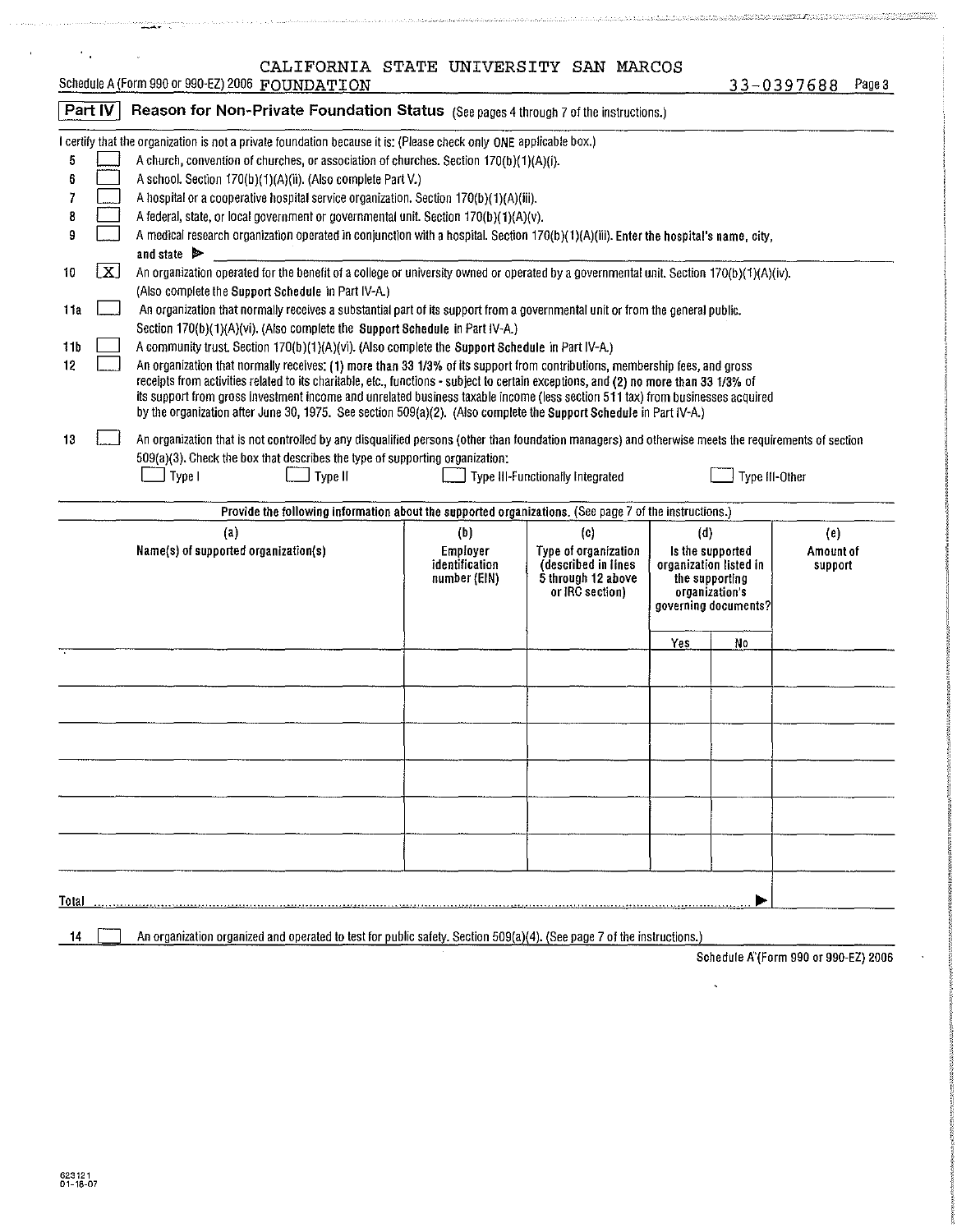and the second contract of the second construction of the contract of the complete of the construction of the contract of the contract of the contract of the contract of the contract of the contract of the contract of the

 $\mathcal{L}^{\mathcal{L}}$ 

 $\mathcal{A}_{\mathcal{A}}$  .

 $\mathcal{L}^{\mathcal{L}}$ 

 $33 - 0397688$ Page 4

CALIFORNIA STATE UNIVERSITY SAN MARCOS<br>Schedule A (Form 990 or 990-EZ) 2006 FOUNDATION<br>Part IV-A Support Schedule (Complete only if you checked a box on line 10, 11, or 12.) Use cash method of accounting.<br>Note: You may use

|        | Calendar year (or fiscal year<br>beginning in) <u></u>                                                                                                                                                                                                                                                                | (a) 2005   | (b) 2004                                      | (c) 2003                                       | $(d)$ 2002                                              | (e) Total                                                                                                                                     |
|--------|-----------------------------------------------------------------------------------------------------------------------------------------------------------------------------------------------------------------------------------------------------------------------------------------------------------------------|------------|-----------------------------------------------|------------------------------------------------|---------------------------------------------------------|-----------------------------------------------------------------------------------------------------------------------------------------------|
| 15     | Gifts, grants, and contributions<br>received. (Do not include unusual<br>grants. See line 28.)                                                                                                                                                                                                                        |            |                                               |                                                |                                                         | $\begin{smallmatrix} 10\ 10.763\ 1043\ 105\ \end{smallmatrix}$ 704 . 8, 963 . 643 . 8 , 512 , 985 . 10 , 756 , 949 . 38 , 997 , 2 <u>81 .</u> |
| 16     | Membership fees received                                                                                                                                                                                                                                                                                              |            |                                               |                                                |                                                         |                                                                                                                                               |
| 17     | Gross receipts from admissions,<br>merchandise sold or services<br>performed, or furnishing of<br>facilities in any activity that is<br>related to the organization's<br>charitable, etc., purpose                                                                                                                    | 9,719,911. |                                               |                                                |                                                         | $2,824,694.$ 3, 204, 039. $2,794,872.$ 18, 543, 516.                                                                                          |
| 18     | Gross income from interest,<br>dividends, amounts received from<br>payments on securities loans (sec-<br>tion 512(a)(5)), rents, royalties, and<br>unrelated business taxable income<br>(less section 511 taxes) from<br>businesses acquired by the<br>organization after June 30, 1975                               | 989,996.   | 666,898.                                      | 421,739.                                       | 399,867.                                                | 2,478,500.                                                                                                                                    |
| 19     | Net income from unrelated business<br>activities not included in line 18                                                                                                                                                                                                                                              |            |                                               |                                                |                                                         |                                                                                                                                               |
| 20     | Tax revenues levied for the<br>organization's benefit and either<br>paid to it or expended on its behalf                                                                                                                                                                                                              |            |                                               |                                                |                                                         |                                                                                                                                               |
| 21     | The value of services or facilities<br>furnished to the organization by a<br>governmental unit without charge.<br>Do not include the value of services<br>or facilities generally furnished to<br>the public without charge                                                                                           |            |                                               |                                                |                                                         |                                                                                                                                               |
| 22     | Other income. Attach a schedule.<br>Do not include gain or (loss) from<br>sale of capital assets                                                                                                                                                                                                                      |            |                                               |                                                |                                                         |                                                                                                                                               |
| 23     | Total of lines 15 through 22                                                                                                                                                                                                                                                                                          |            |                                               |                                                | 21, 473, 611, 12, 455, 235, 12, 138, 763, 13, 951, 688, | 60,019,297.                                                                                                                                   |
| 24     | Line 23 minus line 17                                                                                                                                                                                                                                                                                                 |            |                                               |                                                | $ 11,753,700 $ 9,630,541. 8,934,724. 11,156,816.        | 41, 475, 781.                                                                                                                                 |
| 25     | Enter 1% of line 23                                                                                                                                                                                                                                                                                                   | 214,736.   | 124,552.                                      | 121, 388.                                      | 139,517.                                                |                                                                                                                                               |
| 26     |                                                                                                                                                                                                                                                                                                                       |            |                                               |                                                | $\blacktriangleright$ $\vdash$<br>26a                   | 829,516.                                                                                                                                      |
| b      | Prepare a list for your records to show the name of and amount contributed by each person (other than a governmental                                                                                                                                                                                                  |            |                                               |                                                |                                                         |                                                                                                                                               |
|        | unit or publicly supported organization) whose total gifts for 2002 through 2005 exceeded the amount shown in line 26a.                                                                                                                                                                                               |            |                                               |                                                |                                                         |                                                                                                                                               |
|        | Do not file this list with your return. Enter the total of all these excess amounts                                                                                                                                                                                                                                   |            |                                               |                                                | ▶<br>26b<br>▶<br>26c                                    | <u>3,150,274.</u><br>41, 475, 781.                                                                                                            |
| d.     | Add: Amounts from column (e) for lines: 18 ______ 2,478,500.                                                                                                                                                                                                                                                          |            |                                               |                                                |                                                         |                                                                                                                                               |
|        |                                                                                                                                                                                                                                                                                                                       |            | $22 \qquad \qquad \overbrace{\qquad \qquad }$ | $19 \quad \qquad \qquad$<br>$26b$ 3, 150, 274. | $\blacktriangleright$ 26d                               | 5,628,774.                                                                                                                                    |
|        | e Public support (line 26c minus line 26d total)                                                                                                                                                                                                                                                                      |            |                                               |                                                |                                                         |                                                                                                                                               |
|        | Public support percentage (line 26e (numerator) divided by line 26c (denominator)) [10] [200] [200] [200] [201                                                                                                                                                                                                        |            |                                               |                                                |                                                         | 86.4288%                                                                                                                                      |
| 27     | Organizations described on line 12: a For amounts included in lines 15, 16, and 17 that were received from a "disqualified person," prepare a list for your                                                                                                                                                           |            |                                               |                                                |                                                         |                                                                                                                                               |
|        | records to show the name of, and total amounts received in each year from, each "disqualified person." Do not file this list with your return. Enter the sum of                                                                                                                                                       |            |                                               |                                                |                                                         |                                                                                                                                               |
|        | such amounts for each year:                                                                                                                                                                                                                                                                                           | N/A        |                                               |                                                |                                                         |                                                                                                                                               |
|        |                                                                                                                                                                                                                                                                                                                       |            |                                               |                                                |                                                         |                                                                                                                                               |
| b      | For any amount included in line 17 that was received from each person (other than "disqualified persons"), prepare a list for your records to show the name of,                                                                                                                                                       |            |                                               |                                                |                                                         |                                                                                                                                               |
|        | and amount received for each year, that was more than the larger of (1) the amount on line 25 for the year or (2) \$5,000. (Include in the list organizations                                                                                                                                                         |            |                                               |                                                |                                                         |                                                                                                                                               |
|        | described in lines 5 through 11b, as well as individuals.) Do not file this list with your return. After computing the difference between the amount received and                                                                                                                                                     |            |                                               |                                                |                                                         |                                                                                                                                               |
|        | the larger amount described in (1) or (2), enter the sum of these differences (the excess amounts) for each year: $N/A$                                                                                                                                                                                               |            |                                               |                                                |                                                         |                                                                                                                                               |
|        |                                                                                                                                                                                                                                                                                                                       |            |                                               |                                                |                                                         |                                                                                                                                               |
|        |                                                                                                                                                                                                                                                                                                                       |            |                                               |                                                |                                                         | N/A                                                                                                                                           |
|        | Add: Amounts from column (e) for lines:<br>17<br>Add: Line 27a total<br>and line 27b total<br>and line 27b total<br>Add: Line 27a total<br>21                                                                                                                                                                         |            |                                               |                                                |                                                         | N/A                                                                                                                                           |
| đ<br>e |                                                                                                                                                                                                                                                                                                                       |            |                                               |                                                |                                                         | N/A                                                                                                                                           |
|        | Total support for section 509(a)(2) test: Enter amount on line 23, column (e) $\triangleright \begin{array}{c} \begin{array}{c} \end{array} \begin{array}{c} \end{array}$ 27f $\begin{array}{c} \end{array}$ $\blacksquare$ $\blacksquare$ $\blacksquare$ $\blacksquare$ $\blacksquare$ $\blacksquare$ $\blacksquare$ |            |                                               |                                                |                                                         |                                                                                                                                               |
| g      | Public support percentage (line 27e (numerator) divided by line 27f (denominator)) manufactured by line 27f (denominator)                                                                                                                                                                                             |            |                                               |                                                | 27g                                                     | N/A<br>%                                                                                                                                      |
|        | h Investment income percentage (line 18, column (e) (numerator) divided by line 27f (denominator)) $\triangleright$ 27h                                                                                                                                                                                               |            |                                               |                                                |                                                         | $\%$<br>N/A                                                                                                                                   |
|        | 28 Unusual Grants: For an organization described in line 10, 11, or 12 that received any unusual grants during 2002 through 2005, prepare a list for your records to                                                                                                                                                  |            |                                               |                                                |                                                         |                                                                                                                                               |
|        | show, for each year, the name of the contributor, the date and amount of the grant, and a brief description of the nature of the grant. Do not file this list with your<br>return. Do not include these grants in line 15.                                                                                            |            |                                               |                                                |                                                         |                                                                                                                                               |
|        | 623131 01-18-07                                                                                                                                                                                                                                                                                                       |            | <b>NONE</b>                                   |                                                |                                                         | Schedule A (Form 990 or 990-EZ) 2006                                                                                                          |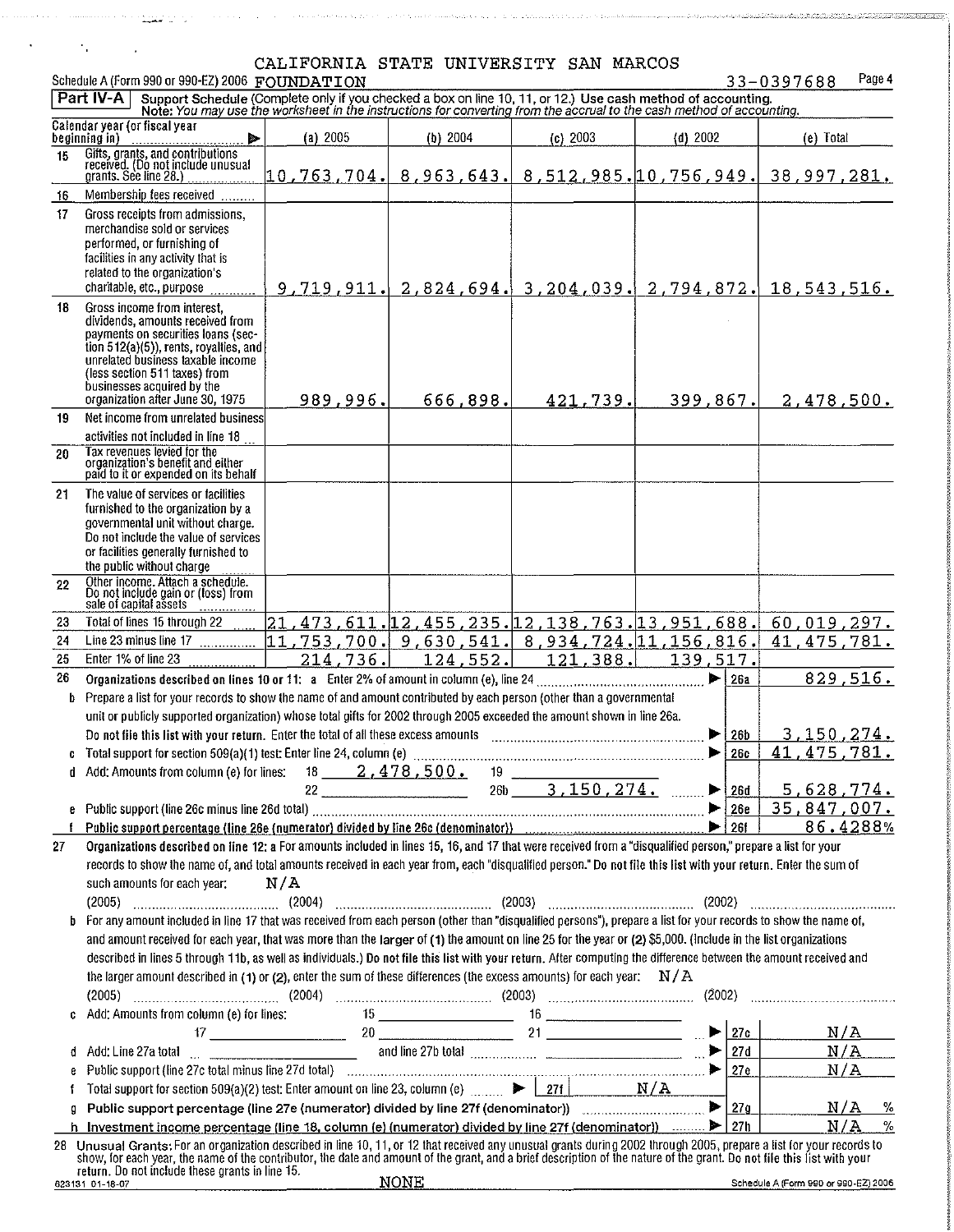|             | CALIFORNIA STATE UNIVERSITY SAN MARCOS<br>Schedule A (Form 990 or 990-EZ) 2006 FOUNDATION                                              | 33-0397688      |     | Page 5 |
|-------------|----------------------------------------------------------------------------------------------------------------------------------------|-----------------|-----|--------|
|             | Private School Questionnaire (See page 9 of the instructions.)<br>Part V                                                               | N/A             |     |        |
|             | (To be completed ONLY by schools that checked the box on line 6 in Part IV)                                                            |                 |     |        |
|             |                                                                                                                                        |                 | Yes | No     |
| 29          | Does the organization have a racially nondiscriminatory policy toward students by statement in its charter, bylaws, other governing    |                 |     |        |
|             |                                                                                                                                        | 29              |     |        |
| 30          | Does the organization include a statement of its racially nondiscriminatory policy toward students in all its brochures, catalogues,   |                 |     |        |
|             |                                                                                                                                        | 30              |     |        |
| 31          | Has the organization publicized its racially nondiscriminatory policy through newspaper or broadcast media during the period of        |                 |     |        |
|             | solicitation for students, or during the registration period if it has no solicitation program, in a way that makes the policy known   |                 |     |        |
|             |                                                                                                                                        | 31              |     |        |
|             | If "Yes," please describe; if "No," please explain. (If you need more space, attach a separate statement.)                             |                 |     |        |
|             |                                                                                                                                        |                 |     |        |
|             |                                                                                                                                        |                 |     |        |
|             |                                                                                                                                        |                 |     |        |
|             |                                                                                                                                        |                 |     |        |
| 32          | Does the organization maintain the following:                                                                                          |                 |     |        |
| a           |                                                                                                                                        | 32a             |     |        |
| b           |                                                                                                                                        | 32 <sub>b</sub> |     |        |
| C           | Copies of all catalogues, brochures, announcements, and other written communications to the public dealing with student                |                 |     |        |
|             |                                                                                                                                        | 32c             |     |        |
| d.          |                                                                                                                                        | 32d             |     |        |
|             | If you answered "No" to any of the above, please explain. (If you need more space, attach a separate statement.)                       |                 |     |        |
|             |                                                                                                                                        |                 |     |        |
|             |                                                                                                                                        |                 |     |        |
| 33          | Does the organization discriminate by race in any way with respect to:                                                                 |                 |     |        |
| a           | Students' rights or privileges? www.communication.communication.communication.com/news/communication.com/news/                         | 33a             |     |        |
|             | Admissions policies?                                                                                                                   | 33b             |     |        |
|             |                                                                                                                                        | 33 <sub>c</sub> |     |        |
| d           |                                                                                                                                        | 33d             |     |        |
|             |                                                                                                                                        | 33 <sub>e</sub> |     |        |
|             | Use of facilities?                                                                                                                     | 33f             |     |        |
| $\mathbf 0$ |                                                                                                                                        | 33g             |     |        |
| ħ           |                                                                                                                                        | 33h             |     |        |
|             | If you answered "Yes" to any of the above, please explain. (If you need more space, attach a separate statement.)                      |                 |     |        |
|             |                                                                                                                                        |                 |     |        |
|             |                                                                                                                                        |                 |     |        |
|             |                                                                                                                                        |                 |     |        |
| 34 a        |                                                                                                                                        | 34a             |     |        |
| b           | Has the organization's right to such aid ever been revoked or suspended?                                                               | 34b             |     |        |
|             | If you answered "Yes" to either 34a or b, please explain using an attached statement.                                                  |                 |     |        |
| 35          | Does the organization certify that it has complied with the applicable requirements of sections 4.01 through 4.05 of Rev. Proc. 75-50, |                 |     |        |
|             | 1975-2 C.B. 587, covering racial nondiscrimination? If "No," attach an explanation                                                     | 35              |     |        |

in a consequence of the second proposed by a

Schedule A (Form 990 or 990-EZ) 2006

,

a de le medica de Siciembre de la distribución de la provincia de la segunda en la construcción de la construcción

 $\mathcal{L}_{\mathbf{z}}$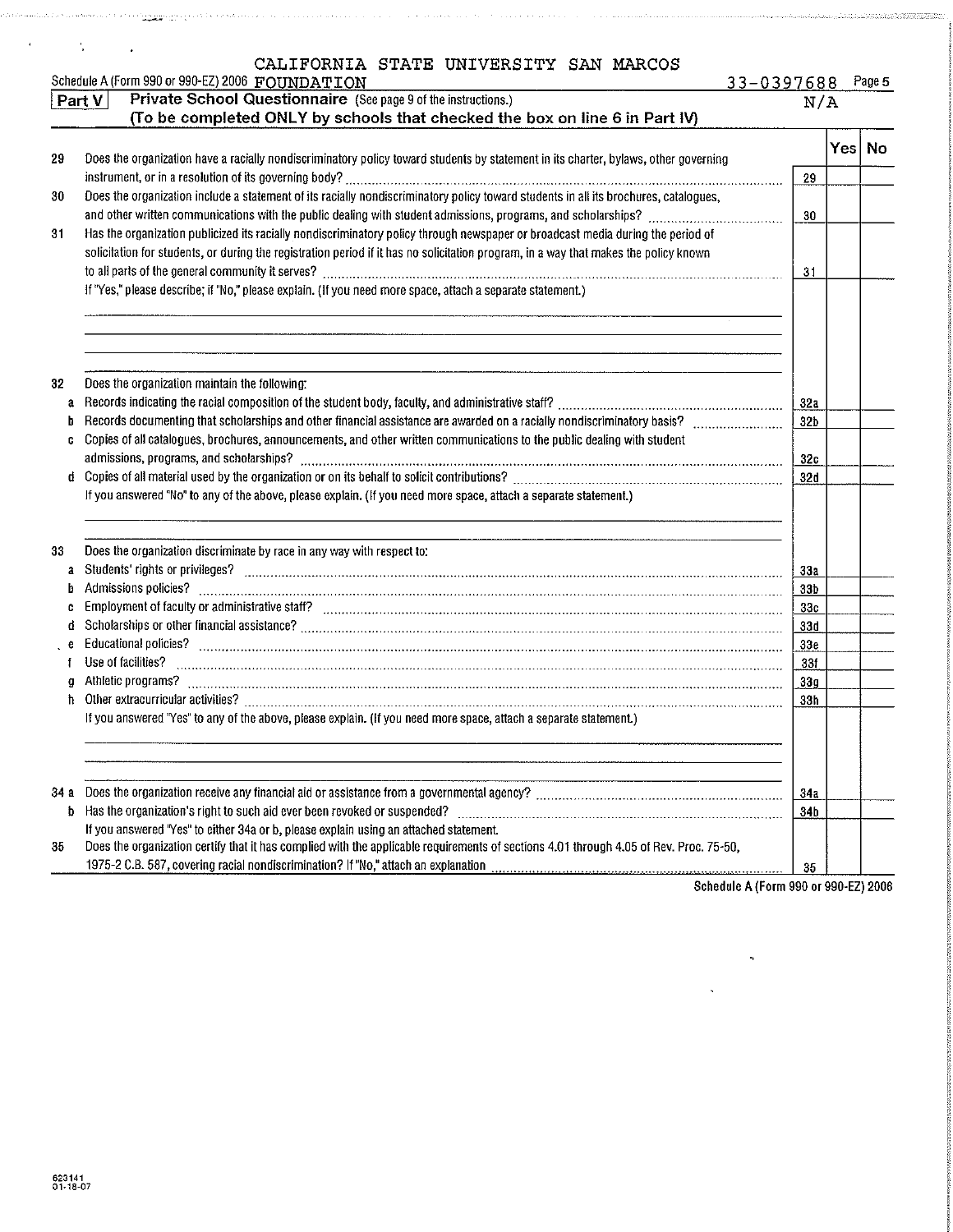| 33-0397688 |  |  |  | Page 6 |
|------------|--|--|--|--------|
|            |  |  |  |        |

| Schedule A (Form 990 or 990-EZ) 2006 FOUNDATION                                                                                                                                     | 33-0397688 |
|-------------------------------------------------------------------------------------------------------------------------------------------------------------------------------------|------------|
| <b>Part VI-A</b>   Lobbying Expenditures by Electing Public Charities (See page 10 of the instructions.)                                                                            | N/A        |
| (To be completed ONLY by an eligible organization that filed Form 5768)                                                                                                             |            |
| Check $\triangleright$ a<br>$\perp$ if you checked "a" and "limited control" provisions apply.<br>l if the organization belongs to an affiliated group.<br>Check $\triangleright$ b |            |

|                 | $\sim$ 0.000. F a comparison that are considered to the annual dependence of $\sim$<br><b>Limits on Lobbying Expenditures</b>                                                                                                                   |                | Once F B Let I Ryon Checked & and million control provisions apply.<br>(a)<br>Affiliated group | (b)<br>To be completed for all |
|-----------------|-------------------------------------------------------------------------------------------------------------------------------------------------------------------------------------------------------------------------------------------------|----------------|------------------------------------------------------------------------------------------------|--------------------------------|
|                 | (The term "expenditures" means amounts paid or incurred.)                                                                                                                                                                                       |                | totals                                                                                         | electing organizations         |
| 36.<br>37<br>38 | Total lobbying expenditures to influence public opinion (grassroots lobbying)<br>Total lobbying expenditures to influence a legislative body (direct lobbying) [[[[[[[[[[[[[[[[[[[[[[[[[[[[[[[[                                                 | 36<br>37<br>38 | N/A                                                                                            |                                |
| 39.             | Other exempt purpose expenditures with an annual continuum continuum continuum continuum continuum continuum c                                                                                                                                  | 39             |                                                                                                |                                |
| 40.             |                                                                                                                                                                                                                                                 | 40             |                                                                                                |                                |
| 41.             | Lobbying nontaxable amount. Enter the amount from the following table -<br>If the amount on line 40 is -<br>The lobbying nontaxable amount is -<br>Over \$1,500,000 but not over \$17,000,000  \$225,000 plus 5% of the excess over \$1,500,000 | -41            |                                                                                                |                                |
| 42              |                                                                                                                                                                                                                                                 | 42             |                                                                                                |                                |
|                 |                                                                                                                                                                                                                                                 | 43<br>44       |                                                                                                |                                |
|                 | Caution: If there is an amount on either line 43 or line 44, you must file Form 4720.                                                                                                                                                           |                |                                                                                                |                                |

### 4-Year Averaging Period Under Section 501(h)

(Some organizations that made a section 501(h) election do not have to complete all of the live columns below See the instructions for lines 45 through 50 on page 13 of the instructions )

|                                                                                                                           | Lobbying Expenditures During 4-Year Averaging Period                                                                                                                                                                                                                                                                                               |                                                                                                                 |             |  |             | N/A |              |         |
|---------------------------------------------------------------------------------------------------------------------------|----------------------------------------------------------------------------------------------------------------------------------------------------------------------------------------------------------------------------------------------------------------------------------------------------------------------------------------------------|-----------------------------------------------------------------------------------------------------------------|-------------|--|-------------|-----|--------------|---------|
| Calendar year (or<br>fiscal year beginning in)                                                                            | $\{a\}$<br>2006                                                                                                                                                                                                                                                                                                                                    | (b)<br>2005                                                                                                     | (c)<br>2004 |  | (d)<br>2003 |     | (e)<br>Total |         |
| 45 Lobbying nontaxable                                                                                                    |                                                                                                                                                                                                                                                                                                                                                    |                                                                                                                 |             |  |             |     |              |         |
| amount _                                                                                                                  |                                                                                                                                                                                                                                                                                                                                                    |                                                                                                                 |             |  |             |     |              | 0.      |
| 46 Lobbying ceiling amount                                                                                                |                                                                                                                                                                                                                                                                                                                                                    |                                                                                                                 |             |  |             |     |              |         |
| $(150\% \text{ of line } 45(e))$                                                                                          |                                                                                                                                                                                                                                                                                                                                                    |                                                                                                                 |             |  |             |     |              | $0$ .   |
| 47 Total lobbying                                                                                                         |                                                                                                                                                                                                                                                                                                                                                    |                                                                                                                 |             |  |             |     |              |         |
| expenditures                                                                                                              |                                                                                                                                                                                                                                                                                                                                                    |                                                                                                                 |             |  |             |     |              | $0_{.}$ |
| 48 Grassroots nontaxable                                                                                                  |                                                                                                                                                                                                                                                                                                                                                    |                                                                                                                 |             |  |             |     |              |         |
| amount <u></u>                                                                                                            |                                                                                                                                                                                                                                                                                                                                                    |                                                                                                                 |             |  |             |     |              | 0.      |
| 49 Grassroots celling amount                                                                                              |                                                                                                                                                                                                                                                                                                                                                    |                                                                                                                 |             |  |             |     |              |         |
| $(150\% \text{ of line } 48(e))$                                                                                          |                                                                                                                                                                                                                                                                                                                                                    |                                                                                                                 |             |  |             |     |              | 0.      |
| 50 Grassroots lobbying                                                                                                    |                                                                                                                                                                                                                                                                                                                                                    |                                                                                                                 |             |  |             |     |              |         |
| expenditures                                                                                                              |                                                                                                                                                                                                                                                                                                                                                    |                                                                                                                 |             |  |             |     |              | $0_{.}$ |
| Part VI-B   Lobbying Activity by Nonelecting Public Charities                                                             |                                                                                                                                                                                                                                                                                                                                                    |                                                                                                                 |             |  |             |     |              |         |
|                                                                                                                           | (For reporting only by organizations that did not complete Part VI-A) (See page 13 of the instructions.)                                                                                                                                                                                                                                           |                                                                                                                 |             |  |             |     | N/A          |         |
| During the year, did the organization attempt to influence national, state or local legislation, including any attempt to |                                                                                                                                                                                                                                                                                                                                                    |                                                                                                                 |             |  | Yes         | No  | Amount       |         |
| influence public opinion on a legislative matter or referendum, through the use of:                                       |                                                                                                                                                                                                                                                                                                                                                    |                                                                                                                 |             |  |             |     |              |         |
|                                                                                                                           |                                                                                                                                                                                                                                                                                                                                                    |                                                                                                                 |             |  |             |     |              |         |
|                                                                                                                           |                                                                                                                                                                                                                                                                                                                                                    |                                                                                                                 |             |  |             |     |              |         |
| c                                                                                                                         |                                                                                                                                                                                                                                                                                                                                                    |                                                                                                                 |             |  |             |     |              |         |
| đ                                                                                                                         |                                                                                                                                                                                                                                                                                                                                                    |                                                                                                                 |             |  |             |     |              |         |
| e                                                                                                                         | Mailings to members, legislators, or the public [11] manufacture manufacture manufacture manufacture manufacture<br>Publications, or published or broadcast statements [11] matter continuum matter is a statement of the contract of the contract of the contract of the contract of the contract of the contract of the contract of the contract |                                                                                                                 |             |  |             |     |              |         |
|                                                                                                                           |                                                                                                                                                                                                                                                                                                                                                    |                                                                                                                 |             |  |             |     |              |         |
| o                                                                                                                         |                                                                                                                                                                                                                                                                                                                                                    |                                                                                                                 |             |  |             |     |              |         |
|                                                                                                                           |                                                                                                                                                                                                                                                                                                                                                    |                                                                                                                 |             |  |             |     |              |         |
| Total lobbying expenditures (Add lines c through h.)                                                                      |                                                                                                                                                                                                                                                                                                                                                    |                                                                                                                 |             |  |             |     |              | 0.      |
|                                                                                                                           |                                                                                                                                                                                                                                                                                                                                                    | If "Yes" to any of the above, also attach a statement giving a detailed description of the lobbying activities. |             |  |             |     |              |         |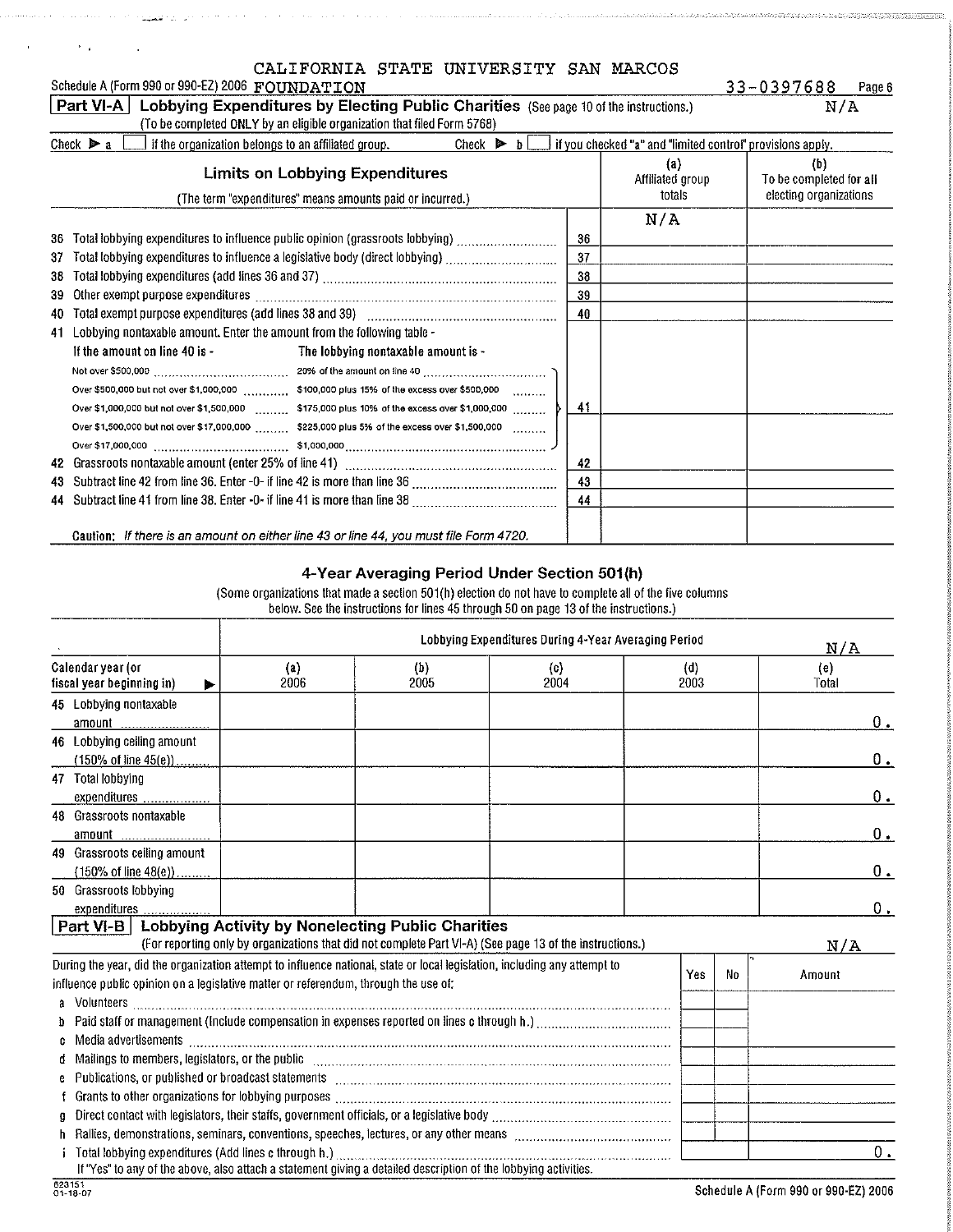|                                                                      |  | CALIFORNIA STATE UNIVERSITY SAN MARCOS |  |            |        |
|----------------------------------------------------------------------|--|----------------------------------------|--|------------|--------|
| Schodule A (Form 998 or 000-F7) 2008 $\pi$ of their a $\pi \cap \pi$ |  |                                        |  | CONTACO CC | Dona 7 |

 $\overline{\phantom{a}}$ 

.<br>Salah

manda Annual (2019) annual

 $\cdot$ 

 $\frac{1}{2}$ 

mandatoristikon

 $\mathbb{Z}$ 

.<br>Kabupatèn Sumawa

ainachth

an

|          | PCUGODIG & (LOLIU AAO OL AAO-ES) SOOO FLOOMDIVATLI OM  |                                                                                                                                                                                                                                      |                      |                                                                  | <b>JJ-UJJ/688</b>                  |     | rage r                |
|----------|--------------------------------------------------------|--------------------------------------------------------------------------------------------------------------------------------------------------------------------------------------------------------------------------------------|----------------------|------------------------------------------------------------------|------------------------------------|-----|-----------------------|
|          |                                                        | Part VII   Information Regarding Transfers To and Transactions and Relationships With Noncharitable                                                                                                                                  |                      |                                                                  |                                    |     |                       |
|          |                                                        | <b>Exempt Organizations</b> (See page 13 of the instructions.)                                                                                                                                                                       |                      |                                                                  |                                    |     |                       |
| 51       |                                                        | Did the reporting organization directly or indirectly engage in any of the following with any other organization described in section                                                                                                |                      |                                                                  |                                    |     |                       |
|          |                                                        | 501(c) of the Code (other than section 501(c)(3) organizations) or in section 527, relating to political organizations?                                                                                                              |                      |                                                                  |                                    |     |                       |
| a        |                                                        | Transfers from the reporting organization to a noncharitable exempt organization of:                                                                                                                                                 |                      |                                                                  |                                    | Yes | No                    |
|          |                                                        |                                                                                                                                                                                                                                      |                      |                                                                  | 51a(i)                             |     | $\mathbf{x}$          |
|          |                                                        | (i) Cash $\ldots$ $\ldots$ $\ldots$ $\ldots$ $\ldots$ $\ldots$ $\ldots$ $\ldots$ $\ldots$ $\ldots$ $\ldots$ $\ldots$ $\ldots$ $\ldots$ $\ldots$ $\ldots$ $\ldots$ $\ldots$ $\ldots$                                                  |                      |                                                                  |                                    |     |                       |
|          |                                                        | (ii) Other assets <b>with a set of the contract of the contract of the contract of the contract of the contract of the contract of the contract of the contract of the contract of the contract of the contract of the contract </b> |                      |                                                                  | a(ii)                              |     | $\mathbf{X}$          |
| b        | Other transactions:                                    |                                                                                                                                                                                                                                      |                      |                                                                  |                                    |     |                       |
|          |                                                        | (i) Sales or exchanges of assets with a noncharitable exempt organization containd accommutation of the scheme contained and state of the state of the state of the state of the state of the state of the state of the state        |                      |                                                                  | b(i)                               |     | X                     |
|          |                                                        | (ii) Purchases of assets from a noncharitable exempt organization contained accommunication and assets from a noncharitable exempt organization contained accommunication of the set of the set of the set of the set of the s       |                      |                                                                  | b(i)                               |     | $\mathbf{x}$          |
|          |                                                        | (iii) Rental of facilities, equipment, or other assets was also assess and an accommodal contained and a facilities and contained and a facilities, equipment, or other assets was also an accommodal contained and a faciliti       |                      |                                                                  | b(iii)                             |     | $\mathbf{x}$          |
|          |                                                        | (iv) Reimbursement arrangements [11] manufactured arrangements are constructed arrangements and the construction of the construction of the construction of the construction of the construction of the construction of the co       |                      |                                                                  | b(iv)                              |     | $\mathbf{x}$          |
|          |                                                        | (v) Loans or loan guarantees <b>communications</b> and continuum continuum continuum continuum continuum continuum continuum continuum continuum continuum continuum continuum continuum continuum continuum continuum continuum co  |                      |                                                                  | b(v)                               |     | $\mathbf{x}$          |
|          |                                                        |                                                                                                                                                                                                                                      |                      |                                                                  | b(vi)                              |     | $\mathbf{X}$          |
|          |                                                        | Sharing of facilities, equipment, mailing lists, other assets, or paid employees                                                                                                                                                     |                      |                                                                  | C                                  |     | X                     |
|          |                                                        |                                                                                                                                                                                                                                      |                      |                                                                  |                                    |     |                       |
| d        |                                                        | If the answer to any of the above is "Yes," complete the following schedule. Column (b) should always show the fair market value of the                                                                                              |                      |                                                                  |                                    |     |                       |
|          |                                                        | goods, other assets, or services given by the reporting organization. If the organization received less than fair market value in any                                                                                                |                      |                                                                  |                                    |     |                       |
|          |                                                        | transaction or sharing arrangement, show in column (d) the value of the goods, other assets, or services received:                                                                                                                   |                      |                                                                  |                                    | N/A |                       |
| (a)      | (b)                                                    | (G)                                                                                                                                                                                                                                  |                      |                                                                  | (d)                                |     |                       |
| Line no. | Amount involved                                        | Name of noncharitable exempt organization                                                                                                                                                                                            |                      | Description of transfers, transactions, and sharing arrangements |                                    |     |                       |
|          |                                                        |                                                                                                                                                                                                                                      |                      |                                                                  |                                    |     |                       |
|          |                                                        |                                                                                                                                                                                                                                      |                      |                                                                  |                                    |     |                       |
|          |                                                        |                                                                                                                                                                                                                                      |                      |                                                                  |                                    |     |                       |
|          |                                                        |                                                                                                                                                                                                                                      |                      |                                                                  |                                    |     |                       |
|          |                                                        |                                                                                                                                                                                                                                      |                      |                                                                  |                                    |     |                       |
|          |                                                        |                                                                                                                                                                                                                                      |                      |                                                                  |                                    |     |                       |
|          |                                                        |                                                                                                                                                                                                                                      |                      |                                                                  |                                    |     |                       |
|          |                                                        |                                                                                                                                                                                                                                      |                      |                                                                  |                                    |     |                       |
|          |                                                        |                                                                                                                                                                                                                                      |                      |                                                                  |                                    |     |                       |
|          |                                                        |                                                                                                                                                                                                                                      |                      |                                                                  |                                    |     |                       |
|          |                                                        |                                                                                                                                                                                                                                      |                      |                                                                  |                                    |     |                       |
|          |                                                        |                                                                                                                                                                                                                                      |                      |                                                                  |                                    |     |                       |
|          |                                                        |                                                                                                                                                                                                                                      |                      |                                                                  |                                    |     |                       |
|          |                                                        |                                                                                                                                                                                                                                      |                      |                                                                  |                                    |     |                       |
|          |                                                        |                                                                                                                                                                                                                                      |                      |                                                                  |                                    |     |                       |
|          |                                                        |                                                                                                                                                                                                                                      |                      |                                                                  |                                    |     |                       |
|          |                                                        |                                                                                                                                                                                                                                      |                      |                                                                  |                                    |     |                       |
|          |                                                        |                                                                                                                                                                                                                                      |                      |                                                                  |                                    |     |                       |
|          |                                                        |                                                                                                                                                                                                                                      |                      |                                                                  |                                    |     |                       |
|          |                                                        | 52 a Is the organization directly or indirectly affiliated with, or related to, one or more tax-exempt organizations described in section 501(c) of the                                                                              |                      |                                                                  |                                    |     |                       |
|          | Code (other than section 501(c)(3)) or in section 527? |                                                                                                                                                                                                                                      |                      |                                                                  | Yes                                |     | $\boxed{\text{X}}$ No |
|          | <b>b</b> If "Yes," complete the following schedule:    | N/A                                                                                                                                                                                                                                  |                      |                                                                  |                                    |     |                       |
|          | $\left( a\right)$                                      |                                                                                                                                                                                                                                      | (b)                  |                                                                  |                                    |     |                       |
|          | Name of organization                                   |                                                                                                                                                                                                                                      | Type of organization |                                                                  | (c)<br>Description of relationship |     |                       |
|          |                                                        |                                                                                                                                                                                                                                      |                      |                                                                  |                                    |     |                       |
|          |                                                        |                                                                                                                                                                                                                                      |                      |                                                                  |                                    |     |                       |
|          |                                                        |                                                                                                                                                                                                                                      |                      |                                                                  |                                    |     |                       |
|          |                                                        |                                                                                                                                                                                                                                      |                      |                                                                  |                                    |     |                       |
|          |                                                        |                                                                                                                                                                                                                                      |                      |                                                                  |                                    |     |                       |
|          |                                                        |                                                                                                                                                                                                                                      |                      |                                                                  |                                    |     |                       |
|          |                                                        |                                                                                                                                                                                                                                      |                      |                                                                  |                                    |     |                       |
|          |                                                        |                                                                                                                                                                                                                                      |                      |                                                                  |                                    |     |                       |
|          |                                                        |                                                                                                                                                                                                                                      |                      |                                                                  |                                    |     |                       |
|          |                                                        |                                                                                                                                                                                                                                      |                      |                                                                  |                                    |     |                       |
|          |                                                        |                                                                                                                                                                                                                                      |                      |                                                                  |                                    |     |                       |
|          |                                                        |                                                                                                                                                                                                                                      |                      |                                                                  |                                    |     |                       |
|          |                                                        |                                                                                                                                                                                                                                      |                      |                                                                  |                                    |     |                       |
|          |                                                        |                                                                                                                                                                                                                                      |                      |                                                                  |                                    |     |                       |
|          |                                                        |                                                                                                                                                                                                                                      |                      |                                                                  |                                    |     |                       |
|          |                                                        |                                                                                                                                                                                                                                      |                      |                                                                  |                                    |     |                       |
|          |                                                        |                                                                                                                                                                                                                                      |                      |                                                                  |                                    |     |                       |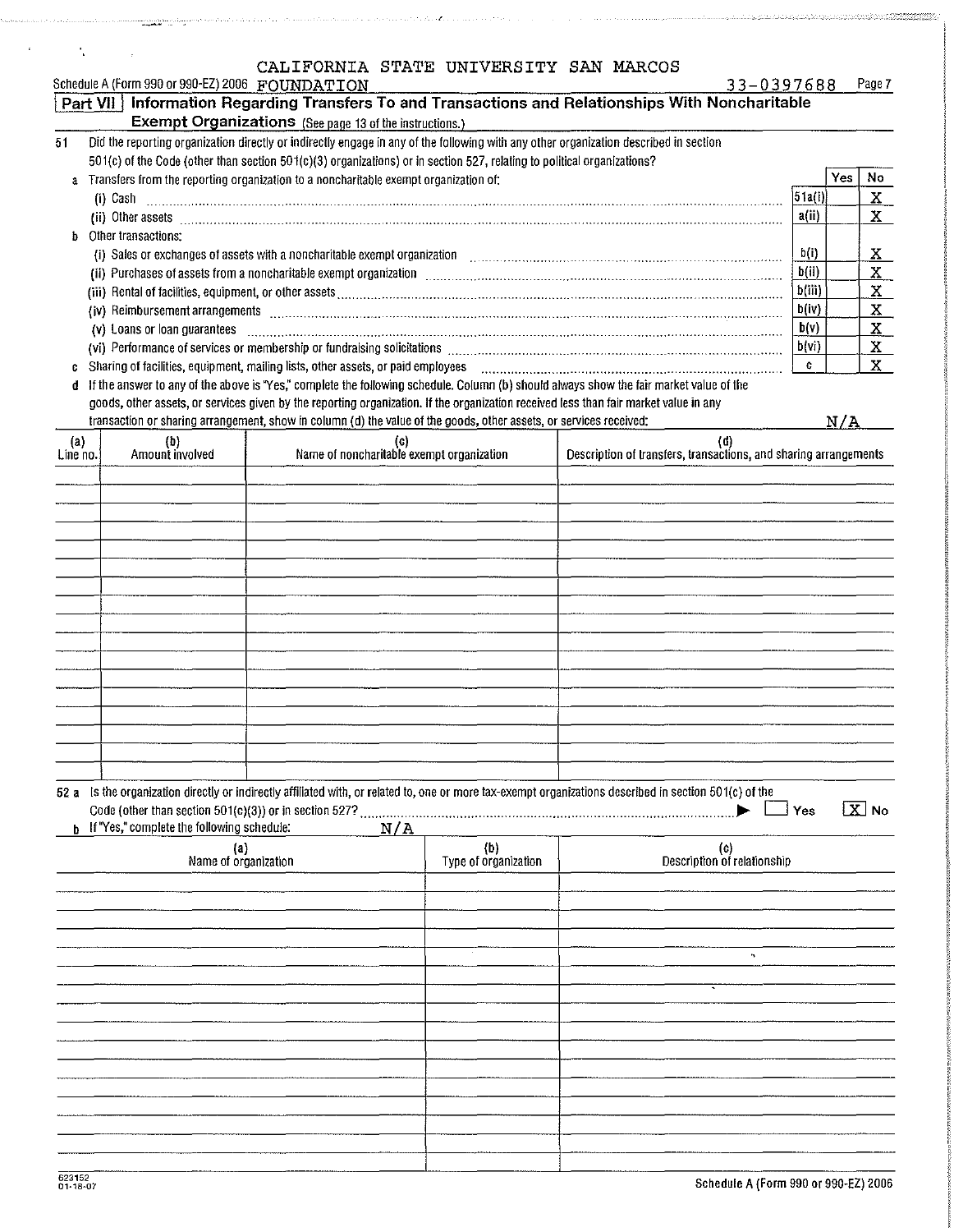|                                 | Form 8868 (Rev. 4-2007)                                                                                                                                                                   |              | Page 2                         |
|---------------------------------|-------------------------------------------------------------------------------------------------------------------------------------------------------------------------------------------|--------------|--------------------------------|
|                                 |                                                                                                                                                                                           |              | $\overline{\mathbf{X}}$<br>a.  |
|                                 | Note, Only complete Part II if you have already been granted an automatic 3-month extension on a previously filed Form 8868.                                                              |              |                                |
|                                 | * If you are filing for an Automatic 3-Month Extension, complete only Part I (on page 1).                                                                                                 |              |                                |
| Part II                         | Additional (not automatic) 3-Month Extension of Time. You must file original and one copy.                                                                                                |              |                                |
| Type or                         | Name of Exempt Organization                                                                                                                                                               |              | Employer identification number |
| print                           | CALIFORNIA STATE UNIVERSITY SAN MARCOS                                                                                                                                                    |              |                                |
| File by the                     | <b>FOUNDATION</b>                                                                                                                                                                         |              | 33-0397688                     |
| extended                        | Number, street, and room or suite no. If a P.O. box, see instructions.                                                                                                                    |              | For IRS use only               |
| due date for<br>filing the      | 435 E. CARMEL STREET                                                                                                                                                                      |              |                                |
| return. See<br>instructions.    | City, town or post office, state, and ZIP code. For a foreign address, see instructions.<br>SAN MARCOS, CA<br>92078                                                                       |              |                                |
|                                 | Check type of return to be filed (File a separate application for each return):                                                                                                           |              |                                |
| $X$ Form 990                    | Form 990-EZ<br>Form 990-T (sec. 401(a) or 408(a) trust)                                                                                                                                   | Form 1041-A  | Form 5227<br>Form 8870         |
|                                 | Form 990-BL<br>Form 990-PF<br>Form 990-T (trust other than above)                                                                                                                         | Form 4720    | Form 6069                      |
|                                 | STOP! Do not complete Part II if you were not already granted an automatic 3-month extension on a previously filed Form 8868.                                                             |              |                                |
|                                 | • The books are in the care of > GREG SVATORA,<br>TREASURER                                                                                                                               |              |                                |
|                                 | Telephone No. $\triangleright$ (760) 750-4719<br>$FAX$ No. $\blacktriangleright$                                                                                                          |              |                                |
|                                 |                                                                                                                                                                                           |              |                                |
|                                 | If this is for a Group Return, enter the organization's four digit Group Exemption Number (GEN) [167] If this is for the whole group, check this                                          |              |                                |
| box $\blacktriangleright$       | . If it is for part of the group, check this box $\blacktriangleright$  <br>and attach a list with the names and EINs of all members the extension is for.                                |              |                                |
| 4                               | MAY 15, 2008<br>I request an additional 3-month extension of time until                                                                                                                   |              |                                |
| 5                               | JUL 1, 2006<br>For calendar year ________, or other tax year beginning _                                                                                                                  |              | , and ending $JUN$ 30 $/$ 2007 |
| 6                               | Initial return<br>If this tax year is for less than 12 months, check reason:                                                                                                              | Final return | Change in accounting period    |
| 7                               | State in detail why you need the extension                                                                                                                                                |              |                                |
|                                 | THE ORGANIZATION RESPECTFULLY REQUESTS ADDITIONAL TIME                                                                                                                                    |              | TO.<br>GATHER<br>THE           |
|                                 | INFORMATION TO FILE A COMPLETE AND ACCURATE TAX RETURN.                                                                                                                                   |              |                                |
| 8a                              | If this application is for Form 990-BL, 990-PF, 990-T, 4720, or 6069, enter the tentative tax, less any                                                                                   |              |                                |
|                                 | nonrefundable credits. See instructions.                                                                                                                                                  |              | \$<br>8a                       |
| b                               | If this application is for Form 990-PF, 990-T, 4720, or 6069, enter any refundable credits and estimated                                                                                  |              |                                |
|                                 | tax payments made. Include any prior year overpayment allowed as a credit and any amount paid                                                                                             |              |                                |
|                                 | previously with Form 8868.<br>Balance Due. Subtract line 8b from line 8a. Include your payment with this form, or, if required, deposit                                                   |              | 8b<br>\$                       |
|                                 |                                                                                                                                                                                           |              | N/A                            |
|                                 | with FTD coupon or, if required, by using EFTPS (Electronic Federal Tax Payment System). See instructions.<br><b>Signature and Verification</b>                                           |              | 8c                             |
|                                 | Under penalties of perjury, I declare that I have examined this form, including accompanying schedules and statements, and to the best of my knowledge and belief,                        |              |                                |
|                                 | it is true, correct, and complete, and that I am authorized to prepare this form.                                                                                                         |              |                                |
| Signature $\blacktriangleright$ | Title <b>&gt; TREASURER</b>                                                                                                                                                               |              | Date $\blacktriangleright$     |
|                                 | Notice to Applicant. (To Be Completed by the IRS)                                                                                                                                         |              |                                |
|                                 | We have approved this application. Please attach this form to the organization's return.                                                                                                  |              |                                |
|                                 | We have not approved this application. However, we have granted a 10 day grace period from the later of the date shown below or the due                                                   |              |                                |
|                                 | date of the organization's return (including any prior extensions). This grace period is considered to be a valid extension of time for elections                                         |              |                                |
|                                 | otherwise required to be made on a timely return. Please attach this form to the organization's return.                                                                                   |              |                                |
|                                 | We have not approved this application. After gonsidering the reasons stated in item 7, we cannot grant your request for an extension of time to                                           |              |                                |
|                                 | file. We are not granting a 10-day grace period                                                                                                                                           |              |                                |
|                                 | We cannot consider this application begauge it was filed after the extended due date of the return for which an extension was requested.                                                  |              |                                |
| Other                           |                                                                                                                                                                                           |              |                                |
|                                 | By: $\qquad \qquad$                                                                                                                                                                       |              |                                |
| Director                        |                                                                                                                                                                                           |              | Date                           |
|                                 | Alternate Mailing Address. Enter the address if you want the copy of this application for an additional 3-month extension returned to an address<br>different than the one entered above. |              |                                |
|                                 | Name                                                                                                                                                                                      |              |                                |
|                                 | <u>A K T LLP</u>                                                                                                                                                                          |              |                                |
| Type or                         | Number and street (include suite, room, or apt. no.) or a P.O. box number                                                                                                                 |              |                                |
| print                           | <u>312 S. JUNIPER ST., SUITE 100</u>                                                                                                                                                      |              |                                |
| 623832<br>05-01-07              | City or town, province or state, and country (including postal or ZIP code)<br>ESCONDIDO, CA 92025                                                                                        |              |                                |

and a constitution of the production of the construction of the distribution and analysis of the constitution of the component

 $\hat{r}$  ,  $\hat{r}$  ,  $\hat{r}$  ,  $\hat{r}$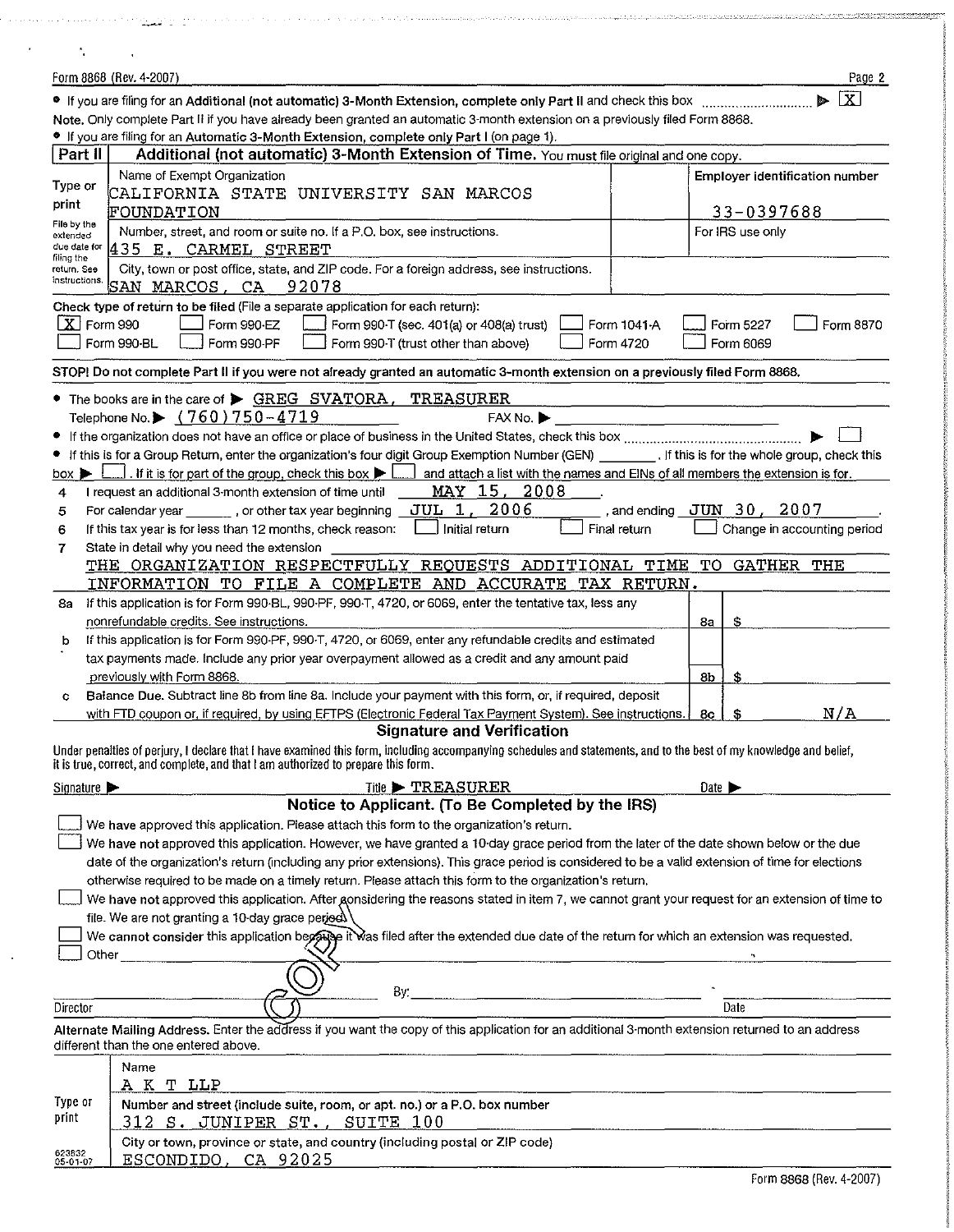a kalendar kalendar (1918) ing <mark>kabup</mark>at pada tahun 1918 dan kalendar kalendar dan b

 $\mathbf{r}$ 

## FORM 990 RENTAL INCOME RENTAL STATEMENT 1 ACTIVITY GROSS<br>NUMBER RENTAL INCOME KIND AND LOCATION OF PROPERTY NUMBER FACILITY RENTALS 1 382,905. TOTAL TO FORM 990, PART I, LINE 6A 382,905. FORM 990 RENTAL EXPENSES STATEMENT 2 ACTIVITY

| DESCRIPTION                        |              | NUMBER | AMOUNT  | TOTAL   |  |
|------------------------------------|--------------|--------|---------|---------|--|
| RENTAL EXPENSE                     |              |        | 50,000. |         |  |
|                                    | - SUBTOTAL - |        |         | 50,000. |  |
| TOTAL TO FORM 990, PART I, LINE 6B |              |        |         | 50,000. |  |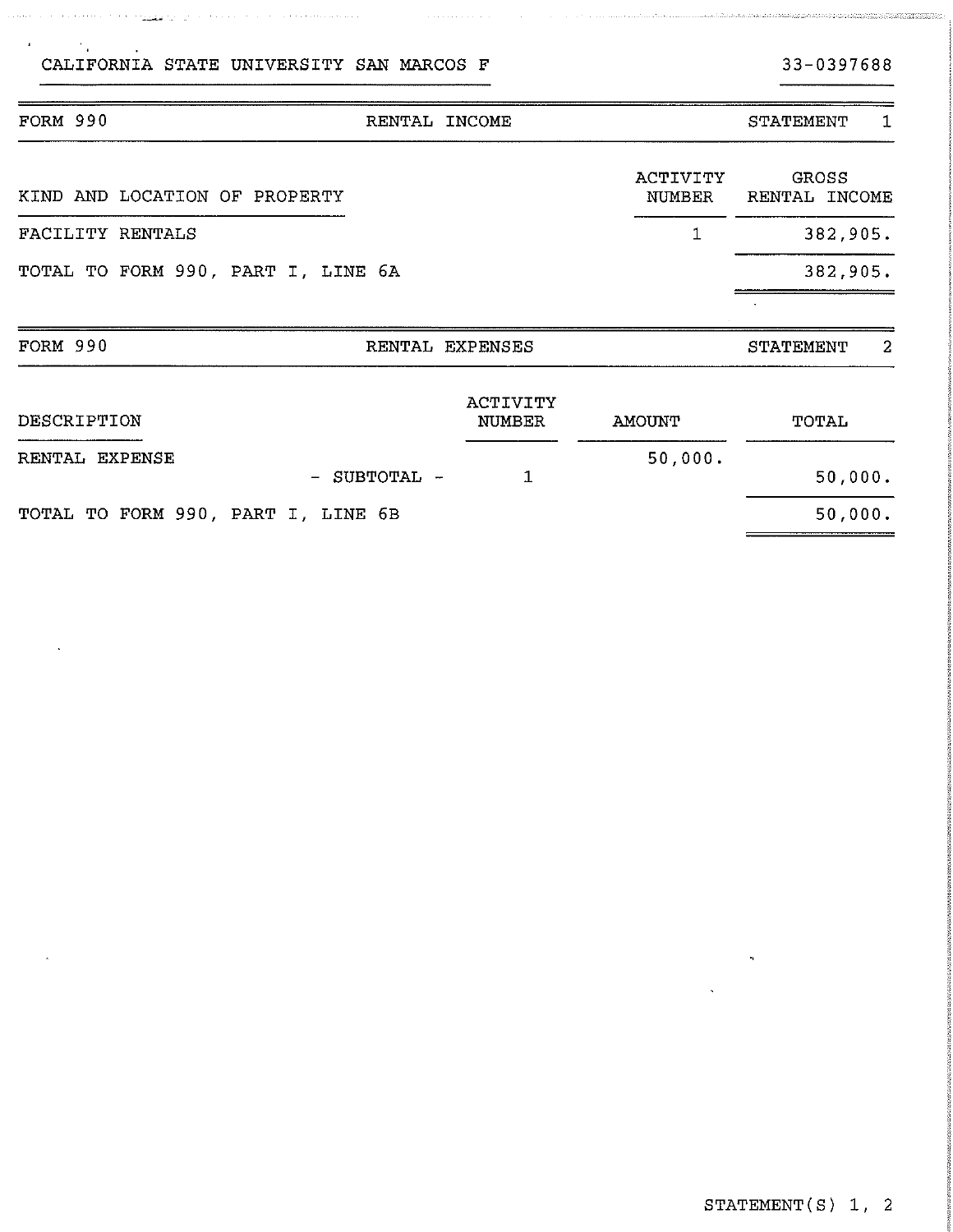$\sim 10^7$ 

 $\sim 10^6$ 

### 33-0397688

|        | <b>FORM 990</b>                                                                              | INCOME AND COST OF GOODS SOLD<br>INCLUDED ON PART I, LINE 10                                  | 3<br>STATEMENT |
|--------|----------------------------------------------------------------------------------------------|-----------------------------------------------------------------------------------------------|----------------|
| INCOME |                                                                                              |                                                                                               |                |
|        | 1. GROSS RECEIPTS<br>2. RETURNS AND ALLOWANCES                                               | 5,575,541                                                                                     |                |
|        | 3. LINE 1 LESS LINE 2                                                                        |                                                                                               | 5,575,541      |
|        |                                                                                              | 5,466,008<br>4. COST OF GOODS SOLD (LINE 13) $\cdots$<br>5. GROSS PROFIT (LINE 3 LESS LINE 4) | 109,533        |
|        | COST OF GOODS SOLD                                                                           |                                                                                               |                |
|        | 7. MERCHANDISE PURCHASED<br>8. COST OF LABOR<br>9. MATERIALS AND SUPPLIES<br>10. OTHER COSTS | 6. INVENTORY AT BEGINNING OF YEAR<br>5,466,008<br>$\bullet$ . $\bullet$ .<br>.                |                |
|        | 11. ADD LINES 6 THROUGH 10                                                                   |                                                                                               | 5,466,008      |
|        | 12. INVENTORY AT END OF YEAR                                                                 | 13. COST OF GOODS SOLD (LINE 11 LESS LINE 12). .                                              | 5,466,008      |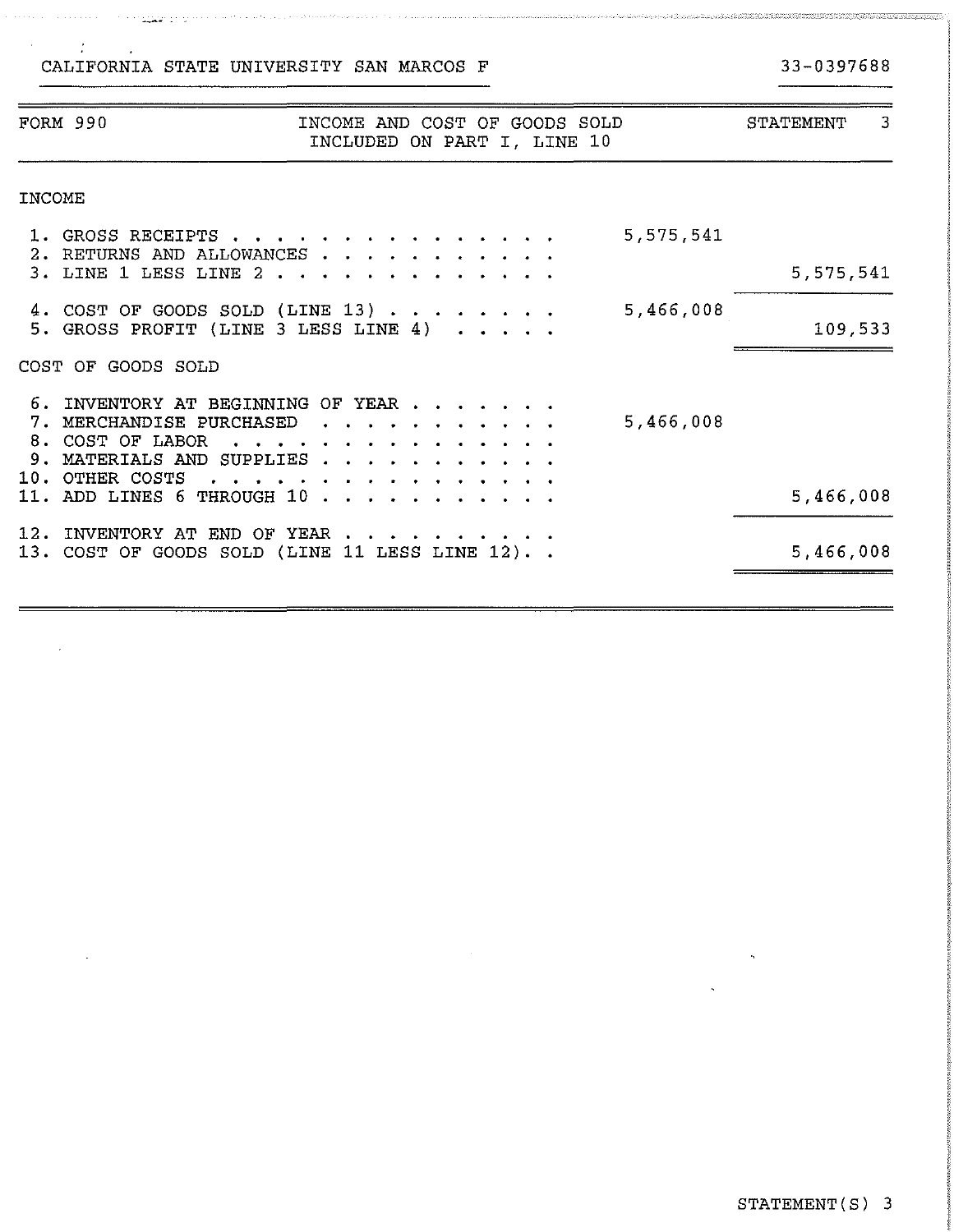### STATEMENT(S) 4, 5

| DESCRIPTION                        | AMOUNT   |
|------------------------------------|----------|
| UNREALIZED GAIN ON INVESTMENTS     | 808,533. |
| TOTAL TO FORM 990, PART I, LINE 20 | 808.533. |

FORM 990 OTHER CHANGES IN NET ASSETS OR FUND BALANCES STATEMENT 4

and the state of the second contract of the state of the state of the state of the state of the state of the state of the state of the state of the state of the state of the state of the state of the state of the state of

| FORM 990                             | OTHER EXPENSES |                 |                   | 5<br>STATEMENT |  |
|--------------------------------------|----------------|-----------------|-------------------|----------------|--|
|                                      | (A)            | (B)<br>PROGRAM  | (C)<br>MANAGEMENT | (D)            |  |
| DESCRIPTION                          | TOTAL          | <b>SERVICES</b> | AND GENERAL       | FUNDRAISING    |  |
| <b>BUSINESS SERVICE</b>              |                |                 |                   |                |  |
| FEES                                 | 495,897.       | 437,086.        | 58,811.           |                |  |
| INSURANCE-BUSINESS                   | 25,662.        | 424.            | 25, 238.          |                |  |
| CONSULTING &                         |                |                 |                   |                |  |
| <b>SUBCONTRACTS</b>                  | 955,418.       | 946, 313.       | 9,105.            |                |  |
| PROGRAM EXPENSES                     | 412,565.       | 412,565.        | 0.                |                |  |
| STIPENDS / HONORARIA<br>TRANSFERS TO | 371,016.       | 371,016.        | 0.                |                |  |
| <b>ENDOWMENTS</b><br>EQUIPMENT /     | 560,565.       | 560,565.        | 0.                |                |  |
| FURNISHINGS                          | 358,653.       | 339,615.        | 19,038.           |                |  |
| TOTAL TO FM 990, LN 43               | 3,179,776.     | 3,067,584.      | 112,192.          |                |  |

### $\rightarrow$

in magazaran yang berbentuk pen

.<br>Alaman kalendar kalendar kalendar kalendar kalendar kalendar kalendar kalendar kalendar kalendar kalendar kale

 $\mathcal{A}^{\text{max}}_{\text{max}}$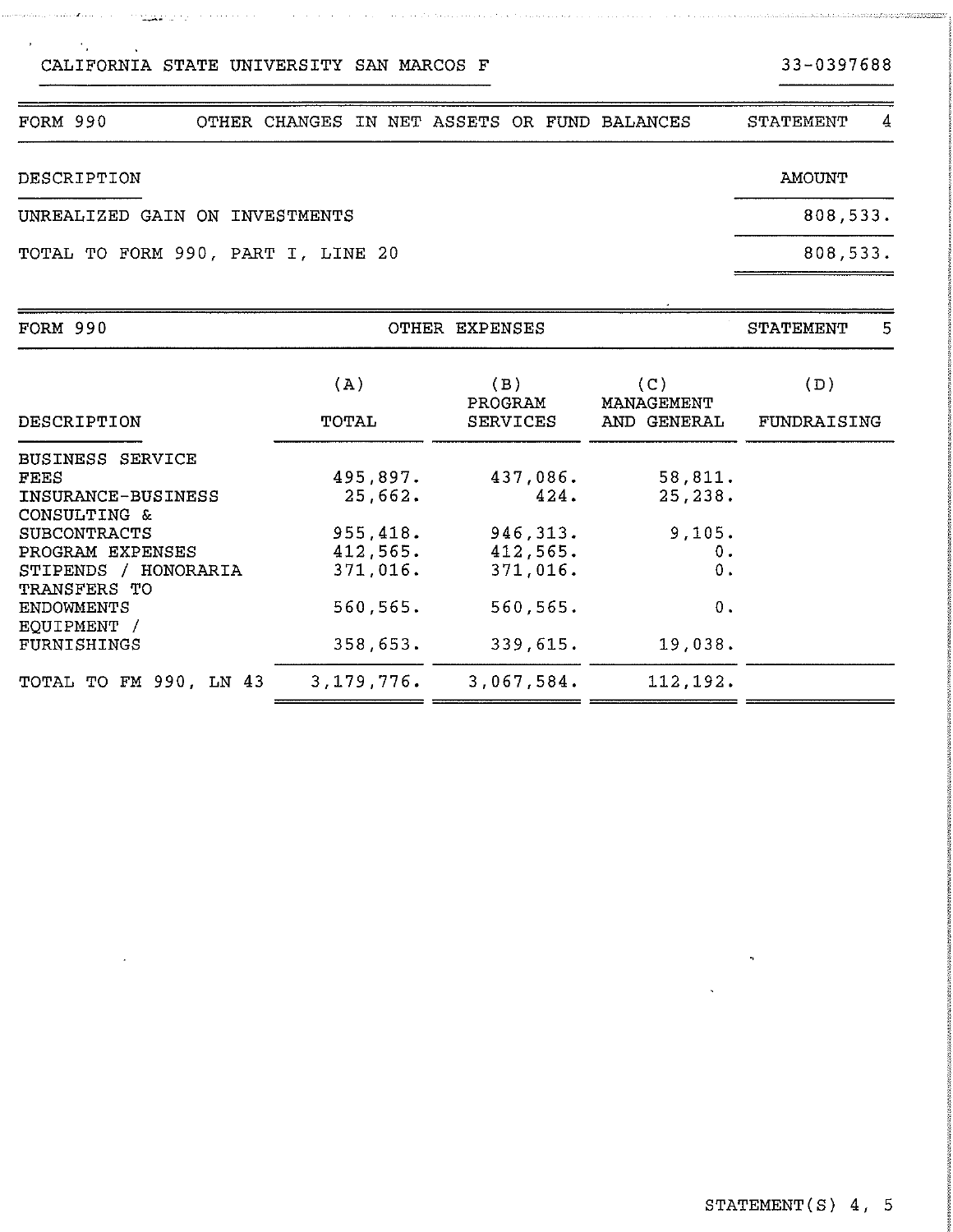### FORM 990 CASH GRANTS AND ALLOCATIONS TO OTHERS STATEMENT 6

### CLASS OF ACTIVITY/DONEE'S NAME AND ADDRESS

SCHOLARSHIPS CSU - SAN MARCOS 333 S TWIN OAKS VALLEY ROAD SAN MARCOS, CA 92069

والمحمد فالتقادم والمقاوم فالمواقع فالإنتيان

TOTAL INCLUDED ON FORM 990, PART II, LINE 22B

FORM 990 STATEMENT OF ORGANIZATION'S PRIMARY EXEMPT PURPOSE STATEMENT 7 PART III

### EXPLANATION

CALIFORNIA STATE UNIVERSITY SAN MARCOS FOUNDATION PROVIDES FINANCIAL AND PROGRAM ADMINISTRATIVE SUPPORT TO CALIFORNIA STATE UNIVERSITY SAN MARCOS IN ACCORDANCE WITH THE MISSION OF **THE** UNIVERSITY TO ENHANCE STUDENT LEARNING AND EDUCATIONAL RESEARCH OPPORTUNITIES. SUCH OPPORTUNITIES INCLUDE RESEARCH GRANTS, SCHOLARSHIPS, STUDENT LOANS AND OTHER CAMPUS PROGRAM ACTIVITIES.

| FORM 990                                                                                                                   | 8<br>STATEMENT                                |                                   |                                                                  |
|----------------------------------------------------------------------------------------------------------------------------|-----------------------------------------------|-----------------------------------|------------------------------------------------------------------|
| DESCRIPTION                                                                                                                |                                               | DOUBTFUL ACCT<br><b>ALLOWANCE</b> | BALANCE DUE                                                      |
|                                                                                                                            | CALIFORNIA STATE UNIVERSITY SAN MARCOS        | $0$ .                             | 295,300.                                                         |
|                                                                                                                            | TOTALS INCLUDED ON FORM 990, PART IV, LINE 51 | $0$ .                             | 295,300.                                                         |
| FORM 990                                                                                                                   | OTHER ASSETS                                  |                                   | -9<br>STATEMENT                                                  |
| DESCRIPTION                                                                                                                |                                               |                                   | <b>AMOUNT</b>                                                    |
| APPRECIABLE<br>ARTWORK<br>OTHER ASSET<br>MINERAL RIGHTS<br>DEPOSITS<br>OTHER RECEIVABLES<br>INVESTMENT INTEREST RECEIVABLE |                                               |                                   | 56,300.<br>4,780.<br>134,891.<br>162,925.<br>129,338.<br>45,305. |
|                                                                                                                            | TOTAL TO FORM 990, PART IV, LINE 58, COLUMN B |                                   | 533,539.                                                         |

33-0397688

AMOUNT

448,100.

448,100.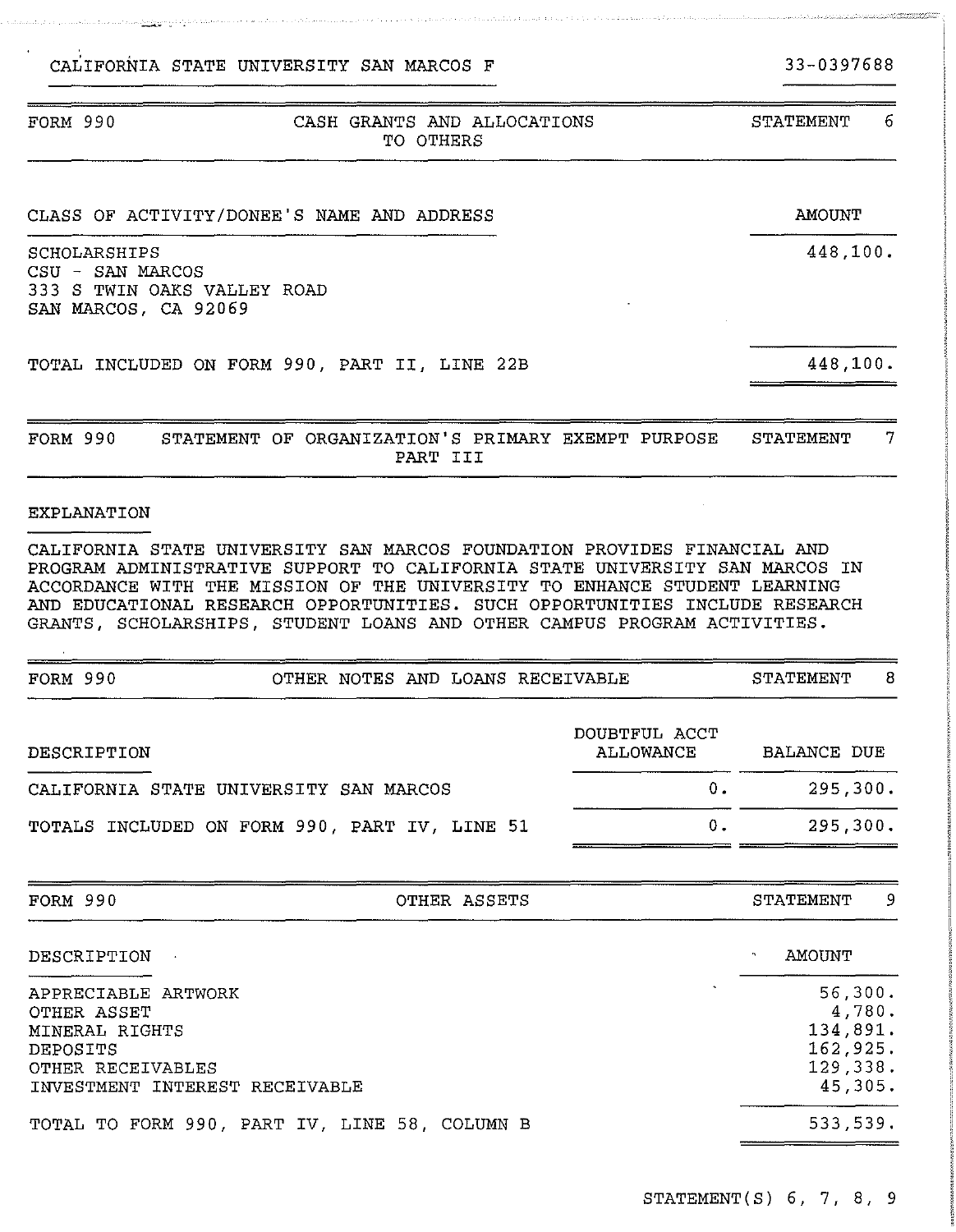### FORM 990 NON-GOVERNMENT SECURITIES CORPORATE SECURITY DESCRIPTION COST/FMV STOCKS EQUITY FUNDS FMV 8,253,873. BOND FUNDS FMV 4,540,788. INSTITUTIONAL FMV INVESTMENTS 662,641.<br>INSTITUTIONAL ASSET FMV INSTITUTIONAL ASSET MANAGEMENT 665,399. TO FORM 990, LINE 54A, COL B 14, 122, 701. OTHER PUBLICLY CORPORATE TRADED BONDS SECURITIES FORM 990 OTHER REVENUE NOT INCLUDED ON FORM 990 DESCRIPTION RENTAL EXPENSE NET W/ RELATED REVENUE BOOK STORE EXPENSE NET W/ RELATED REVENUE TOTAL TO FORM 990, PART IV-A FORM 990 OTHER EXPENSES NOT INCLUDED ON FORM 990 DESCRIPTION RENTAL EXPENSE NET W/ RELATED REVENUE BOOK STORE EXPENSE NET W/ RELATED REVENUE STATEMENT 10 TOTAL NON-GOV'T SECURITIES 8,253,873. 4,540,788. 662' 641. 665,399. 14' 122' 701. STATEMENT 11 AMOUNT 50,000. 5,466,008. 5,516,008. STATEMENT 12 AMOUNT 50,000. 5,466,008.

TOTAL TO FORM 990, PART IV-B

5,516,008.

33-0397688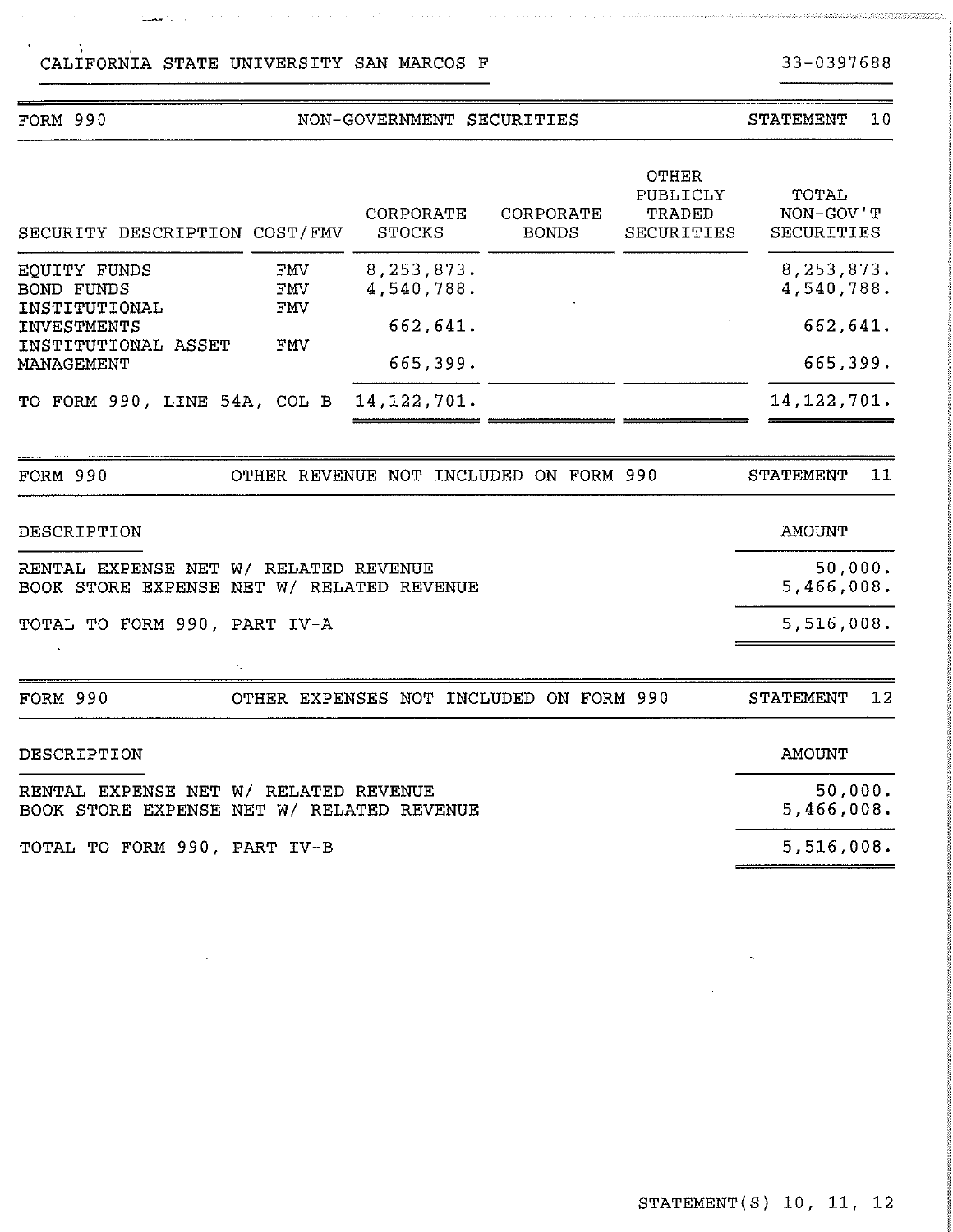SAN MARCOS, CA 92078

### FORM 990 PART V-A - LIST OF CURRENT OFFICERS, DIRECTORS, STATEMENT 13 TRUSTEES AND KEY EMPLOYEES EMPLOYEE TITLE AND COMPEN-BEN PLAN EXPENSE NAME AND ADDRESS **AVRG HRS/WK** SATION CONTRIB ACCOUNT MARTI A. GRAY<br>C/O 435 E. CARMEL STREET 40.00 141.420. C/O 435 E. CARMEL STREET 40.00 141,420. 37,378. 0. SAN MARCOS, CA 92078 CLARK HAMPTON TREASURER/CFO  $40.00$   $104,764$ ,  $28,286$ , 0.  $C/O$  435 E. CARMEL STREET  $40.00$  104,764. SAN MARCOS, CA 92078 DR. JAQUELINE A. IBRAHIM DIRECTOR C/O  $43\overline{5}$  E. CARMEL STREET 1.00 0.  $0.$  0. 0. SAN MARCOS, CA 92078 DR. ANN BERSI<br>C/O 435 E. CARMEL STREET 1.00  $C/O$  435 E. CARMEL STREET  $0.$   $0.$   $0.$   $0.$ SAN MARCOS, CA 92078 GIL CARDENAS<br>
C/O 435 E. CARMEL STREET 1.00 0. o.  $C/O$  435 E. CARMEL STREET SAN MARCOS, CA 92078 DR. BEN CHERRY DIRECTOR  $0.$  0. 0.  $C/O$  435 E. CARMEL STREET 1.00 SAN MARCOS, CA 92078 TRES CONRIQUE DIRECTOR  $0.$   $0.$   $0.$  $C/O$  435 E. CARMEL STREET 1.00 SAN MARCOS, CA 92078 WAYNE J. FIELDS<br>C/O 435 E. CARMEL STREET 1.00 0. 0.  $C/O$  435 E. CARMEL STREET  $1.00$  0. SAN MARCOS, CA 92078 KYM FORGRAVE DIRECTOR  $C/O$  435 E. CARMEL STREET 1.00  $0.$  0. 0. SAN MARCOS, CA 92078 RICK GITTINGS DIRECTOR  $\begin{array}{ccccccc}\n0 & 0 & 0 & 0 \\
0 & 0 & 0 & 0\n\end{array}$  $C/O$  435 E. CARMEL STREET 1.00 SAN MARCOS, CA 92078 DR. KAREN S. HAYNES<br>C/O 435 E. CARMEL STREET 1.00 C/O 435 E. CARMEL STREET  $0.$   $0.$   $0.$   $0.$

33-0397688<br>————————————————————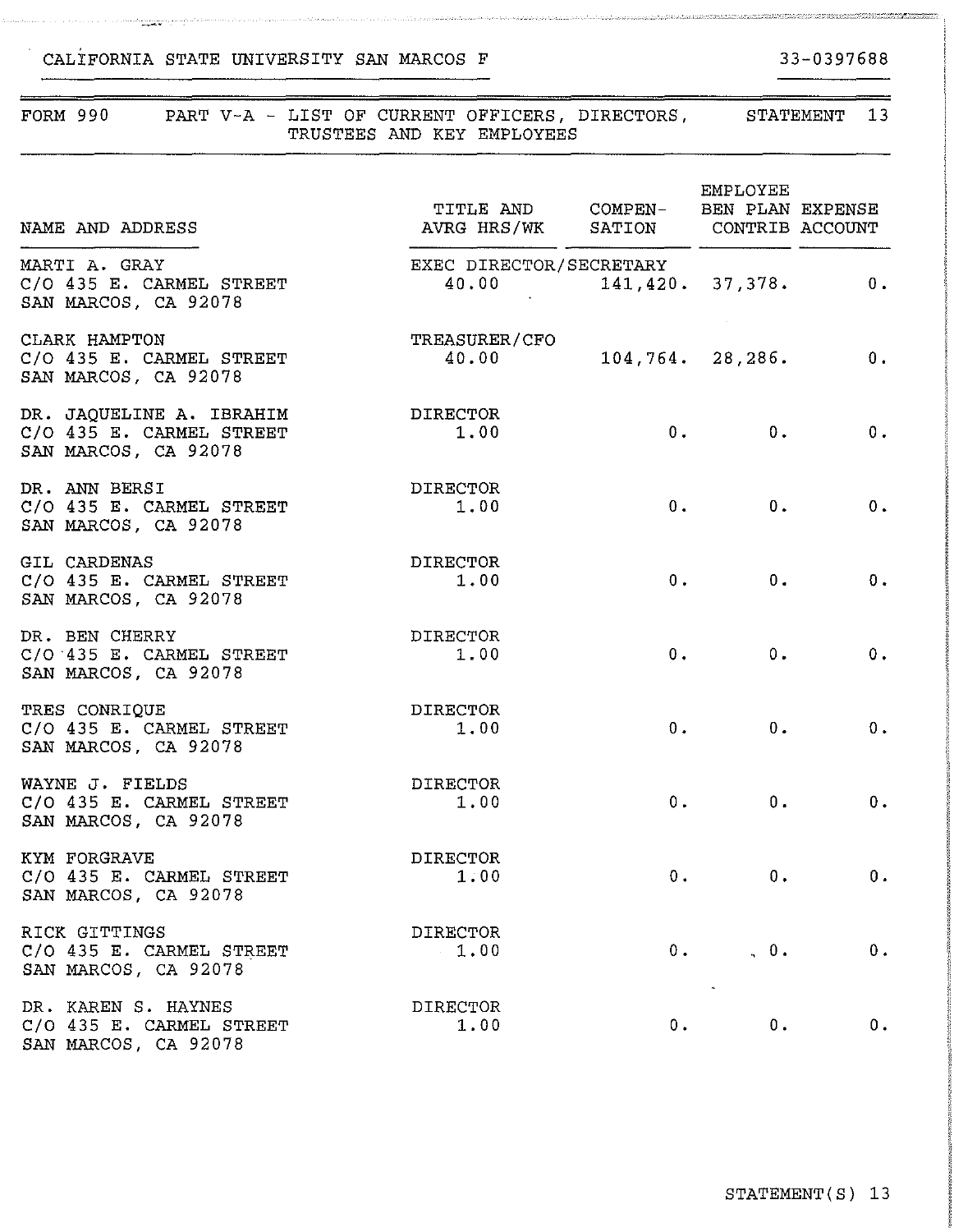| CALIFORNIA STATE UNIVERSITY SAN MARCOS F                                        |                                                              |       |                    | 33-0397688      |
|---------------------------------------------------------------------------------|--------------------------------------------------------------|-------|--------------------|-----------------|
| NEAL HOSS<br>C/O 435 E. CARMEL STREET<br>SAN MARCOS, CA 92078                   | <b>DIRECTOR</b><br>1.00                                      | 0.    |                    | 0.<br>0.        |
| RICK KEITH<br>C/O 435 E. CARMEL STREET<br>SAN MARCOS, CA 92078                  | <b>DIRECTOR</b><br>1.00                                      | 0.    | 0.                 | 0.              |
| TRUDY MANGRUM<br>C/O 435 E. CARMEL STREET<br>SAN MARCOS, CA 92078               | <b>DIRECTOR</b><br>1.00                                      | 0.    | 0.                 | 0.              |
| KEVIN P. SULLIVAN<br>C/O 435 E. CARMEL STREET<br>SAN MARCOS, CA 92078           | <b>DIRECTOR</b><br>1.00                                      | 0.    | 0.                 | 0.              |
| DR. SHARON WHITEHURST-PAYNE<br>C/O 435 E. CARMEL STREET<br>SAN MARCOS, CA 92078 | DIRECTOR<br>1.00                                             | $0$ . | 0.                 | 0.              |
| DR. ERNEST E. ZOMALT<br>C/O 435 E. CARMEL STREET<br>SAN MARCOS, CA 92078        | <b>DIRECTOR</b><br>1.00                                      | 0.    | 0.                 | 0.              |
| TOTALS INCLUDED ON FORM 990, PART V-A                                           |                                                              |       | 246, 184, 65, 664. | 0.              |
| FORM 990                                                                        | IDENTIFICATION OF RELATED ORGANIZATIONS<br>PART VI, LINE 80B |       |                    | STATEMENT<br>14 |
| NAME OF ORGANIZATION                                                            |                                                              |       | EXEMPT             | NONEXEMPT       |
| CALIFORNIA STATE UNIVERSITY SAN MARCOS 501(C)(3)                                |                                                              |       | X                  |                 |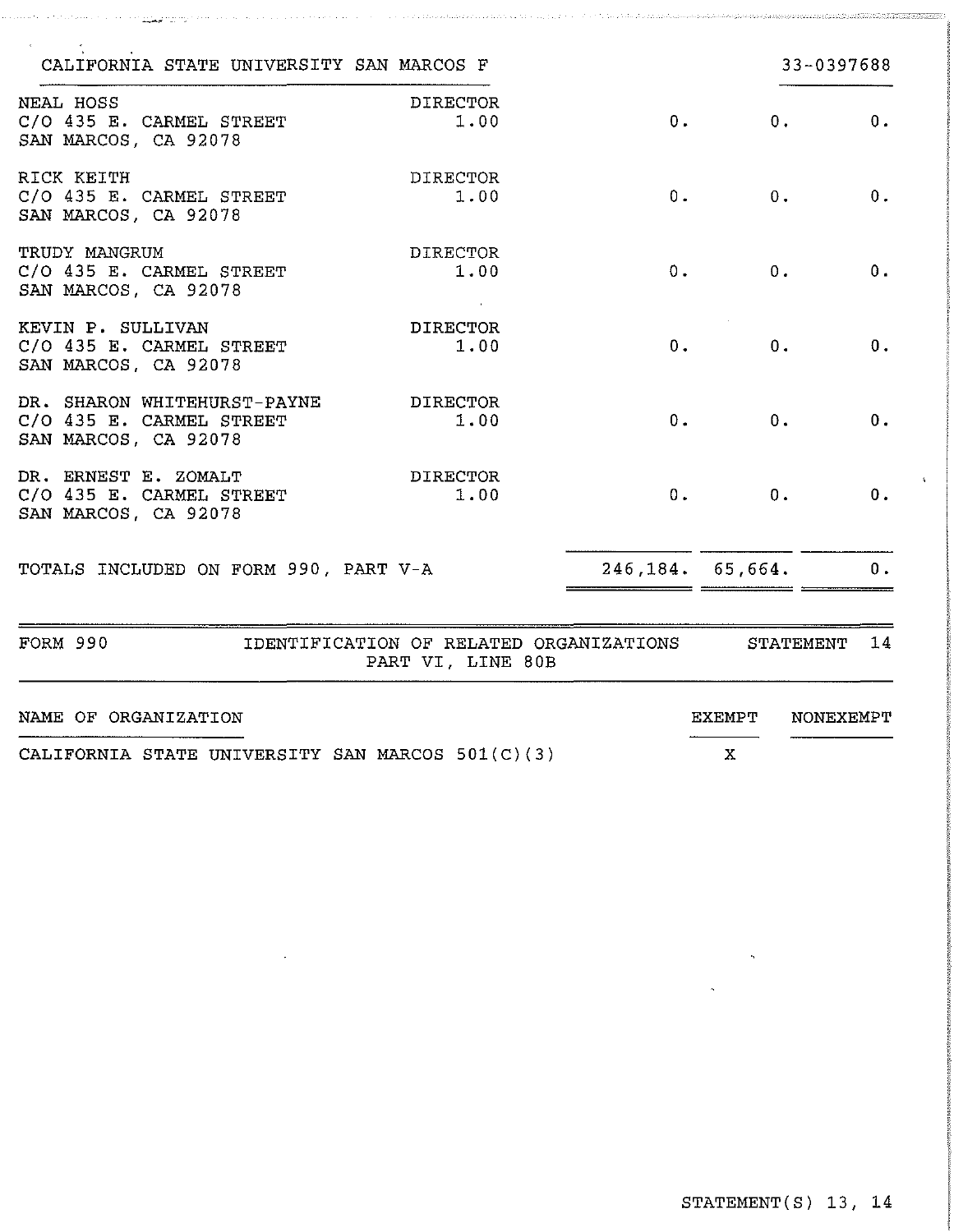| SCHEDULE A |  |  |
|------------|--|--|
|------------|--|--|

salaraha seserang ngagananan ke pang

### EXPLANATION OF TRANSACTIONS PART III, LINE 2B

STATEMENT 15

IN 2006, THE FOUNDATION LOANED \$184,335 TO A MEMBER OF ITS BOARD OF DIRECTORS. QUARTERLY INTEREST ONLY PAYMENTS AT **4%** WERE DUE FOR **THE**  FIRST FIVE YEARS. THE LOAN WAS PAID IN FULL DURING THE YEAR ENDED JUNE 30, 2007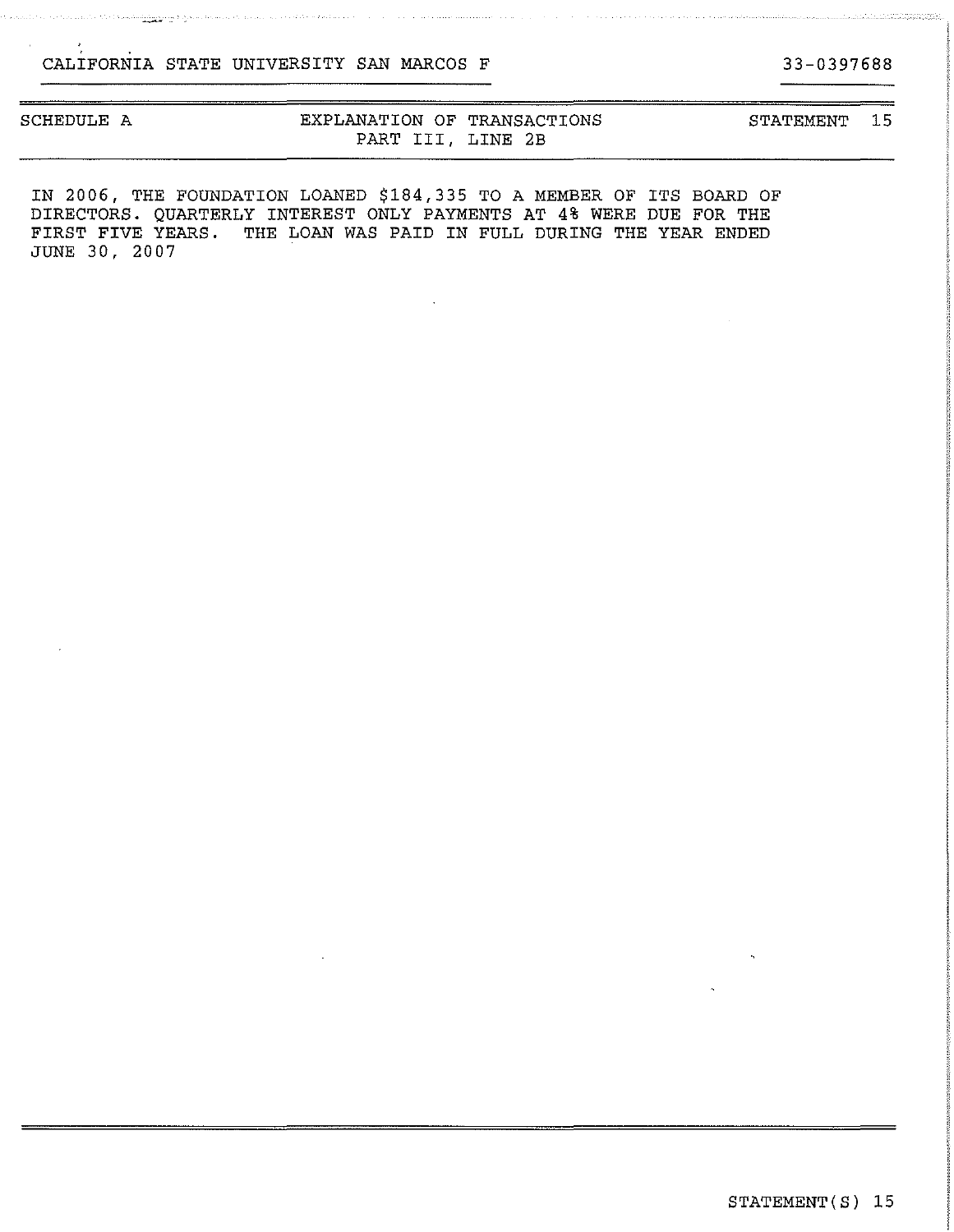$\mathcal{L}(\mathcal{A})$  and  $\mathcal{L}(\mathcal{A})$  and  $\mathcal{L}(\mathcal{A})$ 

#### SCHEDULE A EXPLANATION OF TRANSACTIONS PART III, LINE 2D STATEMENT 16

SEE FORM 990 PART V-A

<u> Santa Caranteen (Santa Caranteen)</u>

33-0397688

e de la computación de la computación de la computación de la computación de la computación de la computación<br>La computación de la computación de la computación de la computación de la computación de la computación de la